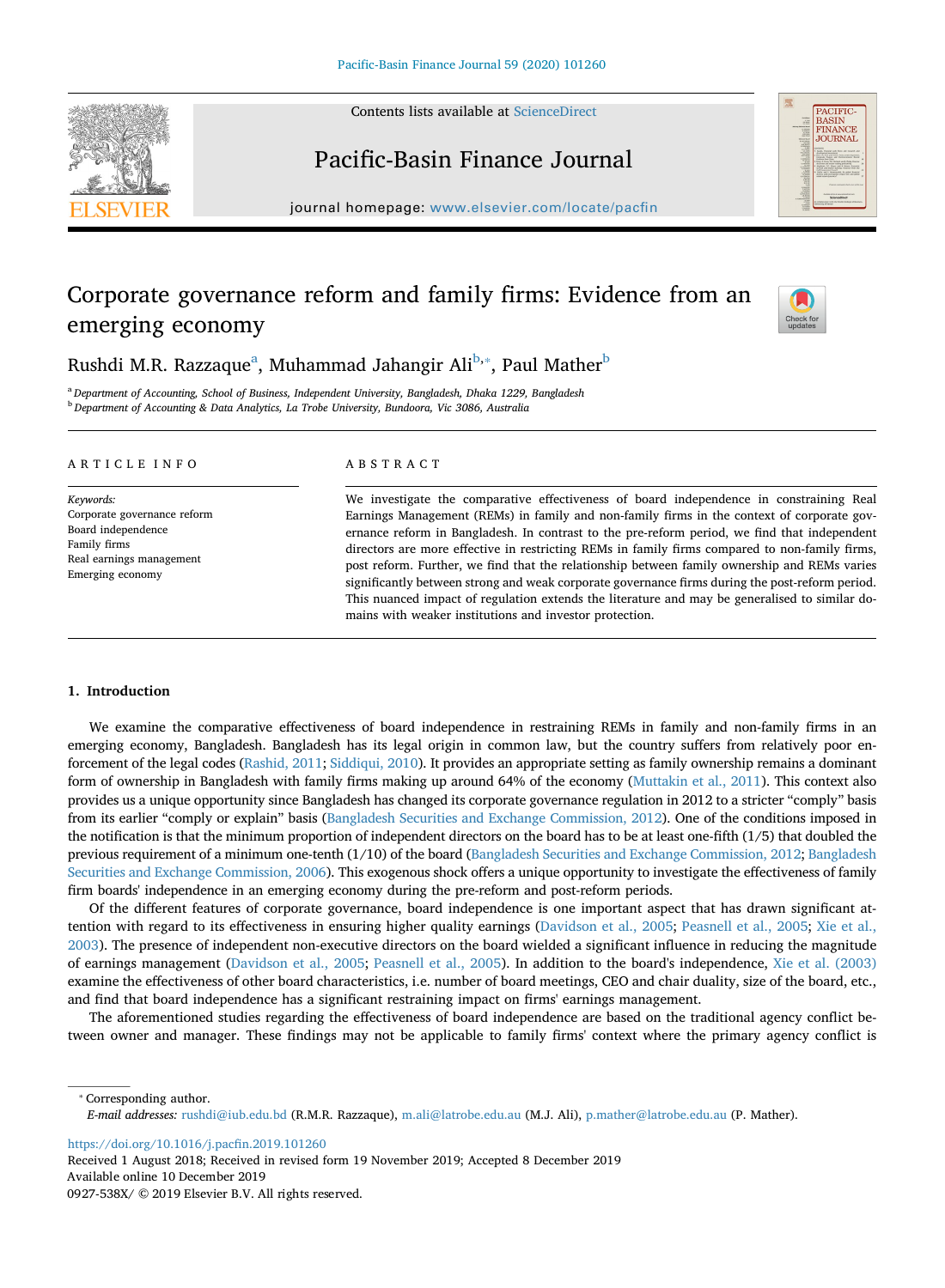between the controlling and minority shareholders. Moreover, family firms may adopt different internal governance mechanisms compared to non-family firms ([Bartholomeusz and Tanewski, 2006\)](#page-19-2). Family firms' boards are less represented by independent directors than non-family firms [\(Bartholomeusz and Tanewski, 2006\)](#page-19-2). In family firms, family representations on the board may exert an influence over other board members [\(Anderson and Reeb, 2003](#page-19-3)). Family owners also influence the selection of board members [\(Johannisson and Huse, 2000\)](#page-20-6) and hence, the independent directors may actually be picked by the controlling family. These independent directors may not offer effective monitoring roles in case of inappropriate actions are taken by the family owners. Accordingly, the effectiveness of board independence is expected to be less in mitigating earnings management in family firms compared to that of non-family firms.

[Jaggi et al. \(2009\)](#page-20-7) and [Prencipe and Bar-Yosef \(2011\)](#page-20-8) provide empirical evidence of such mitigated monitoring capacity of family firms' non-executive independent directors. However, these studies' conclusions are based on the accruals earnings management. There is no evidence whether such differentiation of family and non-family firms' independent directors exists with regard to lowering real earnings management (REMs). Moreover, the issue of REMs in family firm is thought-provoking to examine. REMs offer greater latitude in terms of timing of execution and lower detection risk and family firms may be more conducive for REMs since family owners play active managerial role [\(Anderson and Reeb, 2003\)](#page-19-3). Moreover, Graham et al. (2005) assert that when managing earnings, managers prefer REMs to accruals. On the other hand, the likely adverse impact of REMs may deter family owners from engaging in REMs [\(Stein, 1989\)](#page-20-9). We examine the comparative effectiveness of board independence in restraining REMs in family and non-family firms in the two periods that have different corporate governance enforcement.

Extant literature on family firms has evidence that family ownership has non-monotonic relationship with firms' performance [\(Anderson and Reeb, 2003](#page-19-3)). A similar approach to non-linearity is later employed in the earnings management study by [Wang](#page-20-10) [\(2006\).](#page-20-10) It is documented in [Wang \(2006\)](#page-20-10) study that there remains a curvilinear relationship between family ownership and the earnings quality as measured by abnormal accruals. [Razzaque et al. \(2016\)](#page-20-11) find the evidence of curvilinear relationship between family ownership and REMs in Bangladesh. Their evidence shows that the magnitude of REMs increases with the increase in the family ownership up to certain threshold. Beyond that ownership threshold the level of REMs tends to decrease with the increment in the family ownership. However, it remains to be examined what role corporate governance may play in such relationship. Accordingly, we also examine the role of corporate governance in such curvilinear relationship in two different periods with different governance enforcement.

Our results show that the effectiveness of independent directors in family firms in restricting REMs significantly improved following the corporate governance reform compared to that of non-family firms. The results are robust to further analysis including alternative approaches to address concerns about endogeneity. Similarly, a firm's governance mechanism has significant impact on the curvilinear relationship between family ownership and REM during the post-reform period. However, we do not observe any such impact in the pre-reform period. Overall, the evidence shows that the corporate governance reform in 2012 had a significant positive impact on family firms regarding REMs.

Our study contributes to the literature in several ways. First, there is a lack of empirical evidence on the effectiveness of board independence in mitigating REMs in family firms and we explore and provide evidence on the introduction of corporate governance reform in an emerging economy and the effectiveness in family vis-à-vis non-family firms in a pre and post-reform period. Second, we investigate and provide evidence on the impact of corporate governance on the curvilinear relationship between family ownership and REMs. The outcomes of our study likely add value to the literature in respect of family firms in an emerging economy and may be generalised in contexts similar to Bangladesh in terms of institutional weaknesses and inadequate investor protection.

The remainder of the paper is structured as follows. [Section 2](#page-1-0) develops the hypotheses, while [Section 3](#page-2-0) presents the research methodology. [Section 4](#page-6-0) discusses the results and [Section 5](#page-17-0) concludes the paper.

#### <span id="page-1-0"></span>**2. Hypotheses development**

#### *2.1. Independent directors and REMs in family firms*

Internal corporate governance mechanisms are found to be negatively associated with firms' earnings management [\(Davidson](#page-20-3) [et al., 2005;](#page-20-3) [Klein, 2002;](#page-20-12) [Peasnell et al., 2005](#page-20-4); [Xie et al., 2003\)](#page-20-5). [Klein \(2002\)](#page-20-12) examines the impact of changes in board independence on abnormal accruals in the United States. Her findings suggest that the board's independence has a significant negative effect on a firm's earnings management. [Peasnell et al. \(2005\)](#page-20-4) provide evidence in the UK that the presence of independent non-executive directors on the board is associated negatively with firms' income increasing accruals. Independent directors are considered to provide effective oversight of opportunistic behaviour by managers. [Davidson et al. \(2005\)](#page-20-3) made a similar conclusion for Australia.

However, these empirical findings may not be generalisable to the family firm context. [Bartholomeusz and Tanewski \(2006\)](#page-19-2) find that family firms adopt different internal corporate governance mechanisms compared to non-family firms. They argue that in family firms, independent directors are not as effective as it is in non-family firms. At the same time, the proportion of independent directors is smaller in family firms compared to non-family firms. Interestingly, in family firms the number of "gray" or affiliated directors increases when the number of independent outside directors falls ([Bartholomeusz and Tanewski, 2006](#page-19-2)). This substitution suggests that the boards of family firms are less independent compared to non-family firms. Additionally, board members in family firms are largely influenced by the family's presence hence are less independent [\(Anderson and Reeb, 2003](#page-19-3)). Moreover, the selection of independent directors may be dictated by family owners ([Johannisson and Huse, 2000](#page-20-6)). Hence, the independent directors' role as effective governance stewards becomes more ambiguous in family firms.

[Jaggi et al. \(2009\)](#page-20-7) document that monitoring effectiveness of independent directors is reduced in Hong Kong family firms.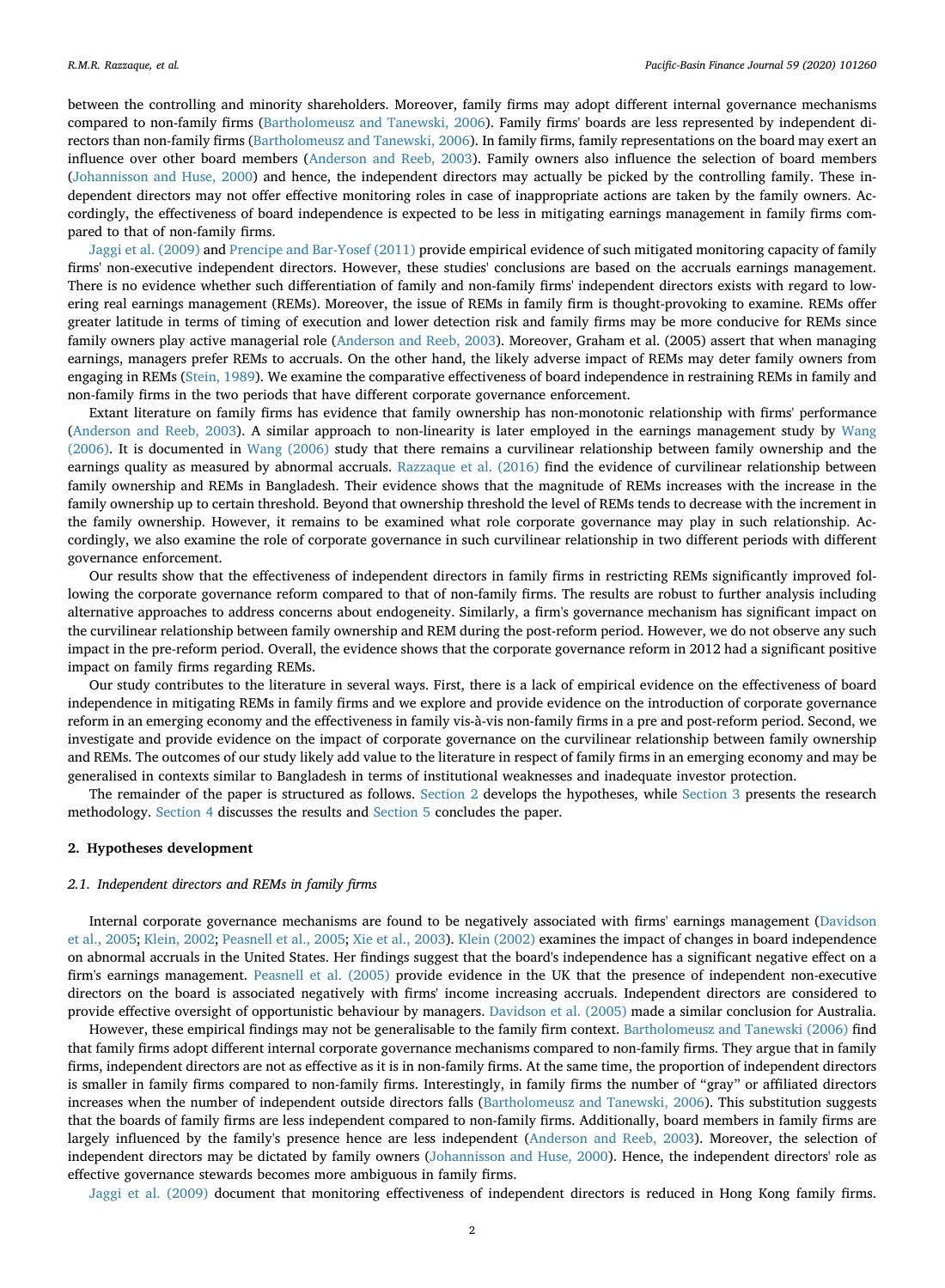[Prencipe and Bar-Yosef \(2011\)](#page-20-8) examine the effectiveness of independent directorship and the separation of CEO and chairman in family firms compared to non-family firms in Italy. Their findings also suggest that independent directors are less effective in restricting earnings management in family firms. This was likely to have been exacerbated when the minimum requirement for board independence was 10% with a "comply or explain" approach to enforcement. In line with this argument, we argue that independent directors in family firms may not mitigate firms' REMs as may be the case in non-family firm especially in the relatively lax pre-reform corporate governance environment.

Strengthening the corporate governance may reduce the magnitude of earnings management [\(Lobo and Zhou, 2006\)](#page-20-13). Moreover, corporate governance reform with stricter enforcement is likely to have greater impact on firms that previously exploited a lax gov-ernance environment ([Hossain et al., 2011](#page-20-14)). Since this reform would require certain minimum corporate governance requirements being maintained uniformly across all firms, the opportunity for any exploitation is expected to diminish in the post-reform period.

Existing evidence from Bangladesh documents a higher prevalence of REMs in family firms in the pre-reform period ([Razzaque](#page-20-11) [et al., 2016](#page-20-11)). This is, perhaps, a demonstration of the weaker governance structure in family firms during pre-reform period. We argue that the more stringent requirements introduced in the corporate governance reform in 2012 are likely to have a more profound impact on the firms with weaker governance. In particular directors' independence and monitoring effectiveness in family firms are likely to improve more than other firms. Accordingly, the following hypothesis is formulated:

<span id="page-2-1"></span>**H1.** Independent directors are more effective in restricting REMs in family firms than in non- family firms following the corporate governance reform in Bangladesh**.**

#### *2.2. Corporate governance and curvilinear relationship between REMs and family ownership*

An effective corporate governance mechanism can ensure the optimum return on investments [\(Shleifer and Vishny, 1997](#page-20-15)). Empirical evidence suggests that different corporate governance features may deter opportunistic managerial actions that result in earnings management. Most of the studies carried out in this area investigate the effectiveness of board structure and audit committee in mitigating earnings management. Independence of boards and audit committee have been shown to be negatively associated with earnings management in the US [\(Klein, 2002;](#page-20-12) [Xie et al., 2003\)](#page-20-5). In addition to investigating board independence, [Xie et al. \(2003\)](#page-20-5) further analyse the outside directors' expertise and its restraining effect on firms' earnings management. The effectiveness of the governance mechanism has been found to be negatively associated with opportunistic earnings management elsewhere, i.e. the UK and Australia [\(Davidson et al., 2005](#page-20-3); [Peasnell et al., 2005\)](#page-20-4).

There is very limited evidence concerning the effectiveness of corporate governance on REMs. One study in South Korea provides empirical evidence that different corporate governance features are negatively associated with REMs ([Kang and Kim, 2012](#page-20-16)). These findings suggest that effective governance mechanism can play a restraining role for both types of earnings management. [Wang](#page-20-10) [\(2006\)](#page-20-10) shows the existence of a non-linear relationship between family ownership and accrual earnings management in the US context. Later, [Razzaque et al. \(2016\)](#page-20-11) find the relationship between family ownership and REMs is non-linear, more specifically, curvilinear in a Bangladeshi context. Their result shows a positive association between family ownership and REMs at earlier stage of ownership. However, beyond a certain ownership threshold, this relationship reverses. The authors argue that the pattern of this nonmonotonic or curvilinear relationship is based on the relative impacts of the entrenchment and the alignment of interest effects at different levels of ownership concentration.

We posit that during the pre-reform period, the relatively weaker external corporate governance regime may not restrict the controlling family owners' opportunism and the entrenchment effect may have more influence over a longer ownership horizon. Moreover, many firm specific governance features may be less effective due to the overall lax enforcement during this period. Therefore, we argue that governance will likely to have no significant impact on the family ownership and REMs curvilinear relationship during the pre-reform period.

The move to a stricter "comply" basis from the earlier "comply or explain" approach in the post-reform period, indicates stricter enforcement of compliance with the governance code. A relatively stronger corporate governance enforcement regime may create an environment where the alignment effect is likely to be more prominent. This is likely to influence the curvilinear relationship between family ownership and REMs. Hence, the curvilinear relationship between REMs and family ownership is expected to vary significantly from strong to weak corporate governance firms. Accordingly, the following related hypotheses are developed:

**H2a.** The relationship between family ownership and REMs is not a function of the strength of the firm's corporate governance during the pre-reform period.

**H2b.** The relationship between family ownership and REMs is a function of the strength of the firm's corporate governance during the post-reform period.

#### <span id="page-2-0"></span>**3. Methodology**

#### *3.1. Sample description*

Our study considers non-financial companies listed on Dhaka Stock Exchange (DSE) for the periods from 2006 to 2016. In line with the previous studies on real earnings management [\(Cohen et al., 2008](#page-19-4); [Cohen and Zarowin, 2010;](#page-19-5) [Roychowdhury, 2006](#page-20-17)), we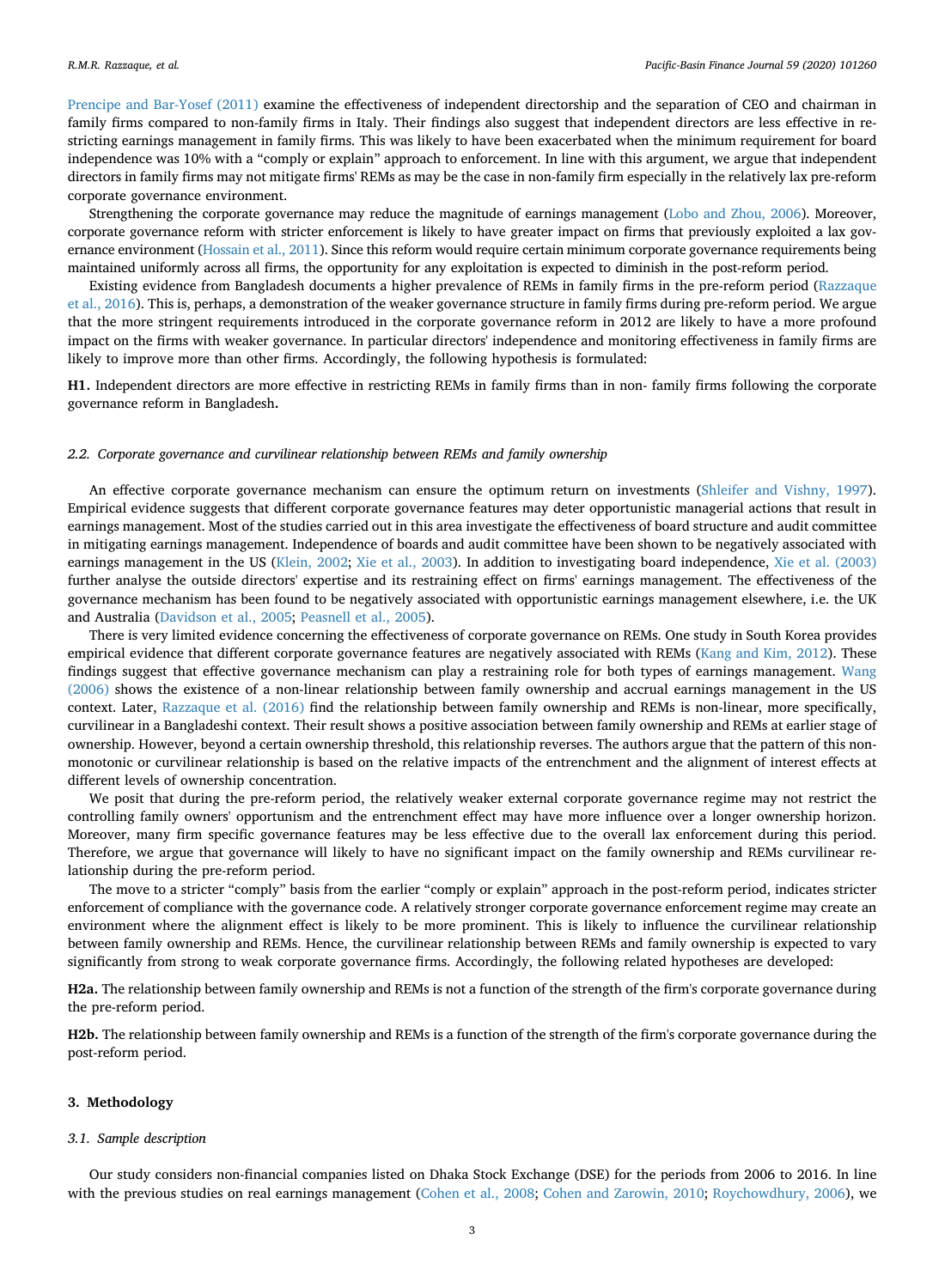<span id="page-3-0"></span>Family and non-family firm-year by industry classification.

| Industry                    | Family firm-year | % of Family firm-year | Non-family firm-year | % of Non-family firm-year | Total |
|-----------------------------|------------------|-----------------------|----------------------|---------------------------|-------|
| Engineering                 | 129              | 60.56%                | 84                   | 39.44%                    | 213   |
| Food & Allied               | 83               | 51.88%                | 77                   | 48.12%                    | 160   |
| Textile                     | 202              | 85.96%                | 33                   | 14.04%                    | 235   |
| Fuel & Power                | 34               | 24.46%                | 105                  | 75.56%                    | 139   |
| Pharmaceuticals & Chemicals | 155              | 84.24%                | 29                   | 15.76%                    | 184   |
| Cement & Ceramics           | 73               | 66.36%                | 37                   | 33.64%                    | 110   |
| IT & Services               | 40               | 46.51%                | 46                   | 53.49%                    | 86    |
| Miscellaneous               | 66               | 50.00%                | 66                   | 50.00%                    | 132   |
| Tannery                     | 33               | 58.93%                | 23                   | 41.07%                    | 56    |
| Total                       | 815              | 62.02%                | 499                  | 37.98%                    | 1314  |

only consider the non-financial companies listed on DSE as the study sample. We use the local industry grouping in estimating various REMs measures in this study. [Table 1](#page-3-0) describes the number of family and non-family observations according to each industry grouping.

Our data is hand collected from several source documents. The company annual reports serve as the primary source documents. These company annual reports provide the necessary financial as well as corporate governance data. The current Bangladesh Securities and Exchange Commission (BSEC) guidelines require listed companies to disclose ownership data of board members and an annexure disclosing the compliance status of the Corporate Governance of code. We further consult alternative sources including initial public offerings (IPO) documents, rights share issue (subsequent equity offering) documents, DSE status of shareholdings of directors of listed companies and different websites.

[Table 1](#page-3-0) tabulates the family and non-family firm years in the sample according to their industry classifications. A firm year is considered to be a family firm year if one or more directors on the board are from the same family and the aggregate ownership of these directors is at least 10% of total paid-up capital. Our total sample size is 1314 firm-years, of which 62.02% belongs to family firms.

# *3.2. Descriptions of variables*

The multivariate models this study employs to test the developed hypotheses include the dependent variables, independent variables, and control variables. The following sections explore how these variables are parameterised in the current study.

# *3.2.1. Dependent variables measures*

REMs may be manifested through altering different regular operational activities. As argued by [Roychowdhury \(2006\)](#page-20-17) and followed by later REMs studies ([Cohen et al., 2008;](#page-19-4) [Cohen and Zarowin, 2010;](#page-19-5) [Gunny, 2010](#page-20-18); [Zang, 2012\)](#page-20-19), these activity alterations frequently occur through manipulating sales, by overproducing to reduce the costs of goods, and by reducing discretionary expenses.

*3.2.1.1. Sales manipulations*. Sales manipulations take place through offering greater price discount and more lenient credit terms. The primary objective of this manipulation is to record additional sales in the current period. However, these hyped sales may disappear in the future once the firm reverts to its regular practices. Due to higher price discounts and lenient credit terms, cash flows from operations (CFO) will decrease in the current period for a given level of sales and CFO reported abnormally lower than the normal level is deemed to be a manifestation of REMs *(*[Roychowdhury, 2006](#page-20-17)*)*.

*3.2.1.2. Overproduction*. Committing to overproduction may enable a firm to report higher earnings in the current period. Producing the additional units results in spreading fixed manufacturing overheads across higher number of units and hence, reduces the per unit production costs. As long as this reduction is not outweighed by incremental marginal production costs and additional inventory holding cost, firms enjoy reporting a higher margin. However, this overproduction relative to sales results in smaller cash flow from operations due to the additional production and holding costs that are not be recovered in the current period's sales. According to [Roychowdhury \(2006\),](#page-20-17) the production costs (PROD) reported abnormally higher than the normal expected level is considered as REMs.

*3.2.1.3. Decrease in discretionary expenses*. Firms enjoy greater latitude in incurring expenses such as research and development (R& D) expenses, selling and administrative (SG&A) expenses, advertising expenses, employee training and maintenance. These expenses are charged in the current period and by not incurring them currently, a firm may report higher profits. This intentional reduction in discretionary expenses (DISC) also results in higher cash flows if they were to be paid in cash in the same period [\(Roychowdhury,](#page-20-17) [2006\)](#page-20-17). The abnormally lower than normal expected level of discretionary expenses is deemed to be REMs ([Roychowdhury, 2006](#page-20-17)).

Following [Roychowdhury \(2006\)](#page-20-17) and [Cohen et al. \(2008\)](#page-19-4), abnormal cash flow from operations (AB\_CFO), abnormal production costs (AB\_PROD), and abnormal discretionary expenses (AB\_DISC) are used as REMs proxies. At the same time two aggregate metrics of these three individual proxies, REM\_1 and REM\_2, are separately employed to test whether firms employ more than one REMs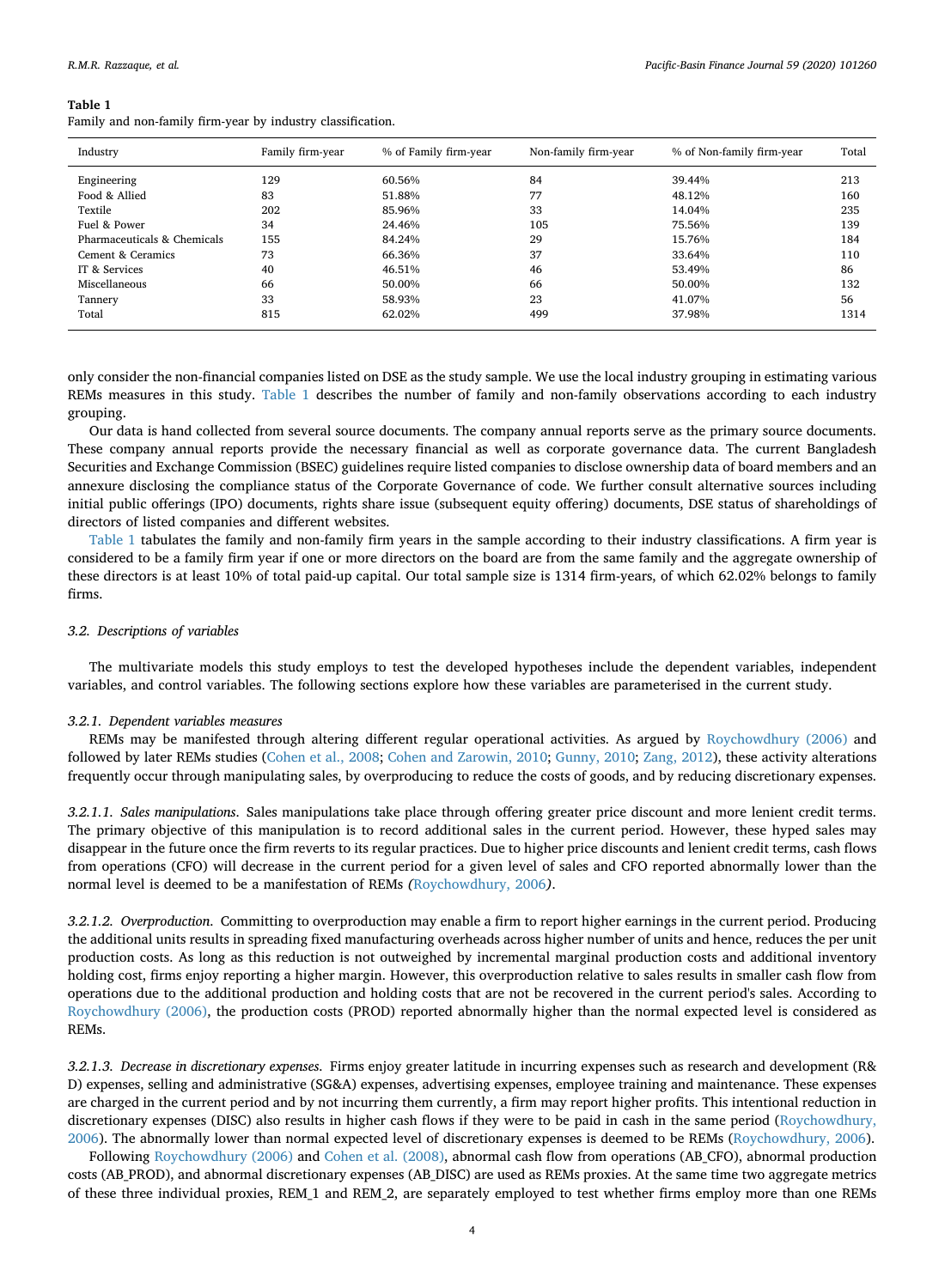technique at a time ([Cohen and Zarowin, 2010](#page-19-5)). The normal levels of cash flows from operations, production costs and discretionary expenses are estimated following [Roychowdhury \(2006\)](#page-20-17). The difference between the actual amount and estimated normal level is considered as the abnormal level of concerned REMs proxy.

<span id="page-4-0"></span>The normal level of CFO is considered to be a linear function of sales and changes in sales [\(Cohen et al., 2008;](#page-19-4) [Roychowdhury,](#page-20-17) [2006\)](#page-20-17). Accordingly, the following cross-sectional regression is employed for each industry and each year:

$$
\frac{\text{CFO}_{it}}{A_{it-1}} = \alpha_1 \left( \frac{1}{A_{it-1}} \right) + \alpha_2 \left( \frac{\text{SALES}_{it}}{A_{it-1}} \right) + \alpha_3 \left( \frac{\Delta \text{SALES}_{it}}{A_{it-1}} \right) + \epsilon_{it}
$$
\n(1)

where: CFO<sub>t</sub> = cash flow operation during period t;  $A_t$  = total assets at the end of period t; SALES<sub>t</sub> = total sales during period t; and  $\Delta$  SALES<sub>t</sub> = change in sales computes as SALES<sub>t</sub> – SALES<sub>t-1</sub>.

The estimated coefficients from Eq. [\(1\)](#page-4-0) are used to compute the normal level of CFO while the abnormal CFO is determined as the difference between actual CFO and the computed normal level of CFO, i.e. AB\_CFO = Actual CFO – Normal CFO.

<span id="page-4-1"></span>The normal level of PROD depends on the normal level of costs of goods sold (COGS) and the normal level of changes in inventory (INV) [\(Cohen et al., 2008](#page-19-4); [Roychowdhury, 2006](#page-20-17)). For the normal level of COGS, the following cross-sectional regression is used for each industry and year:

$$
\frac{\text{COGS}_{it}}{A_{it-1}} = \alpha_0 + \alpha_1 \left(\frac{1}{A_{it-1}}\right) + \alpha_2 \left(\frac{\text{SALES}_{it}}{A_{it-1}}\right) + \epsilon_{it}
$$
\n(2)

where:  $COGS_t$  = costs of goods sold during period t. All other variables as previously defined.

The normal level of changes in INV is estimated using the following model:

$$
\frac{\Delta INV_{it}}{A_{it-1}} = \alpha_0 + \alpha_1 \left(\frac{1}{A_{it-1}}\right) + \alpha_2 \left(\frac{\Delta SALES_{it}}{A_{it-1}}\right) + \alpha_3 \left(\frac{\Delta SALES_{it-1}}{A_{it-1}}\right) + \epsilon_{it}
$$
\n(3)

<span id="page-4-2"></span>where:  $\Delta \text{INV}_t =$  the change in inventory during the period t. All other variables as previously defined.

From Eqs. [\(2\) and \(3\)](#page-4-1), the normal level of PROD is estimated with the following regression:

$$
\frac{\text{PROD}_{it}}{A_{it-1}} = \alpha_0 + \alpha_1 \left(\frac{1}{A_{it-1}}\right) + \alpha_2 \left(\frac{\text{SALES}_{it}}{A_{it-1}}\right) + \alpha_3 \left(\frac{\Delta \text{SALES}_{it}}{A_{it-1}}\right) + \alpha_4 \left(\frac{\Delta \text{SALES}_{it-1}}{A_{it-1}}\right) + \epsilon_{it}
$$
\n(4)

where: PROD<sub>t</sub> = production costs during period t computed as  $(COGS_t + \Delta INV_t)$ ; and all other variables as previously defined.

Similar to the computation of the abnormal CFO (AB\_CFO), the abnormal production cost (AB\_PROD) is the difference between actual production costs and normal production costs computed with the estimated coefficients from Eq.  $(4)$ , i.e. AB\_PROD = Actual PROD – Normal PROD.

<span id="page-4-3"></span>According to [Roychowdhury \(2006\)](#page-20-17) and [Cohen et al. \(2008\)](#page-19-4), discretionary expenses (DISC) are expressed as a function of lagged sales and the following model is employed to estimate the normal level of DISC:

$$
\frac{\text{DISC}_{it}}{A_{it-1}} = \alpha_0 + \alpha_1 \left( \frac{1}{A_{it-1}} \right) + \alpha_2 \left( \frac{\text{SALES}_{it-1}}{A_{it-1}} \right) + \epsilon_{it} \tag{5}
$$

where:  $DISC_t$  = discretionary expenses for the period t; and all other variables as previously defined.

The discretionary expenses (DISC) are the aggregate of advertising, research and development, and selling and administrative expenses. The abnormal discretionary expenses (AB\_DISC) are determined by subtracting normal discretionary expenses from actual discretionary expenses, i.e. AB\_DISC = Actual DISC – Normal DISC. The normal level of discretionary expenses is estimated from the coefficients of Eq. [\(5\).](#page-4-3)

We employ two composite metrics of REMs, REM\_1 and REM\_2, following [Cohen and Zarowin \(2010\)](#page-19-5) and [Zang \(2012\)](#page-20-19). REM\_1 is the aggregate of AB\_CFO and AB\_DISC, whereas REM\_2 is the aggregate of AB\_PROD and AB\_DISC. Since lower AB\_DISC and higher AB\_PROD refer to likelihood of REMs, we multiply AB\_DISC by (−1) to achieve a consistent direction of the REM\_2. This implies that a higher the value of REM\_2indicates higher likelihood of REMs will occur through overproducing and reducing of discretionary expenses contemporaneously.

### *3.2.2. Test variables*

*3.2.2.1. Family ownership*. We define a firm as a family firm (FAM) if one or more directors on the board are from same family and their aggregate ownership of is at least 10% of total outstanding shares. Literature has evidence of varying thresholds being used to classify family firms [\(Claessens et al., 2000;](#page-19-6) [La Porta et al., 1999](#page-20-20)). Consistent with [Anderson and Reeb \(2003\),](#page-19-3) we employ a dummy variable FAM and code the variable with the value one if a firm is classified as family firm, zero otherwise. However, for the test of the role of corporate governance on the curvilinear relationship between family ownership and different REMs, the percentage of common stock held by a family (FAM\_OWN) is used. We collect the family ownership data from companies' annual reports, primary issue documents, subsequent equity offering documents, and relevant company websites.

*3.2.2.2. Board independence*. Board independence (IND\_DIR) is expressed as a ratio of total number of non-executive independent directors to total number of directors on the board.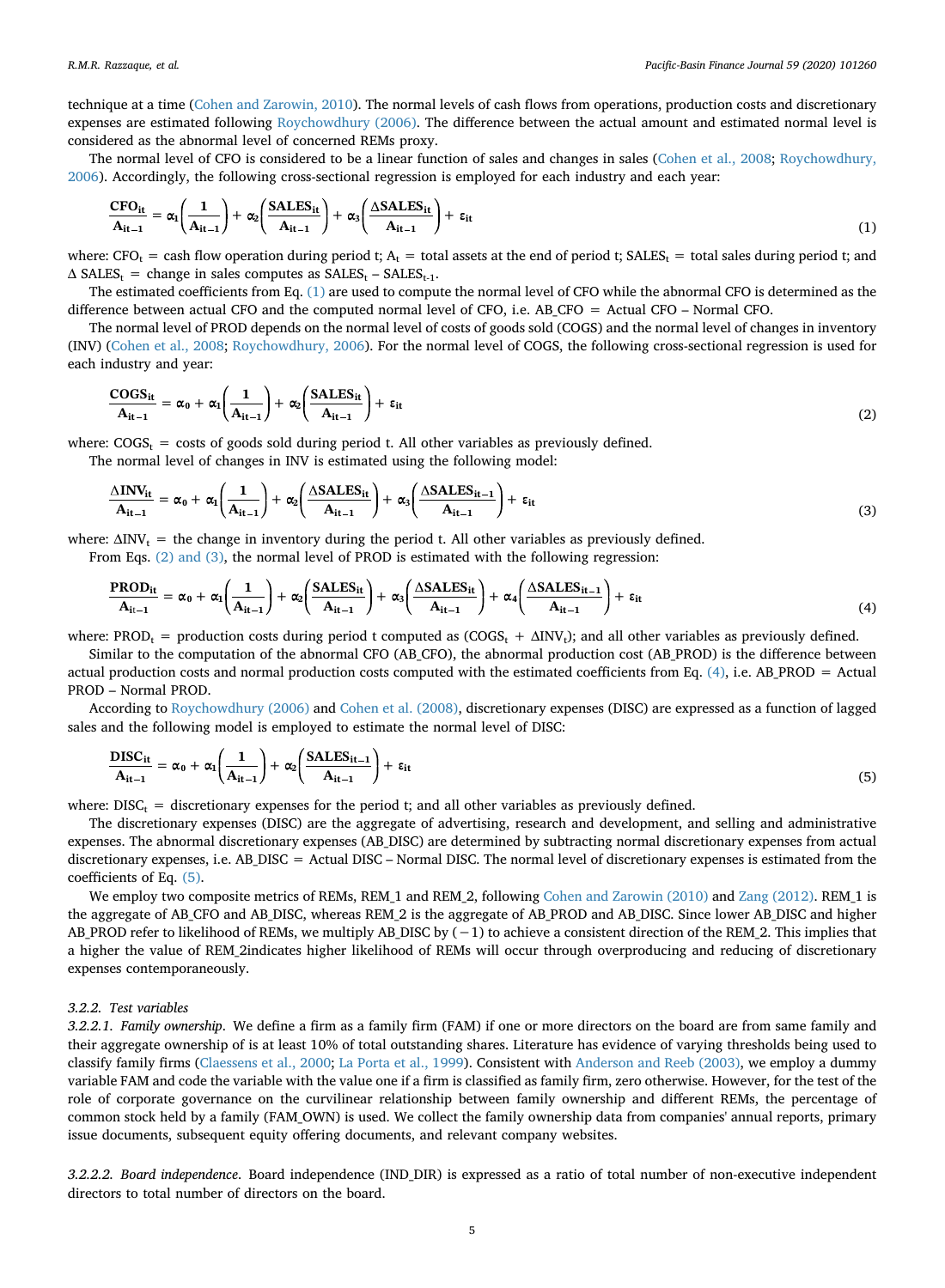*3.2.2.3. Reform*. We code the variable REFORM with value one if the observation is from the period 2012 to 2016, zero otherwise.

*3.2.2.4. Composite governance score*. The relationship between family ownerships and REMs with reference to strong and weak governance firms is examined in this study. A dummy variable, GOV\_DUM, is developed for this purpose. Any firm with a composite governance score (GOV\_SCORE) more than or equal to the respective industry median is assigned with the value of one, zero if otherwise. Hence, it is expected that firms with a GOV\_SCORE lower than the industry median have weak internal governance mechanisms compared to other firms in the industry. The composite governance score is an additive score developed with the following variables: the proportion of board independence in the current period, the natural logarithm of the number of board meetings attended by independent directors during the current period, assigned with value 1 if independent directors have financial expertise, zero otherwise, assigned with value 1 if audited by Big 4 auditor, zero otherwise, and coded with value 1 if independent director as audit committee chairman, zero otherwise. This GOV\_SCORE is developed by summing the individual governance score and consequently, a higher score refers to a better internal governance mechanism.

#### *3.2.3. Control variables*

We control the following variables in our empirical models consistent with the extant literature on earnings management and corporate governance. Firm size (SIZE) is measured as the natural logarithm of total assets in the current period, the firm performance measured by the return on assets (ROA), leverage (LEV) as a ratio of total debts to total assets for the current period, growth (GROWTH) is proxied by the sales growth rate, F\_AGE is computed as the natural logarithm of total years since a firm is incorporated, and loss (LOSS) is developed as a dummy variable and coded with the value of one if the firm recorded a loss in the previous period, zero if otherwise.

We include following corporate governance variables as control variables in the investigation of the effectiveness of independence of the board. Audit engagement is proxied by the audit fee (AUD\_FEE), size of the board (B\_SIZE) is measured as the natural logarithm of number of board members during the current period, and the number of board meetings (B\_MEET) captures the board's activity.

#### *3.3. Empirical models*

We examine whether the impact of corporate governance differs from family to non-family firms in restraining the real activities manipulation. The other objective of our study is to investigate the impact of overall internal governance on previously observed curvilinear relationships between family ownership and REMs. Separate models are employed to conduct these empirical investigations and they are discussed in more detail below.

# *3.3.1. Empirical model for [H1](#page-2-1)*

Model 1 is developed to test the hypothesis for the effectiveness of family firms' independent directors from pre to post-reform period in restraining REMs compared to that of non-family firms. Following [Jaggi et al. \(2009\)](#page-20-7) and [Prencipe and Bar-Yosef \(2011\)](#page-20-8), an interaction term between the family dummy (FAM) and the proportion of independent directors on the board (IND\_DIR) is employed to capture the difference between family and non-family firms concerning the effects of board independence on firms' REMs magnitude, and this interaction term is further interacted with the Reform dummy to capture the differential impact from pre to postreform period.

**Model 1:**

$$
\begin{aligned} \text{REM}_{it} = \beta_0 + \beta_1 \text{REFORM}_{it} + \beta_2 \text{FAM}_{it} + \beta_3 \text{IND\_DIR}_{it} + \beta_4 \text{REFORM}_{it} * \text{FAM}_{it} + \beta_5 \text{REFORM}_{it} * \text{IND\_DIR}_{it} + \beta_6 \text{FAM}_{it} \\ \hspace{20mm} \ast \text{ IND\_DIR}_{it} + \beta_7 \text{REFORM}_{it} * \text{FAM}_{it} * \text{IND\_DIR}_{it} + \beta_8 \text{SIZE}_{it} + \beta_9 \text{ROA}_{it} + \beta_{10} \text{LEV}_{it} + \beta_{11} \text{GROWTH}_{it} + \beta_{12} \\ \text{LOSS}_{it} + \beta_{13} \text{F\_AGE}_{it} + \beta_{14} \text{AUD\_FEE}_{it} + \beta_{15} \text{B\_SIZE}_{it} + \beta_{16} \text{B\_MEET}_{it} + \mathcal{E}_{it} \end{aligned}
$$

where: REM = real earnings management measured by the AB\_CFO, AB\_DISC, REM\_1, AB\_PROD, and REM\_2; REFORM = dummy variable that takes the value of one if the observation is from post-reform period, zero if otherwise;  $FAM =$  dummy variable that takes the value of one if a firm is classified as family firm, zero if otherwise; IND DIR = the proportion of independent directors on the board; SIZE = natural log of total assets; ROA = ratio of net income before extraordinary items to total assets; LEV = ratio of total debts to total assets; GROWTH = sales growth rate for the current period; F\_AGE = natural logarithm of number of years since the firm is incorporated; and LOSS = dummy variable coded with a value of one if the firm incurs a loss in the previous year, zero if otherwise; AUD\_FEE = natural logarithm of the audit fee for the current period; B\_SIZE = natural logarithm of number of board members; B\_MEET = natural logarithm of number of board meeting.

A significant  $β_7$ , the coefficient of the interaction term REFORM\*FAM\*IND\_DIR, with an expected sign supports the hypothesis that the effectiveness of board independence in family firms is significantly higher than that of non-family firms with respect to mitigating the REMs problem following the corporate governance reform.

Our study employs five different REMs proxies. The lower the level of AB\_CFO, AB\_DISC, and REM\_1, the higher the likelihood for REMs. Hence, a positive  $\beta_7$  is expected to corroborate our conjecture that the board independence in family firms are more effective in the post-reform period than the non-family firms in Bangladesh. In contrast to this, the higher values for AB\_PROD and REM\_2 are indicative of greater likelihood of REMs. Hence, the  $\beta_7$  is expected to be negative to demonstrate the higher effectiveness of board independence in lowering REMs in family firms.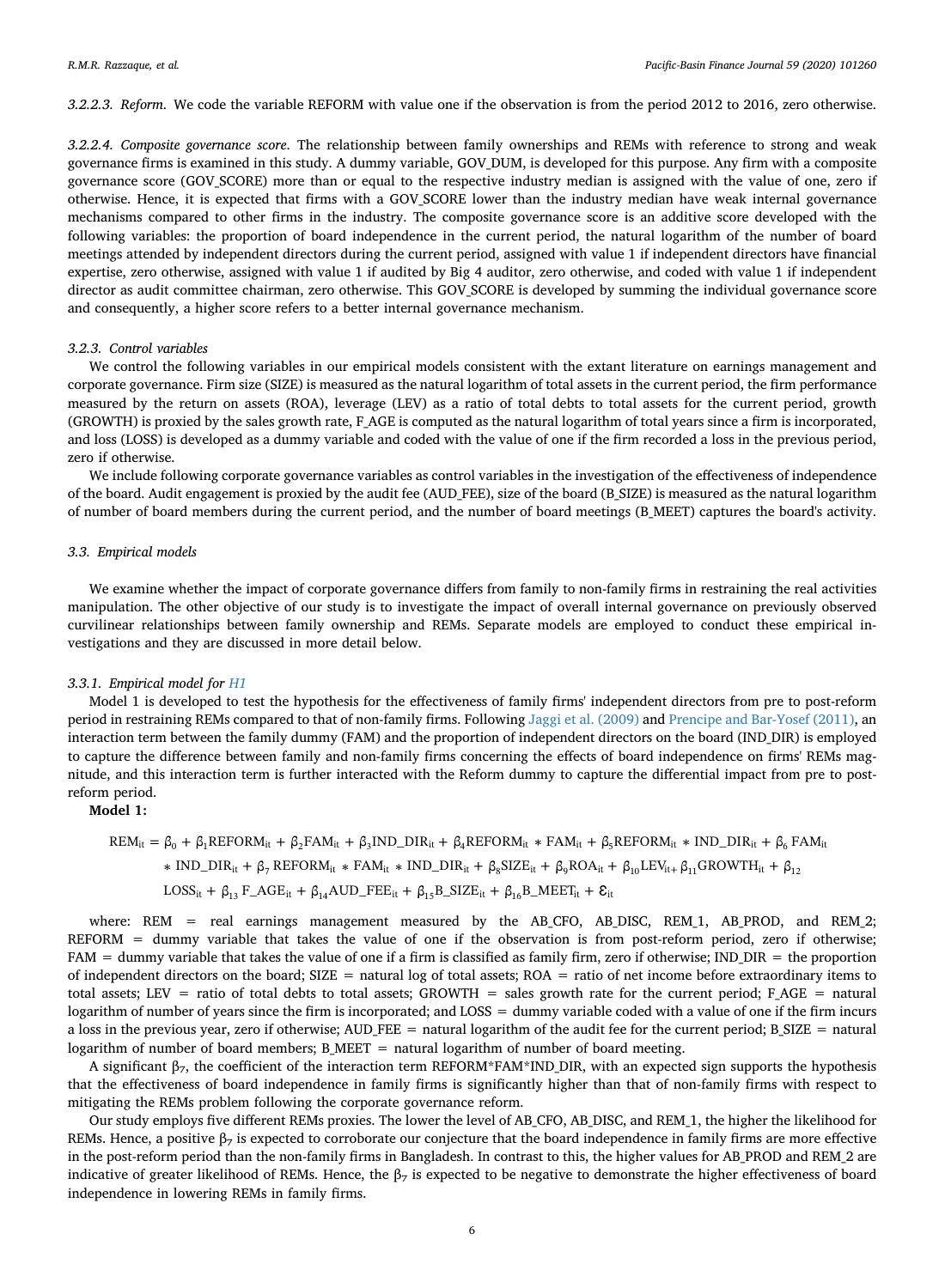# *3.3.2. Empirical model for H2a and H2b*

Model 2 is developed to test the impact of internal governance mechanisms on the curvilinear relationship between family ownership and the magnitude of different REMs during pre and post-reform period. A dummy variable, GOV\_DUM, is developed based on a composite governance score (GOV\_SCORE) of individual firms and coded with a value of one if the composite governance score is equal or more than the respective industry median value, zero if otherwise. Hence, it is expected that firms with a governance score lower than the industry median have weak internal governance mechanisms compared to the other firms in the industry. **Model 2:**

$$
\begin{aligned} \text{REM}_{it} &= \beta_0 + \beta_1 \text{FAM\_OWN}_{it} + \beta_2 \, (\text{FAM\_OWN})^2_{it} + \beta_3 \text{GOV\_DUM}_{it} + \beta_4 \text{GOV\_DUM}_{it} \, \ast \, \text{FAM\_OWN}_{it} \\ &+ \beta_5 \, \text{GOV\_DUM}_{it} \, \ast \, (\text{FAM\_OWN})^2_{it} + \beta_6 \, \text{SIZE}_{it+} \, \beta_7 \, \text{ROA}_{it} + \beta_8 \text{LEV}_{it} + \beta_9 \text{GROWTH}_{it} + \beta_{10} \text{LOSS}_{it} + \beta_{11} \text{F\_AGE}_{it} \\ &+ \beta_{12} \, \text{AUD\_FEE}_{it} + \beta_{13} \text{B\_SIZE}_{it} + \beta_{14} \text{B\_MEET}_{it} + \mathcal{E}_{it} \end{aligned}
$$

where: FAM\_OWN = proportion of common stock owned by the family members; GOV\_DUM = dummy variable coded with the value of one if the composite governance score is more than or equal to the respective industry median, zero if otherwise; and all other variables as previously defined.

Our second hypothesis states that there remains a significant difference between strong governance and weak governance firms with respect to the curvilinear relationship of family ownership and different REMs proxies. To capture the statistical evidence, the GOV\_DUM is interacted with the squared family ownership (FAM\_OWN) variable. A significant coefficient of this quadratic interaction term,  $β_5$ , provides evidence of a difference between strong and weak governance firms. The coefficient of the squared FAM\_OWN,  $β_2$ , indicates the curvilinear relationship of family ownership and REMs proxies for weak governance firms, and any nonsignificance of this coefficient suggests the non-existence of a curvilinear relationship for weaker governance firms. Model 2 also includes the main effects of the quadratic term and the lower order interaction to avoid misspecification of the model.

# <span id="page-6-0"></span>**4. Results**

### *4.1. Descriptive statistics*

Panel A and Panel B of [Table 2](#page-7-0) summarise the descriptive statistics for the key variables of this study for non-family and family firms respectively. Overall, family firms report lower AB\_CFO, AB\_DISC, and REM\_1 than their non-family counterparts. Since lower values of these REMs proxies indicate higher magnitude of REMs, family firms are more likely to suppress these indicators to report higher earnings. On the other hand, AB\_PROD is lower in family firms compared to that of non-family firms. However, higher REM\_2 in family firms is documented for the study period.

The average IND\_DIR (proportion of independent directors) is 0.[1](#page-6-1)725 in family firms and 0.1580 in non-family firms.<sup>1</sup> The mean value of T\_Asset (total assets) for non-family firms is BDT 8585 million, which is more than twice the value of total assets of family firms BDT 4082 million. This is expected since family firms are generally smaller than non-family firms. ROA in family firms are higher than that of non-family firms. Non-family firms have higher debt than family firms. The average sales growth is negative for both family and non-family firms.

# *4.2. Correlation matrix*

[Table 3](#page-8-0) reports the Pearson pairwise correlation estimates. The correlation between the family dummy FAM and all the REMs proxies are in the expected directions and they are significant for AB\_DISC and REM\_1. It is also documented that the family firms are negatively correlated with firm size, leverage, firm age, audit fee, board size, and number of board meetings during the study period.

The proportion of independent directors on the board (IND\_DIR) shows a significant association in the expected direction with abnormal discretionary expenses (AB\_DISC), REM\_1, abnormal production costs (AB\_PROD), and REM\_2. Moreover, different REMs measures indicate a significant association with performance, leverage, firm age, financial distress and audit fee using the Pearson correlation estimates. These correlations justify including these variables as control variables in different models employed in our study.

#### *4.3. REMs and board's independence*

The interaction term REFORM\*FAM\*IND\_DIR is the test variable that captures the difference in the effectiveness of board independence in mitigating REMs between family and non-family firms following the corporate governance reform in 2012. It is expected that board independence is more effective in restricting REMs in family firms, compared to non-family firms, in the postreform rather than the pre-reform period. Hence, the sign of the coefficient of REFORM\*FAM\*IND\_DIR is required to be positive for AB\_CFO, AB\_DISC, REM\_1 and negative for AB\_PROD, and REM\_2, respectively.

[Table 4](#page-9-0) presents the industry year fixed effect regression results of Model 1. All the REMs models are significant at *p* < .001. The adjusted R-squared range from 0.112 to 0.206. The interaction term FAM\*IND\_DIR reports the comparative effectiveness of board

<span id="page-6-1"></span><sup>&</sup>lt;sup>1</sup> The un-tabulated statistics show that in family firms the average IND\_DIR was 0.1173 during the pre-reform period and 0.2231 in the postreform, whereas this statistic for non-family firms increased from 0.1128 to 0.2129.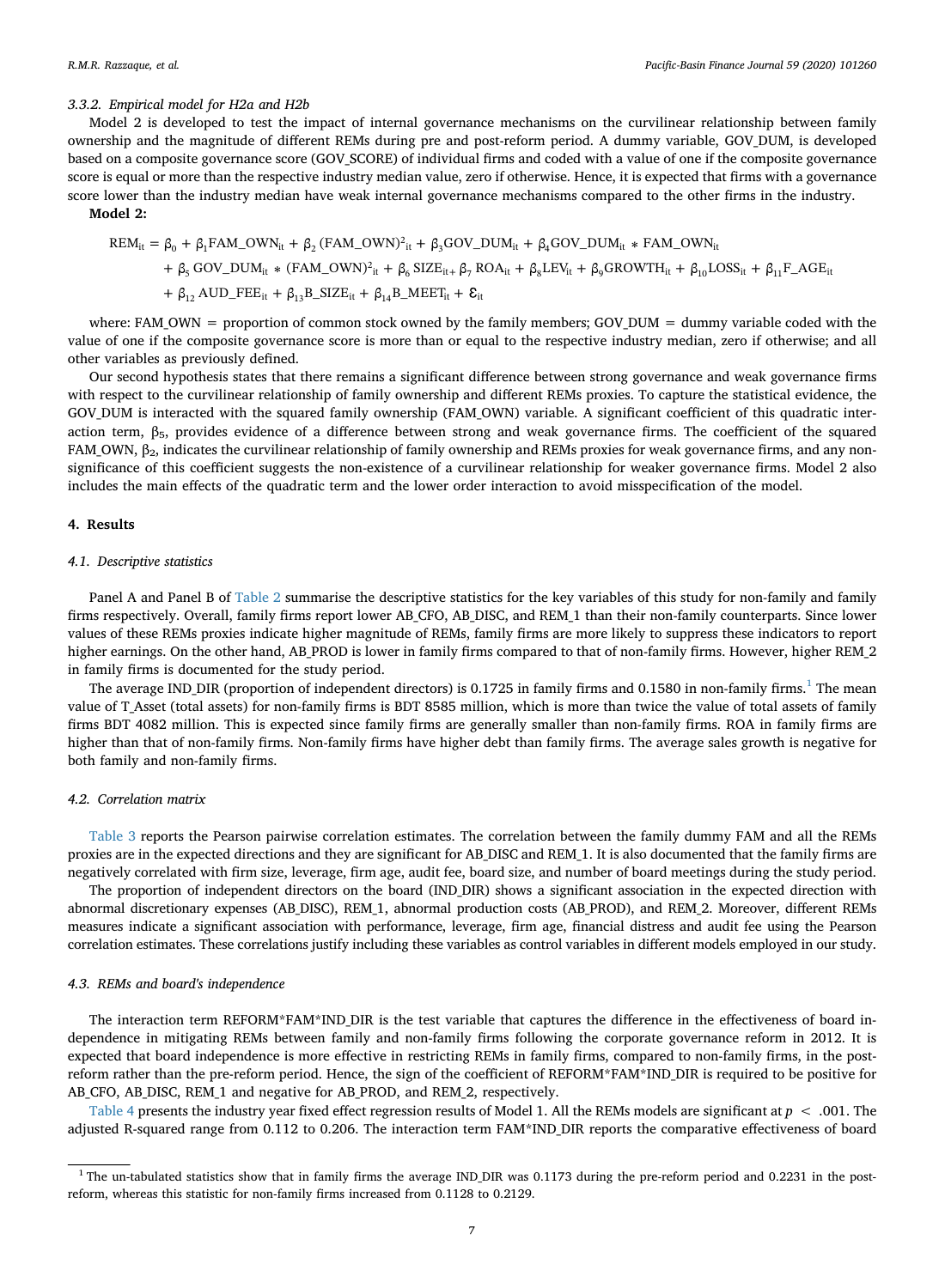<span id="page-7-0"></span>Descriptive statistics.

| Variable                                | Mean      | S.D.        | Min        | Med       | Max          |
|-----------------------------------------|-----------|-------------|------------|-----------|--------------|
| Panel A: Non-family firms ( $N = 499$ ) |           |             |            |           |              |
| AB_CFO                                  | 0.0024    | 0.1060      | $-0.5237$  | 0.0030    | 0.3520       |
| AB_DISC                                 | 0.0163    | 0.0910      | $-0.2548$  | $-0.0027$ | 0.5135       |
| REM 1                                   | 0.0187    | 0.1350      | $-0.5306$  | 0.0041    | 0.5004       |
| <b>AB PROD</b>                          | 0.0077    | 0.1617      | $-0.4344$  | 0.0019    | 2.2644       |
| REM_2                                   | $-0.0085$ | 0.1976      | $-0.6236$  | 0.0175    | 2.2257       |
| FAM_OWN                                 | 0.0052    | 0.0195      | 0.0000     | 0.0000    | 0.0998       |
| <b>IND_DIR</b>                          | 0.1580    | 0.1307      | 0.0000     | 0.1429    | 1.0000       |
| GOV                                     | 2.6814    | 1.8227      | 0.0000     | 2.9918    | 6.6199       |
| <b>SIZE</b>                             | 21.1887   | 1.7670      | 18.1423    | 20.8325   | 25.6503      |
| <b>T_ASSET</b>                          | 8585.0830 | 20,280.0700 | 75.7010    | 1115.4830 | 137,971.0000 |
| <b>ROA</b>                              | 0.0284    | 0.1671      | $-1.5423$  | 0.0367    | 0.4792       |
| <b>LEV</b>                              | 0.8106    | 1.2320      | 0.0181     | 0.5705    | 13.0817      |
| <b>GROWTH</b>                           | $-0.0488$ | 1.6374      | $-32.1156$ | 0.0891    | 1.0000       |
| AGE                                     | 30.1854   | 13.7097     | 6.0000     | 28.0000   | 67.0000      |
| F_AGE                                   | 3.2923    | 0.5005      | 1.7918     | 3.3322    | 4.2047       |
| <b>AUD_FEE</b>                          | 11.6565   | 0.9996      | 9.6158     | 11.4076   | 14.3456      |
| AUD_FEE_BDT                             | 0.2002    | 0.2496      | 0.0150     | 0.0900    | 1.6990       |
| <b>BD_SIZE</b>                          | 7.8417    | 2.0838      | 3.0000     | 8.0000    | 14.0000      |
| <b>BD_MEET</b>                          | 8.8771    | 6.0436      | 1.0000     | 6.0000    | 45.0000      |
| Panel B: Family firms $(N = 815)$       |           |             |            |           |              |
| AB_DISC                                 | $-0.0071$ | 0.0705      | $-0.3017$  | $-0.0080$ | 0.6332       |
| REM 1                                   | $-0.0099$ | 0.1132      | $-0.5672$  | $-0.0027$ | 0.6958       |
| <b>AB PROD</b>                          | $-0.0049$ | 0.1292      | $-0.7432$  | $-0.0029$ | 1.1425       |
| REM_2                                   | 0.0022    | 0.1651      | $-0.8466$  | $-0.0032$ | 1.1350       |
| <b>FAM OWN</b>                          | 0.3743    | 0.1441      | 0.1013     | 0.3640    | 0.7638       |
| <b>IND DIR</b>                          | 0.1725    | 0.0888      | 0.0000     | 0.1667    | 0.8000       |
| GOV                                     | 2.6691    | 1.3794      | 0.0000     | 2.7898    | 5.8391       |
| <b>SIZE</b>                             | 20.9153   | 1.6014      | 16.6331    | 20.8258   | 25.4332      |
| <b>T_ASSET</b>                          | 4081.9540 | 9582.0520   | 16.7370    | 1107.9990 | 111,049.0000 |
| <b>ROA</b>                              | 0.0381    | 0.0533      | $-0.2423$  | 0.0287    | 0.3684       |
| <b>LEV</b>                              | 0.5228    | 0.3424      | $-5.7151$  | 0.5105    | 1.7116       |
| <b>GROWTH</b>                           | $-0.0422$ | 2.1935      | $-59.6496$ | 0.0753    | 1.0000       |
| AGE                                     | 25.5424   | 10.9079     | 5.0000     | 25.0000   | 60.0000      |
| F_AGE                                   | 3.1386    | 0.4726      | 1.6094     | 3.2189    | 4.0943       |
| <b>AUD_FEE</b>                          | 11.4942   | 1.0397      | 9.2103     | 11.4076   | 15.2795      |
| <b>AUD FEE BDT</b>                      | 0.1794    | 0.2844      | 0.0100     | 0.0900    | 4.3230       |
| <b>BD_SIZE</b>                          | 6.9765    | 2.0155      | 3.0000     | 7.0000    | 18.0000      |
| <b>BD_MEET</b>                          | 7.8083    | 4.6850      | 4.0000     | 6.0000    | 50.0000      |

AB\_CFO is the abnormal cash flows from operations; AB\_DISC is the abnormal discretionary expenses; REM\_1 is the aggregate of AB\_CFO and AB\_DISC; AB\_PROD is the abnormal production costs; REM\_2 is the aggregate of A\_PROD and AB\_DISC; FAM\_OWN is the proportion of equity shares held by family; IND\_DIR is the proportion of independent directors on the board; GOV is the composite internal corporate governance score; SIZE is the natural logarithm of total assets of the current period; T\_ASSET is the amount of total assets in the current period in BDT million; ROA is the ratio of net income to total assets of the current period; LEV is the ratio of total debt to total asset of the current period; GROWTH is the sales growth rate for the current period; AGE is the number of years since the firm is incorporated; F\_AGE is the natural log of number of years since the firm is incorporated; AUD\_FEE is the natural logarithm of current period's audit fee; AUD\_FEE\_BDT is the current period's audit fee in BDT million; BD\_SIZE is the number of board members; BD\_MEET is the number of board meetings.

independence between family and non-family firms during the pre-reform period. Except in the case of AB\_CFO, independent directors are less effective in family firms for all other REMs measures during the pre-reform period. However, and more specifically, the first hypothesis proposes that this effectiveness significantly improves in family firms during to post-reform period compared to that of non-family firms and that is to be supported by the significant coefficient of the interaction term REFORM\*FAM\*IND\_DIR. Our results support the hypothesis for all REMs proxies except AB\_CFO.

Column (1) of [Table 4](#page-9-0) reports the coefficient of the interaction term REFORM\*FAM\*IND\_DIR is not statistically significant when AB\_CFO is the dependent variable. This indicates that there is no significant difference between family and non-family firms as regards the effectiveness of board independence in mitigating REMs by reducing cash flows from operations due to the corporate governance reform.

Board independence in family firms seems to be more effective mitigating factor during the post-reform period when REMs is measured by abnormal discretionary expenses. It is apparent from the reported results that the coefficient of the interaction term is 0.558 and this is significant at 1% level (*t* = 5.836). Similar evidence is documented for the aggregate of AB\_CFO and AB\_DISC, REM\_1, in Column (3) of [Table 4.](#page-9-0)

Since the higher the level of AB\_PROD and REM\_2 indicate the higher the magnitude of REMs, significant negative coefficients of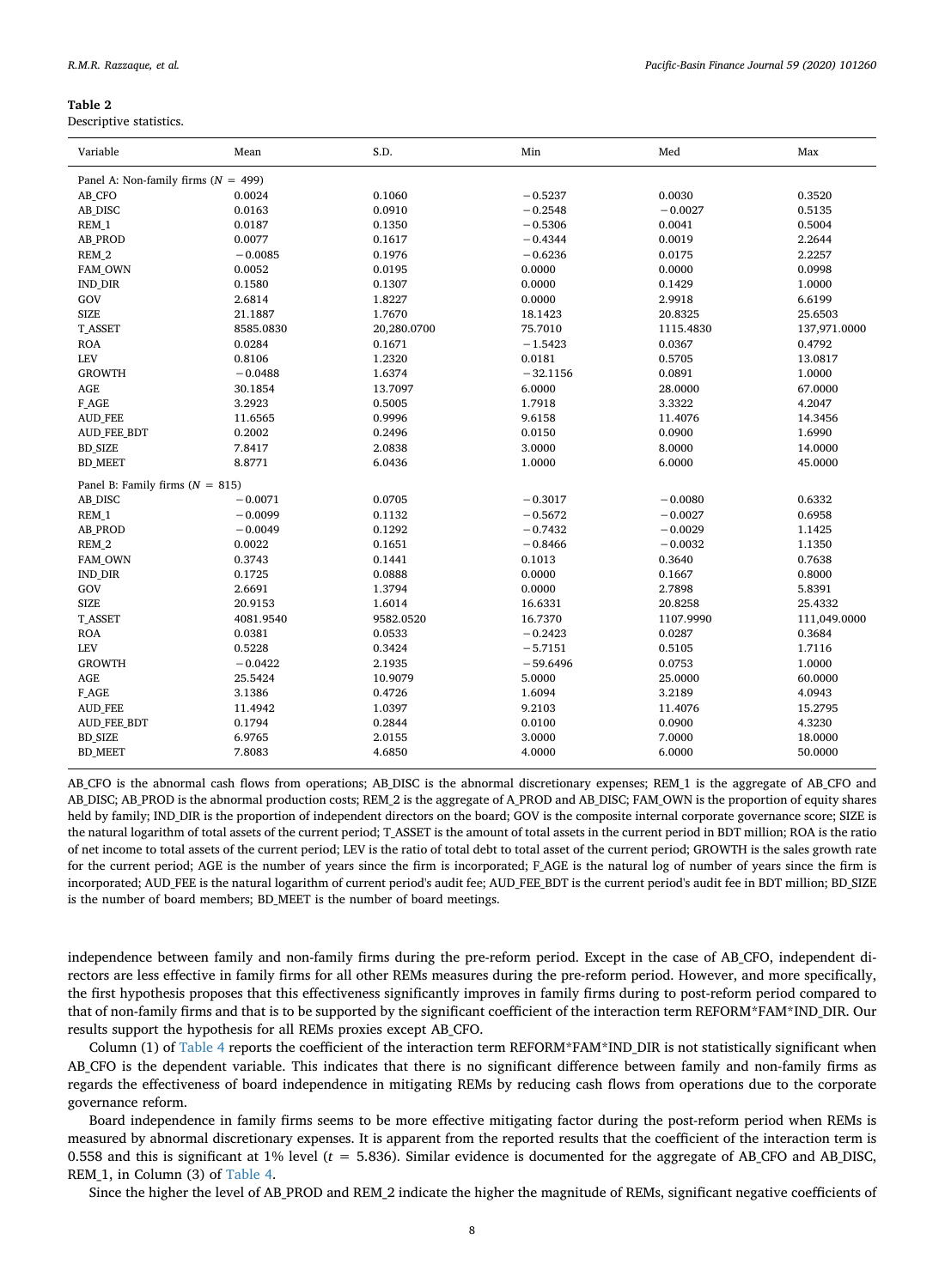<span id="page-8-3"></span><span id="page-8-2"></span><span id="page-8-1"></span><span id="page-8-0"></span>

| Correlation matrix.                                                                                                                                                                                      |                                                                                                                                                                                       |                                                                                                                                                                                                        |                                                                                                                                                                             |                                                                                                                                  |                                                 |                                                                                                                                                                          |                                                                                                                                                                                                                                                                                                                                                                                                                                                                                                                                                                                                                                                                                                                                                                                                                                                                                                                                                                                                           |                                                                                                                                    |                                                                                                                    |
|----------------------------------------------------------------------------------------------------------------------------------------------------------------------------------------------------------|---------------------------------------------------------------------------------------------------------------------------------------------------------------------------------------|--------------------------------------------------------------------------------------------------------------------------------------------------------------------------------------------------------|-----------------------------------------------------------------------------------------------------------------------------------------------------------------------------|----------------------------------------------------------------------------------------------------------------------------------|-------------------------------------------------|--------------------------------------------------------------------------------------------------------------------------------------------------------------------------|-----------------------------------------------------------------------------------------------------------------------------------------------------------------------------------------------------------------------------------------------------------------------------------------------------------------------------------------------------------------------------------------------------------------------------------------------------------------------------------------------------------------------------------------------------------------------------------------------------------------------------------------------------------------------------------------------------------------------------------------------------------------------------------------------------------------------------------------------------------------------------------------------------------------------------------------------------------------------------------------------------------|------------------------------------------------------------------------------------------------------------------------------------|--------------------------------------------------------------------------------------------------------------------|
|                                                                                                                                                                                                          | AB CFO                                                                                                                                                                                | AB_DISC                                                                                                                                                                                                | REM <sub>1</sub>                                                                                                                                                            | <b>AB PROD</b>                                                                                                                   |                                                 | REM <sub>2</sub>                                                                                                                                                         | FAM                                                                                                                                                                                                                                                                                                                                                                                                                                                                                                                                                                                                                                                                                                                                                                                                                                                                                                                                                                                                       | ind dir                                                                                                                            | <b>GOV</b>                                                                                                         |
| <b>AB_PROD</b><br>GROWTH<br>AUD_FEE<br>AB_DISC<br>IND DIR<br>AB_CFO<br><b>B_MEET</b><br>REM <sub>2</sub><br><b>B_SIZE</b><br>REM <sub>1</sub><br><b>FAGE</b><br>LOSS<br>FAM<br>GOV<br>SIZE<br>ROA<br>LEV | $-0.330***$<br>$-0.269$ *<br>$-0.0271$<br>$-0.335$<br>$-0.188$<br>0.00990<br>$0.760***$<br>0.428<br>0.00171<br>0.00291<br>$0.0730*$<br>0.0314<br>0.0324<br>0.0543<br>0.0494<br>0.0907 | $-0.222***$<br>$-0.625***$<br>$-0.0400$<br>$-0.143*$<br>$0.0990***$<br>0.00756<br>$0.144***$<br>$0.136***$<br>$0.0600*$<br>$0.657***$<br>$0.146***$<br>$0.0655*$<br>$0.211***$<br>$0.188***$<br>0.0292 | $-0.393$<br>$-0.609***$<br>$-0.113$<br>$-0.123$ **<br>$-0.158$<br>0.0887<br>$0.0907***$<br>$0.365***$<br>0.138<br>$0.0627*$<br>$0.150***$<br>$0.190***$<br>0.0149<br>0.0421 | $-0.0608$<br>$-0.0156$<br>$-0.0333$<br>$-0.0477$<br>$-0.132$<br>$-0.0431$<br>$-0.0221$<br>$0.252***$<br>$0.124***$<br>$0.900***$ | $-0.00629$<br>$-0.120***$<br>$-0.308$           | $-0.0756$<br>$-0.0876$<br>$-0.190$<br>$-0.161***$<br>$-0.276$ ****<br>$-0.107***$<br>$-0.0620$ <sup>*</sup><br>$-0.0415$<br>$0.0859**$<br>$0.137***$<br>0.0294<br>0.0129 | $-0.0771$<br>$-0.00168$<br>$-0.0778$<br>$-0.00383$<br>$-0.206***$<br>$-0.0739$<br>$-0.105***$<br>$-0.152***$<br>$-0.183$<br>$-0.0119$<br>$0.0657*$                                                                                                                                                                                                                                                                                                                                                                                                                                                                                                                                                                                                                                                                                                                                                                                                                                                        | $-0.000599$<br>$-0.00868$<br>$-0.0765$ *<br>$-0.161***$<br>$0.0967***$<br>$-0.0422$<br>0.0668"<br>$0.204***$<br>0.609<br>$0.0607*$ | $-0.138$<br>$-0.115$<br>$0.405***$<br>$0.158***$<br>$0.209***$<br>$0.185***$<br>$0.499***$<br>$0.157***$<br>0.0123 |
|                                                                                                                                                                                                          | <b>SIZE</b>                                                                                                                                                                           | ROA                                                                                                                                                                                                    | <b>NET</b>                                                                                                                                                                  | GROWTH                                                                                                                           | LOSS                                            | F AGE                                                                                                                                                                    | <b>AUD FEE</b>                                                                                                                                                                                                                                                                                                                                                                                                                                                                                                                                                                                                                                                                                                                                                                                                                                                                                                                                                                                            | <b>B_SIZE</b>                                                                                                                      | <b>B MEET</b>                                                                                                      |
| <b>AB_PROD</b><br>GROWTH<br>AUD_FEE<br>AB_DISC<br>IND_DIR<br>AB_CFO<br><b>B_MEET</b><br>REM <sub>1</sub><br>REM <sub>2</sub><br><b>B_SIZE</b><br>F_AGE<br>LOSS<br>FAM<br>GOV<br>SIZE<br>ROA<br>LEV       | $-0.193***$<br>$-0.149$<br>$0.0934***$<br>$0.263***$<br>$0.723***$<br>0.0356<br>$0.299***$<br>$0.235$ ***                                                                             | $-0.00496$<br>$-0.500***$<br>$-0.687$<br>$0.0857***$<br>$0.259***$<br>$0.328***$<br>0.127                                                                                                              | $-0.0755$<br>$-0.161***$<br>$-0.123$<br>$0.410***$<br>$0.229***$<br>$0.0573*$                                                                                               | $-0.0761***$<br>$-0.0721*$<br>$0.0825***$<br>0.0262<br>0.0240                                                                    | $-0.164***$<br>$-0.132$<br>$-0.0231$<br>0.00611 | 0.00845<br>0.0668<br>$0.0717*$                                                                                                                                           | 0.0871<br>$0.266***$                                                                                                                                                                                                                                                                                                                                                                                                                                                                                                                                                                                                                                                                                                                                                                                                                                                                                                                                                                                      | 0.0558                                                                                                                             |                                                                                                                    |
| $\leq$ .001.<br>$<\,$ .01.<br>* $p \le 0.05$ .<br>$\mathbf{b}$ , $\mathbf{b}$<br>$\boldsymbol{d}$                                                                                                        | AB_CFO is the abnormal cash flows from operations; AB_DISC                                                                                                                            |                                                                                                                                                                                                        | logarithm of the number of board members; B_MEET is the natural logarithm of the number of board meetings.                                                                  |                                                                                                                                  |                                                 |                                                                                                                                                                          | is the abnormal discretionary expenses; REM_1 is the aggregate of AB_CFO and AB_DISC; A_PROD is the abnormal production costs; REM_2 is<br>the aggregate of AB_PROD and AB_DISC, FAM is the family dummy variable coded with one if a firm is considered to be family firm, zero if otherwise; IND_DIR is the proportion of independent directors<br>on the board; GOV is the composite score of internal corporate governance; SIZE is the natural logarithm of total assets of the current period; ROA is the ratio of net income to total assets of the current<br>period; LEV is the ratio of total debt to total asset of the current period; GROWTH is the sales growth rate for the current period; F_AGE is the natural log of number of years since the firm is incorporated;<br>LOSS is a dummy variable coded with a value of one if the firm incurs loss during the previous period, zero if otherwise; AUD_FEE is the natural logarithm of current period's audit fee; B_SIZE is the natural |                                                                                                                                    |                                                                                                                    |

9

**Table 3**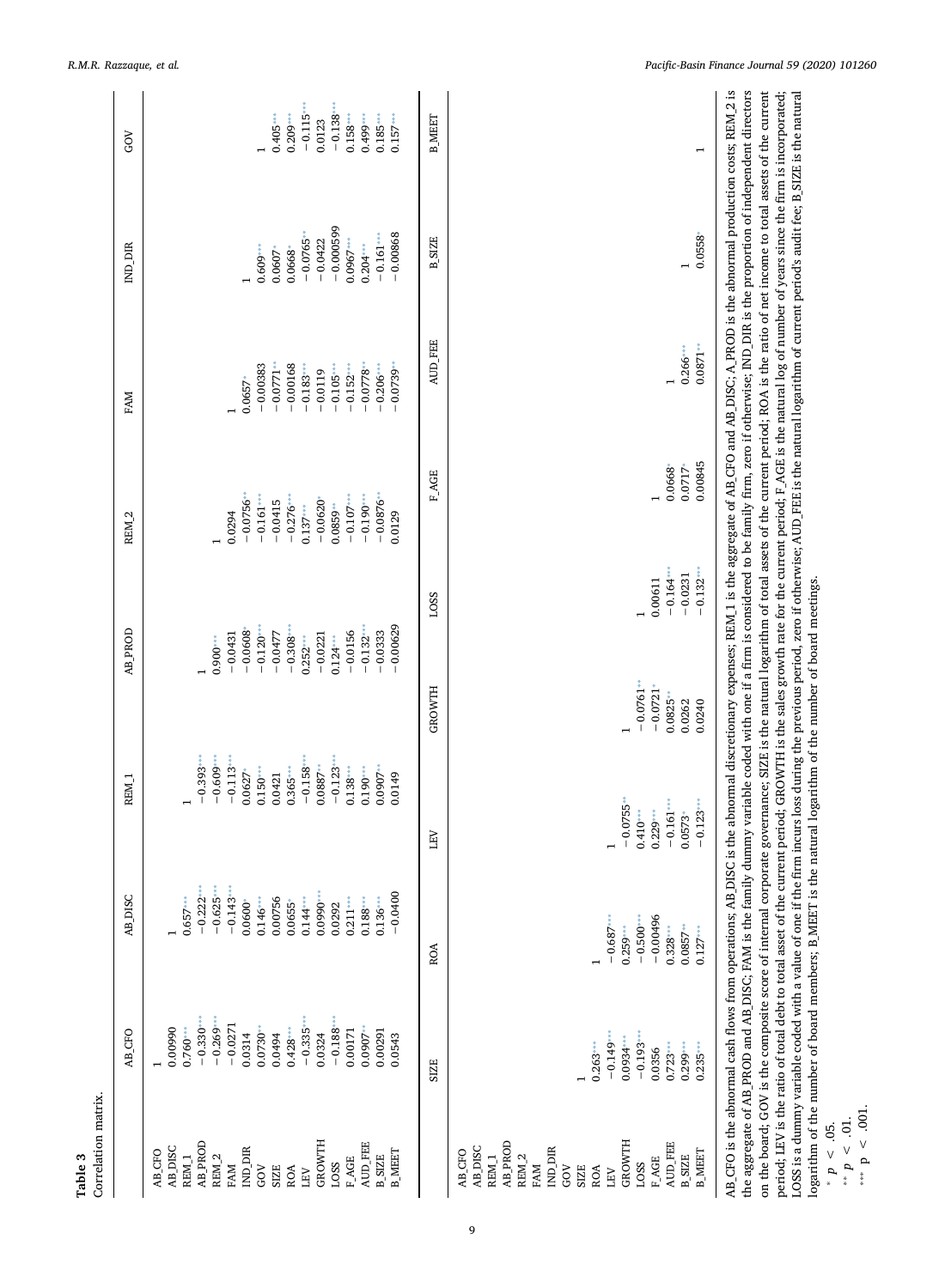<span id="page-9-0"></span>CG Reform, board independence in family firms and REMs.

|                            | Exp. sign | (1)          | (2)          | (3)          | Exp. Sign                | (4)          | (5)          |
|----------------------------|-----------|--------------|--------------|--------------|--------------------------|--------------|--------------|
| <b>VARIABLES</b>           |           | AB_CFO       | AB_DISC      | REM 1        |                          | AB_PROD      | REM 2        |
| Constant                   | $+/-$     | 0.0526       | $-0.211***$  | $-0.158***$  | $+/-$                    | 0.100        | $0.310***$   |
|                            |           | (1.244)      | $(-5.751)$   | $(-2.826)$   |                          | (1.455)      | (3.662)      |
| <b>REFORM</b>              | $^{+}$    | 0.00826      | $0.0338**$   | $0.0420**$   |                          | $-0.0119$    | $-0.0321$    |
|                            |           | (0.512)      | (2.416)      | (1.970)      |                          | $(-0.421)$   | $(-0.922)$   |
| <b>FAM</b>                 | $+/-$     | $-0.0129$    | $0.0519***$  | $0.0390**$   | $+/-$                    | $-0.0453**$  | $-0.100***$  |
|                            |           | $(-1.043)$   | (4.838)      | (2.380)      |                          | $(-2.207)$   | $(-3.973)$   |
| <b>IND_DIR</b>             | $+/-$     | $-0.0110$    | $0.320***$   | $0.309***$   | $+/-$                    | $-0.237**$   | $-0.555***$  |
|                            |           | $(-0.183)$   | (6.118)      | (3.868)      |                          | $(-2.399)$   | $(-4.576)$   |
| <b>REFORM*FAM</b>          | $+/-$     | $-0.0237$    | $-0.0790***$ | $-0.103***$  | $+/-$                    | $0.100***$   | $0.183***$   |
|                            |           | $(-1.146)$   | $(-4.403)$   | $(-3.750)$   |                          | (2.950)      | (4.381)      |
| REFORM*IND_DIR             | $+/-$     | $-0.0365$    | $-0.300***$  | $-0.337***$  | $+/-$                    | $0.301***$   | $0.602***$   |
|                            |           | $(-0.522)$   | $(-4.947)$   | $(-3.635)$   |                          | (2.634)      | (4.276)      |
| FAM*IND_DIR                | -         | 0.0191       | $-0.518***$  | $-0.499***$  | $^{+}$                   | $0.309**$    | $0.850***$   |
|                            |           | (0.218)      | $(-6.843)$   | $(-4.317)$   |                          | (2.138)      | (4.784)      |
| REFORM*FAM*IND_DIR         | $^{+}$    | 0.103        | $0.558***$   | $0.661***$   | $\overline{\phantom{0}}$ | $-0.631***$  | $-1.214***$  |
|                            |           | (0.934)      | (5.836)      | (4.529)      |                          | $(-3.481)$   | $(-5.443)$   |
| <b>SIZE</b>                | $+/-$     | $-0.00167$   | $-0.0155***$ | $-0.0171***$ | $+/-$                    | $0.00887**$  | $0.0247***$  |
|                            |           | $(-0.690)$   | $(-7.383)$   | $(-5.358)$   |                          | (2.248)      | (5.098)      |
| <b>ROA</b>                 | $+/-$     | $0.507***$   | $0.121***$   | $0.628***$   | $+/-$                    | $-0.457***$  | $-0.580***$  |
|                            |           | (10.11)      | (2.779)      | (9.466)      |                          | $(-5.514)$   | $(-5.690)$   |
| LEV                        | -         | $-0.0208***$ | $0.0302***$  | 0.00939      | $^{+}$                   | $0.0351***$  | 0.00482      |
|                            |           | $(-3.016)$   | (5.056)      | (1.031)      |                          | (3.122)      | (0.349)      |
| <b>GROWTH</b>              | $+/-$     | $-0.0207**$  | $0.0225***$  | 0.00180      | $+/-$                    | 0.0210       | $-0.00124$   |
|                            |           | $(-2.573)$   | (3.227)      | (0.168)      |                          | (1.591)      | $(-0.0762)$  |
| LOSS                       | -         | 0.0110       | 0.00618      | 0.0171       | $^{+}$                   | $-0.0230$    | $-0.0292*$   |
|                            |           | (1.268)      | (0.825)      | (1.499)      |                          | $(-1.637)$   | $(-1.684)$   |
| F AGE                      | $^{+}$    | 0.00298      | $0.0255***$  | $0.0285***$  | -                        | $-0.0135$    | $-0.0391***$ |
|                            |           | (0.544)      | (5.371)      | (3.929)      |                          | $(-1.487)$   | $(-3.506)$   |
| <b>AUD_FEE</b>             | $^{+}$    | $-0.00104$   | $0.0291***$  | $0.0280***$  | $\overline{\phantom{0}}$ | $-0.0178***$ | $-0.0476***$ |
|                            |           | $(-0.263)$   | (8.500)      | (5.369)      |                          | $(-2.754)$   | $(-5.989)$   |
| <b>B SIZE</b>              | $^{+}$    | $-0.00405$   | $0.0302***$  | $0.0262**$   |                          | $-0.0192$    | $-0.0491**$  |
|                            |           | $(-0.422)$   | (3.645)      | (2.068)      |                          | $(-1.227)$   | $(-2.554)$   |
| <b>B MEET</b>              | $^{+}$    | $-0.00111$   | 0.00769*     | 0.00658      |                          | 0.00765      | 0.000572     |
|                            |           | $(-0.209)$   | (1.661)      | (0.930)      |                          | (0.872)      | (0.0530)     |
| Industry year fixed effect |           | Yes          | Yes          | Yes          |                          | Yes          | Yes          |
| Observations               |           | 1258         | 1258         | 1258         |                          | 1247         | 1247         |
| Adjusted R-squared         |           | 0.200        | 0.188        | 0.206        |                          | 0.112        | 0.138        |
| F test                     |           | 13.91        | 12.99        | 14.38        |                          | 7.585        | 9.328        |
|                            |           |              |              |              |                          |              |              |

REM =  $β_0$  + β<sub>1</sub>REFORM + β<sub>2</sub>FAM<sub>it</sub> + β<sub>3</sub>IND\_DIR<sub>it</sub> + β<sub>4</sub>REFORM\*FAM<sub>it</sub> + β<sub>5</sub>REFORM\*IND\_DIR<sub>it</sub> + β<sub>6</sub> FAM<sub>it</sub>\*IND\_DIR<sub>it</sub> + β<sub>7</sub>  $\text{REFORM*FAM}_{it}^*\text{IND\_DIR}_{it} \quad + \quad \beta_8\text{SIZE}_{it} \quad + \quad \beta_9\text{ROA}_{it} \quad + \quad \beta_{10}\text{LEV} \quad + \quad \beta_{11}\text{GROWTH}_{it} \quad + \quad \beta_{12} \quad \text{LOSs}_{it} \quad + \quad \beta_{13}\text{DOS}_{it}$  $F\_AGE_{it} + \beta_{14}AUD\_FEE_{it} + \beta_{15}B\_SIZE_{it} + \beta_{16}B\_MEET_{it} + \varepsilon_{it}$ . Where, REMs is the proxies for AB\_CFO, AB\_DISC, REM\_1, AB\_PROD, REM\_2; REFORM is the dummy variable coded with one if the observation is from post-reform period, zero if otherwise; FAM is the family dummy variable coded with one if a firm is considered to be family firm, zero if otherwise; IND\_DIR is the proportion of independent directors on the board; SIZE is the natural logarithm of total assets of the current period; ROA is the ratio of net income to total assets of the current period; LEV is the ratio of total debt to total asset of the current period; GROWTH is the sales growth rate for the current period; LOSS is a Dummy variable coded with a value of one if the firm incurs loss during the previous period, zero if otherwise; F\_AGE is the natural log of number of years since the firm is incorporated; AUD\_FEE is the natural logarithm of current period's audit fee; B\_SIZE is the natural logarithm of the number of board members; B\_MEET is the natural logarithm of the number of board meetings. Superscripts<sup>\*\*\*</sup>, \*\*, \* represent significance level at 1%, 5% and 10%, respectively. t-statistics are in parentheses.

our interaction of interest support our first hypothesis. The statistically significant coefficients  $\beta_7$  for AB\_PROD and REM\_2 with expected sign suggest that the effectiveness of independent directors in family firms is significantly higher than that of non-family firms following the reform in Bangladesh. The likelihood of REMs increases with when firm size also increases. ROA, as proxy for performance, exhibits a negative association with REMs. High performance firms are negatively associated with the magnitudes of different REMs. Firm age is also found to have a significant negative association with different REMs proxies other than AB\_CFO and AB\_PROD. Our results show that higher audit fee is inversely associated with the level of REMs in terms of AB\_DISC, REM\_1 and REM\_2. The board size is found to have negative association with AB\_DISC, REM\_1, and REM\_2.

These regression results support the proposition that the effectiveness of board independence is significantly higher in restricting family firms' REMs behaviour compared to non-family firms after the corporate governance reform.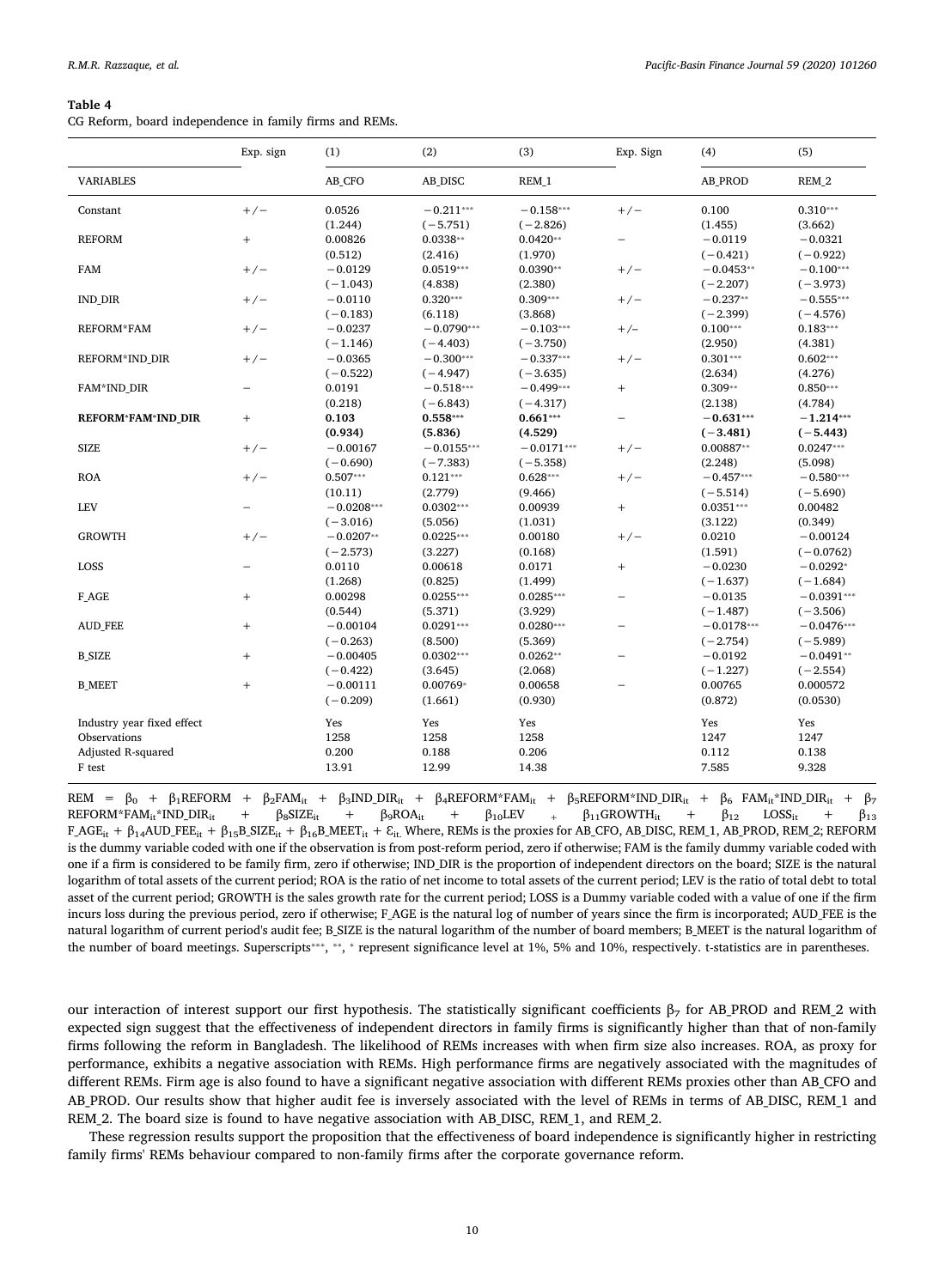#### *4.4. Propensity score matching*

Family firms may vary from non-family firms with respect to size, performance, debt structure, growth, age, audit fee, and board size. We employ propensity score matching to control for the difference between family and non-family firms and to address the endogeneity concern ([Rosenbaum and Rubin, 1983\)](#page-20-21). We run a logit estimation of FAM (family dummy) on control variables of our baseline model. We also add the PUB\_OWN (proportion of equity held by general investors) and its square term since family firms in Bangladesh has relatively higher individual general investor equity holdings.

To construct our match sample, we find a "nearest neighbour" of non-family firms without replacement. Our sample of family firms and propensity score matched non-family firms is 502 observations out of our total sample of 1314 observations. We conduct our analysis of effectiveness of board independence in family firms from pre to post-reform period compared to non-family firms using the propensity score matched sample. The outcome of this analysis is reported in [Table 5](#page-11-0). Panel A of [Table 5](#page-11-0) reports the difference in means test for the matched sample and unmatched sample. For unmatched sample, family firms significantly vary from non-family firms for most of the firm characteristics. However, family firms do not differ with respect to employed explanatory variables from non-family firms in matched sample.

Panel B of [Table 5](#page-11-0) presents the outcome of multivariate analysis of propensity score matched sample. The coefficient of interaction term REFORM\*FAM\*IND DIR is highly significant and in expected direction for REMs measures except AB\_CFO. This highlights the fact that board independence in family firms is more effective in restricting real earnings management in the post-reform period compared to the non-family firms. This is consistent with the findings reported in [Table 4](#page-9-0).

# *4.5. Difference-in-difference test*

We also conduct a difference-in-difference test to investigate the impact of corporate governance reform on family *vis-à-vis* nonfamily firms with respect to the board independence effectiveness in mitigating REMs. The reform requires all the listed firms in Bangladesh to maintain a minimum proportion of independent directors of 20% that is double the previous minimum of 10%. We select a treatment group of firms that have proportion of independent directors < 20% in the pre-reform period and a proportion equal to or > 20% during the post-reform period, and develop a variable TREATED with value one if a firm meets this condition, zero otherwise. Hence, the control group consists of firms that do not have the proportion increased from below to 20% or higher after the reform.

Propensity score matching with no replacement is employed to find a "nearest neighbour" of TREATED. In this process, we use size, performance, debt, growth, financial distress, firm age, board size, and lagged GOV\_SCORE (composite governance score) as explanatory variables in estimating the propensity score of TREATED. Our sample of TREATED and propensity score matched nontreated firms consists 806 observations. Un-tabulated difference in means tests show that our treatment firms are not significantly different from the control firms with respect to the explanatory variables used in the propensity score matching.

We conduct a multivariate analysis using the difference-in-difference technique to examine impact of corporate governance shock in terms of increased number of independent directors on board in restricting firms REMs. The following model is used to conduct this investigation.

$$
REM = \beta_0 + \beta_1 REFORM_{it} + \beta_2 TREATED_{it} + \beta_3 FAM_{it} + \beta_4 REFORM_{it} * TREATED_{it} + \beta_5 REFORM_{it} * FAM_{it} + \beta_6 TREATED_{it} * FAM_{it} + \beta_7 REFORM_{it} * TREATED_{it} * FAM_{it} + \beta_8 SIZE_{it} + \beta_9 ROA_{it} + \beta_{10} LEV_{it} + \beta_{11} GROWTH_{it} + \beta_{12} LOSS_{it} + \beta_{13} F_A GEE_{it} + \beta_{14} AUD\_FEE_{it} + \beta_{15} B_SIZE_{it} + \beta_{16} B_MEET_{it} + \mathcal{E}_{it}.
$$

Our variable of interest in the analysis is the interaction between REFORM, TREATED, and FAM. The coefficient of this interaction captures the impact of governance reform between family and non-family firms in respect to restricting REMs. [Table 6](#page-13-0) shows the multivariate analysis of the difference-in-difference model. The coefficient of REFORM\*TREATED\*FAM is significant (at 10% level) with the expected signs when REMs is proxied by AB\_DISC, REM\_1, and REM\_2. This supports our previous analyses that the increase in board independence have greater positive impact in family firms in restricting their REMs compared to non-family firms.

We also conduct a placebo test by setting the year 2010 as the corporate governance reform year. Our un-tabulated results show that the REFOM\*TREATED\*FAM is not significant for any REMs proxies. This provides evidence that our previous results are not mechanical and time-driven.

# *4.6. Additional tests*

As an additional test, we conduct multivariate analysis on pre-reform and post-reform sub-samples separately. Panel A of [Table 7](#page-14-0) reports the regression estimates of the pre-reform sub-samples. IND\_DIR reflects the impact of the independent directors in restricting REMs in non-family firms. Except AB\_CFO, the coefficient of the IND\_DIR is highly significant and has directional opposite sign for all REMs. This is suggestive of the fact that independent directors on non-family firms' board are highly effective concerning REMs during the pre-reform period. However, the coefficient of the interaction term FAM\*IND\_DIR reflects that more independent boards in family firms are less effective in restricting REMs before the corporate governance reform period. This is consistent with the earlier evidence in an accruals earnings management context [\(Jaggi et al., 2009](#page-20-7); [Prencipe and Bar-Yosef, 2011\)](#page-20-8).

Panel B of [Table 7](#page-14-0) shows the regression outcomes on post-reform sub-samples. The coefficient of the interaction term is significant and has directional opposite sign for all REM proxies other than AB\_DISC. This highlights that the independent directors in family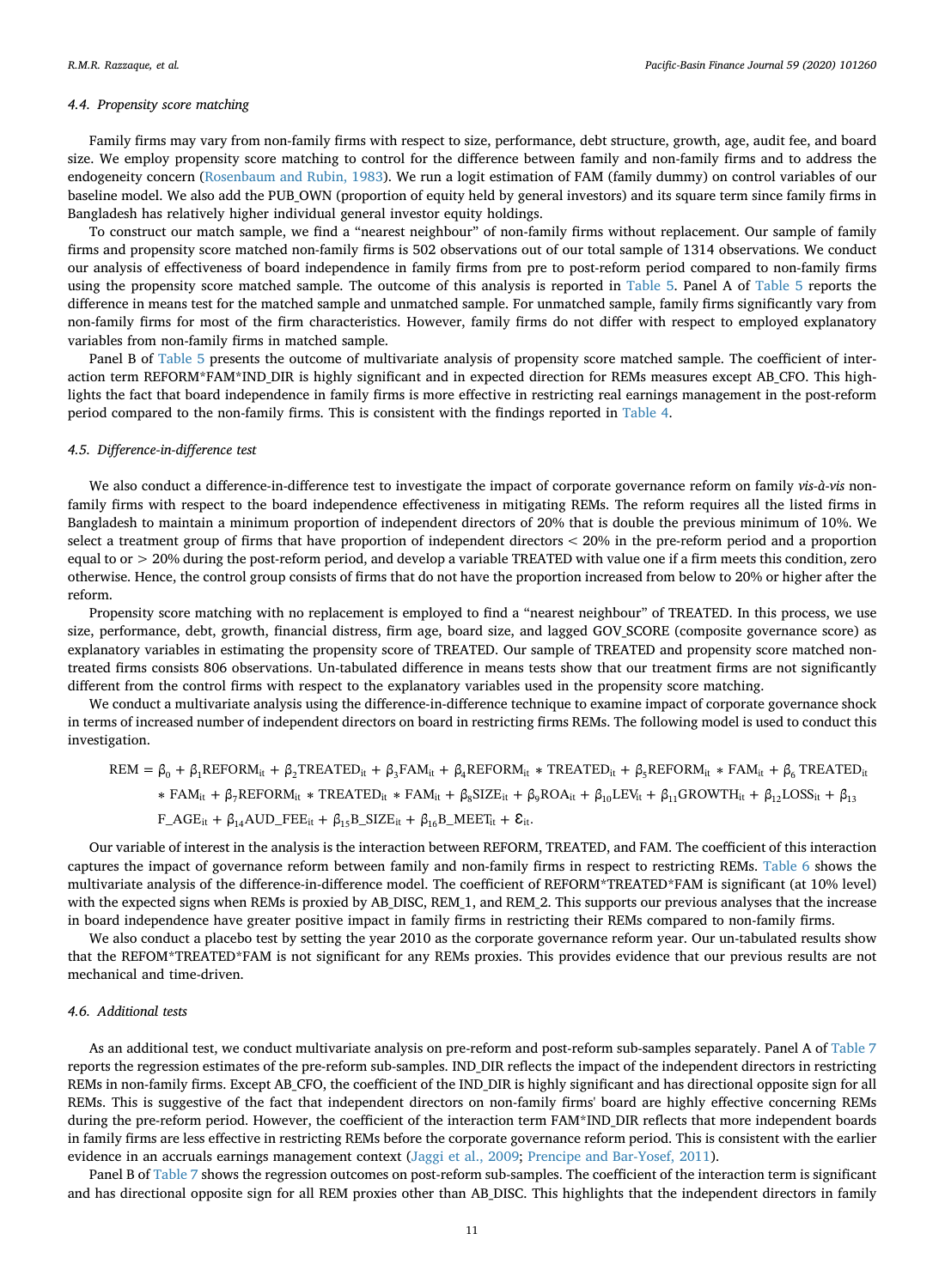<span id="page-11-0"></span>

| PSM-CG reform, board independence in family firms and REMs.<br>Panel A: Difference in means test |                       |                           |                                    |                                      |                           |                                 |                           |
|--------------------------------------------------------------------------------------------------|-----------------------|---------------------------|------------------------------------|--------------------------------------|---------------------------|---------------------------------|---------------------------|
|                                                                                                  |                       | Matched sample            |                                    |                                      | Unmatched sample          |                                 |                           |
| Variable                                                                                         | Family firms<br>means | Non-family firms<br>means | Difference in means<br>t-statistic | Family firms<br>means                | firms means<br>Non-family | Difference in means t-statistic |                           |
| SIZE                                                                                             | 20.979                | 20.881                    | 1.04                               | 20.939                               | 21.116                    | $-2.01**$                       |                           |
| ROA                                                                                              | 0.04047               | 0.04029                   | 0.05                               | 0.03834                              | 0.04489                   | $-1.72*$                        |                           |
| $\overline{\text{LFV}}$                                                                          | 0.54367               | 0.53058                   | 0.74                               | 0.53042                              | 0.63288                   | $-5.36***$                      |                           |
| <b>GROWTH</b>                                                                                    | 0.06662               | 0.06924                   | $-0.24$                            | 0.06485                              | 0.07986                   | $-1.56$                         |                           |
| LOSS                                                                                             | 0.09167               | 0.11875                   | $-0.24$                            | 0.09091                              | 0.16082                   | $-3.77***$                      |                           |
| <b>F_AGE</b>                                                                                     | 3.176                 | 3.216<br>11.44            | $-1.41$                            | 3.125                                | 3.2916                    | $-5.89***$                      |                           |
| AUD_FEE                                                                                          | 11.47                 |                           | 0.49                               | 11.487                               | 11.66                     | $-2.95***$<br>$-7.60***$        |                           |
| <b>B_SIZE</b>                                                                                    | 1.935                 | 1.9314                    | 0.21                               | 1.9047                               | 2.0236                    |                                 |                           |
| <b>PUB_OWN</b>                                                                                   | 0.36157               | 0.37388                   | $-1.17$                            | 0.37149                              | 0.33034                   | $3.86***$                       |                           |
| $(PUB_$ OWN) <sup>2</sup>                                                                        | 0.15759               | 0.16562                   | 0.21                               | 0.16267                              | 0.1578                    | 0.56                            |                           |
| Panel B: PSM regression estimates                                                                |                       |                           |                                    |                                      |                           |                                 |                           |
|                                                                                                  | Exp. Sign             | $\widehat{\Xi}$           | $\widehat{c}$                      | $\odot$                              | Exp. sign                 | $\widehat{f}$                   | 6                         |
| VARIABLES                                                                                        |                       | AB_CFO                    | <b>AB_DISC</b>                     | REM <sub>1</sub>                     |                           | <b>AB_PROD</b>                  | REM <sub>2</sub>          |
| Constant                                                                                         | $\widetilde{+}$       | 0.0316                    | $-0.204***$                        | $-0.172**$                           | $\frac{1}{2}$             | 0.0702                          | $0.272**$                 |
|                                                                                                  |                       | (0.443)                   | $(-3.959)$                         | $(-1.998)$                           |                           | (0.790)                         | (2.394)                   |
| <b>REFORM</b>                                                                                    | $^{+}$                | 0.00372                   | $-0.00149$                         | 0.00223                              | $\overline{1}$            | 0.0141                          | 0.0149                    |
|                                                                                                  |                       | (0.136)                   | $(-0.0759)$                        | (0.0678)                             |                           | (0.415)                         | (0.343)                   |
| FAM                                                                                              | $-\frac{1}{2}$        | $-0.0141$                 | $0.0500***$                        | 0.0359                               | $-\frac{1}{2}$            | $-0.0449$                       | $-0.0991***$              |
|                                                                                                  |                       | $(-0.656)$                | (3.233)                            | (1.388)                              |                           | $(-1.624)$                      | $(-2.810)$                |
| IND_DIR                                                                                          | $\searrow$            | $(-0.143)$<br>$-0.0125$   | $0.308***$<br>(4.886)              | $0.295***$<br>(2.801)                | $-\frac{1}{2}$            | $(-0.948)$<br>$-0.103$          | $-0.409***$<br>$(-2.950)$ |
| REFORM <sup>*</sup> FAM                                                                          | $+\sqrt{+}$           | $-0.0361$                 | $-0.0569***$                       | $-0.0929**$                          | $-\frac{1}{2}$            | $0.126***$                      | $0.187***$                |
|                                                                                                  |                       | $(-1.086)$                | $(-2.378)$                         | $(-2.322)$                           |                           | (3.009)                         | (3.492)                   |
| REFORM <sup>*</sup> IND_DIR                                                                      | $ +$                  | $-0.0998$                 | $-0.278***$                        | $-0.377***$                          | $-\frac{1}{2}$            | 0.184                           | $0.458***$                |
|                                                                                                  |                       | $(-1.016)$                | $(-3.922)$                         | $(-3.186)$                           |                           | (1.504)                         | (2.939)                   |
| FAM*IND_DIR                                                                                      | $\overline{1}$        | $-0.00107$                | $-0.516***$                        | $-0.517***$                          | $\ddot{}$                 | 0.188                           | $0.731***$                |
|                                                                                                  |                       | $(-0.00689)$              | $(-4.611)$                         | $(-2.761)$                           |                           | (0.951)                         | (2.888)                   |
| REFOM*FAM*IND_DIR                                                                                | $\ddot{}$             | 0.241                     | $0.476***$                         | $0.717***$                           | $\overline{1}$            | $-0.581**$                      | $-1.083***$               |
|                                                                                                  |                       | (1.315)                   | (3.600)                            | (3.242)                              |                           | $(-2.498)$                      | $(-3.648)$                |
| SIZE                                                                                             | $-\big\backslash +$   | $-0.00537$<br>$(-1.235)$  | $-0.0153***$                       | $-0.0207***$<br>$(-3.935)$           | $-$ / $+$                 | $0.00907*$<br>(1.673)           | $0.0245***$<br>(3.545)    |
| ROA                                                                                              | $\frac{1}{2}$         | $0.468***$                | $(-4.872)$<br>$0.150***$           | $0.618^{\scriptscriptstyle\rm stat}$ | $\frac{1}{2}$             | $-0.370***$                     | $-0.523***$               |
|                                                                                                  |                       |                           |                                    |                                      |                           |                                 | (continued on next page)  |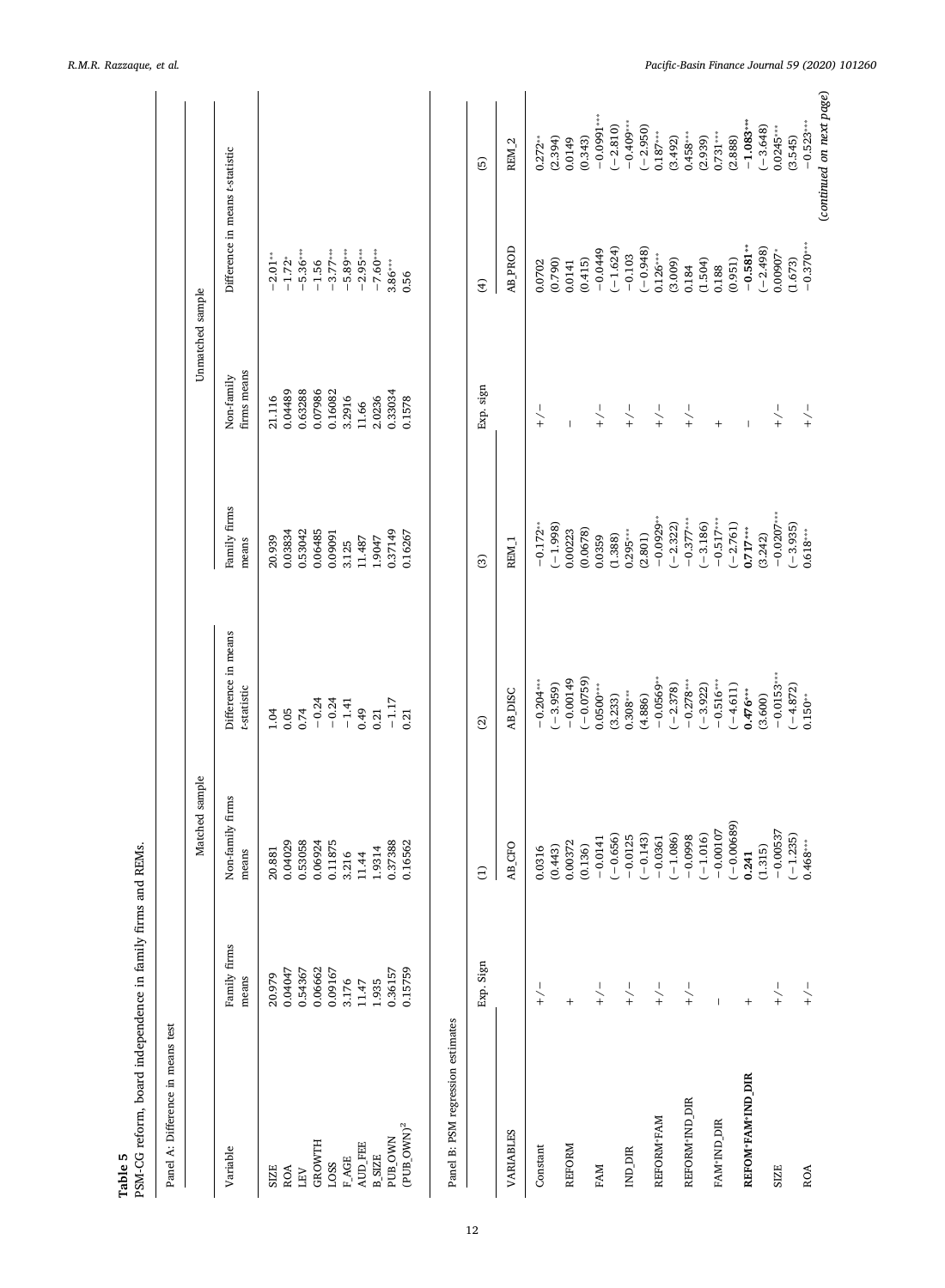| ֚֚֬ |
|-----|
|     |
|     |
|     |
|     |
|     |

| Panel B: PSM regression estimates |                |                                                                                                                                                                         |                                                                                                                                                                                                                                                                                                       |                                                                                                                                               |                |                                                                                                                                                                                                          |                                                                                                                                                                |
|-----------------------------------|----------------|-------------------------------------------------------------------------------------------------------------------------------------------------------------------------|-------------------------------------------------------------------------------------------------------------------------------------------------------------------------------------------------------------------------------------------------------------------------------------------------------|-----------------------------------------------------------------------------------------------------------------------------------------------|----------------|----------------------------------------------------------------------------------------------------------------------------------------------------------------------------------------------------------|----------------------------------------------------------------------------------------------------------------------------------------------------------------|
|                                   | Exp. Sign      | $\ominus$<br>$\overline{\phantom{a}}$                                                                                                                                   | $\widehat{\mathfrak{D}}$                                                                                                                                                                                                                                                                              | ම                                                                                                                                             | Exp. sign      | E                                                                                                                                                                                                        | $\overline{6}$                                                                                                                                                 |
| VARIABLES                         |                | CFO<br>$\overline{AB}$                                                                                                                                                  | <b>DISC</b>                                                                                                                                                                                                                                                                                           | REM <sub>-1</sub>                                                                                                                             |                | <b>TDROD</b>                                                                                                                                                                                             | REM <sub>2</sub>                                                                                                                                               |
|                                   |                |                                                                                                                                                                         | (2.179)                                                                                                                                                                                                                                                                                               | (5.374)                                                                                                                                       |                |                                                                                                                                                                                                          |                                                                                                                                                                |
| LEV                               | $\mathsf{I}$   |                                                                                                                                                                         | $-0.00503$                                                                                                                                                                                                                                                                                            |                                                                                                                                               |                | $(-3.111)$<br>$0.0767***$                                                                                                                                                                                | $(-3.448)$<br>$0.0821***$                                                                                                                                      |
|                                   |                | $(4.909)$<br>$-0.0228$<br>$(-1.292)$<br>$-0.323$                                                                                                                        |                                                                                                                                                                                                                                                                                                       | $-0.0278$<br>$(-1.309)$                                                                                                                       |                |                                                                                                                                                                                                          |                                                                                                                                                                |
| <b>GROWTH</b>                     | $-\frac{1}{2}$ |                                                                                                                                                                         |                                                                                                                                                                                                                                                                                                       |                                                                                                                                               | $-\frac{1}{2}$ |                                                                                                                                                                                                          |                                                                                                                                                                |
|                                   |                |                                                                                                                                                                         |                                                                                                                                                                                                                                                                                                       |                                                                                                                                               |                |                                                                                                                                                                                                          | $(2.934)$<br>$-0.0222$<br>$(-0.547)$<br>$(-0.547)$                                                                                                             |
| LOSS                              | Ī              |                                                                                                                                                                         |                                                                                                                                                                                                                                                                                                       |                                                                                                                                               |                |                                                                                                                                                                                                          |                                                                                                                                                                |
|                                   |                |                                                                                                                                                                         |                                                                                                                                                                                                                                                                                                       |                                                                                                                                               |                |                                                                                                                                                                                                          |                                                                                                                                                                |
| <b>FAGE</b>                       |                |                                                                                                                                                                         |                                                                                                                                                                                                                                                                                                       |                                                                                                                                               |                |                                                                                                                                                                                                          |                                                                                                                                                                |
|                                   |                | $\begin{array}{r} (-1.269) \\ -0.00386 \\ -0.00386 \\ 0.00967 \\ 0.00967 \\ 0.00016 \\ 0.00016 \\ -0.0089 \\ -0.0089 \\ -0.0039 \\ -0.00332 \\ -0.00332 \\ \end{array}$ |                                                                                                                                                                                                                                                                                                       |                                                                                                                                               |                |                                                                                                                                                                                                          |                                                                                                                                                                |
| AUD_FEE                           | $\ddot{}$      |                                                                                                                                                                         |                                                                                                                                                                                                                                                                                                       |                                                                                                                                               |                |                                                                                                                                                                                                          |                                                                                                                                                                |
|                                   |                |                                                                                                                                                                         |                                                                                                                                                                                                                                                                                                       |                                                                                                                                               |                |                                                                                                                                                                                                          |                                                                                                                                                                |
| <b>B_SIZE</b>                     |                |                                                                                                                                                                         |                                                                                                                                                                                                                                                                                                       |                                                                                                                                               |                |                                                                                                                                                                                                          |                                                                                                                                                                |
|                                   |                |                                                                                                                                                                         |                                                                                                                                                                                                                                                                                                       |                                                                                                                                               |                |                                                                                                                                                                                                          |                                                                                                                                                                |
| <b>B_MEET</b>                     |                |                                                                                                                                                                         |                                                                                                                                                                                                                                                                                                       |                                                                                                                                               |                |                                                                                                                                                                                                          |                                                                                                                                                                |
|                                   |                |                                                                                                                                                                         | $\begin{array}{c} (-0.396)\\ -0.0572^{***}\\ 0.314)\\ (3.114)\\ (2.0203^{***}\\ 0.0284^{***}\\ (3.863)\\ (3.863)\\ (3.863)\\ (3.863)\\ (3.863)\\ (3.863)\\ (3.863)\\ (3.863)\\ (3.863)\\ (3.863)\\ (3.863)\\ (3.863)\\ (3.863)\\ (3.863)\\ (3.863)\\ (3.863)\\ (3.863)\\ (3.863)\\ (3.863)\\ (3.863)$ | 0.0248<br>$(0.808)$<br>$(0.808)$<br>$(0.6264)$<br>$(1.526)$<br>$(1.526)$<br>$(0.0381$<br>$(0.0340$<br>$(0.0340)$<br>$(0.0376)$<br>$(0.00776)$ |                | $(3.496) \n0.0332 \n(1.042) \n-0.0402+ \n-0.2323) \n(-2.232) \n-0.0127 \n-0.0127 \n-0.0866 \n-0.0868 \n-0.00696 \n-0.00624 \n-0.00624 \n-0.00624 \n-0.00624 \n-0.00624 \n-0.00624 \n-0.00624 \n-0.00624$ | $\begin{array}{l} (-3.091) \\ -0.0403^{**} \\ -0.442) \\ -0.0492^{***} \\ -0.0492^{**} \\ -0.0273 \\ -0.0503 \\ -0.0073 \\ -0.0170 \\ -0.1175) \\ \end{array}$ |
| Industry year fixed effect        |                | $Y$ es                                                                                                                                                                  | $Y$ es                                                                                                                                                                                                                                                                                                | Yes                                                                                                                                           |                | $Y$ es                                                                                                                                                                                                   | $Y$ es                                                                                                                                                         |
| Observations                      |                | 500                                                                                                                                                                     | 500                                                                                                                                                                                                                                                                                                   | 500                                                                                                                                           |                | 497                                                                                                                                                                                                      | 497                                                                                                                                                            |
| Adjusted R-squared                |                | 0.0673                                                                                                                                                                  | 0.211                                                                                                                                                                                                                                                                                                 | 0.191                                                                                                                                         |                | 0.0818                                                                                                                                                                                                   | 0.155                                                                                                                                                          |
| F test                            |                | 2.759                                                                                                                                                                   | 6.663                                                                                                                                                                                                                                                                                                 | 5.028                                                                                                                                         |                | 3.088                                                                                                                                                                                                    | 4.955                                                                                                                                                          |
|                                   | : :            | ¢                                                                                                                                                                       |                                                                                                                                                                                                                                                                                                       |                                                                                                                                               |                |                                                                                                                                                                                                          |                                                                                                                                                                |

 $\text{REM} = \beta_0 + \beta_1 \text{REFORM}_{it} + \beta_2 \text{FAM}_{it} + \beta_3 \text{IND\_DIR}_{it} + \beta_4 \text{REFORM}_{it} \text{FAM}_{it} + \beta_5 \text{REFORM}_{it} \text{NIN}_{it} + \beta_6 \text{FAM}_{it} \text{ND\_DIR}_{it} + \beta_7 \text{REFORM}_{it} \text{FAM}_{it} \text{FAM}_{it} + \text{IND\_DIR}_{it} + \beta_9 \text{SIZE}_{it} + \beta_{9} \text{ROA}_{it} + \beta_{10} \text{LEV}_{it} + \beta_{11} \text{NEV}_{it} + \beta_{12} \text$  $\beta_{11}$ GROWTH<sub>it</sub> +  $\beta_{12}$  LOSS<sub>it</sub> +  $\beta_{13}$ E\_AGE<sub>it</sub> +  $\beta_{14}$ AUD\_FEE<sub>it</sub> +  $\beta_{15}$ B\_SIZE<sub>it</sub> +  $\beta_{16}$ B\_MEET<sub>it</sub> +  $\beta_{16}$ B\_MEET<sub>it</sub> +  $\beta_{16}$ B\_MEET<sub>it</sub> +  $\beta_{16}$ B\_MEET<sub>it</sub> +  $\beta_{16}$ B\_MEET<sub>it</sub> +  $\beta_{16}$ B\_ME variable coded with one if the observation is from post-reform period, zero if otherwise; FAM is the family dummy variable coded with one if a firm is considered to be family firm, zero if otherwise; IND\_DIR is the proportion of independent directors on the board; SIZE is the natural logarithm of total assets of the current period; ROA is the ratio of net income to total assets of the current period; LEV is the ratio of total debt to total asset of the current period; GROWTH is the sales growth rate for the current period; LOSS is a Dummy variable coded with a value of one if the firm incurs loss during the previous period, zero if otherwise; F.AGE is the natural log of number of years since the firm is incorporated; AUD\_FEE is the natural logarithm of current period's audit fee; B.SIZE is the natural logarithm  $\beta_{11}$ GROWTH<sub>it</sub> + β<sub>13</sub> F\_AGE<sub>it</sub> + β<sub>14</sub>AUD\_FEE<sub>it</sub> + β<sub>15</sub>B\_SIZE<sub>it</sub> + β<sub>16</sub>B\_SIZE<sub>it</sub> + β<sub>16</sub>B\_MEET<sub>it</sub> + δ<sub>1t.</sub> Where, REMs is the proxies for AB\_CFO, AB\_DISC, REM\_1, AB\_PROD, REM\_2; REFORM is the dummy previous period, zero if otherwise; F\_AGE is the natural log of number of years since the firm is incorporated; AUD\_FEE is the natural logarithm of current period's audit fee; B\_SIZE is the natural logarithm REM = βo + β3FAMit + β3FAMit + β3DNDIRit + β4REFORMit\*FAMit + β3REFORMit\*IND\_DIRit + β6 FAMit\*NDIRit + β7 REFORMit\*FAMit\*IND\_DIRit + β9ROAit + β10LEVit + variable coded with one if the observation is from post-reform period, zero if otherwise; FAM is the family dummy variable coded with one if a firm is considered to be family firm, zero if otherwise; IND\_DIR is the proportion of independent directors on the board; SIZE is the natural logarithm of total assets of the current period; ROA is the ratio of net income to total assets of the current period; LEV is the ratio of total debt to total asset of the current period; GROWTH is the sales growth rate for the current period; LOSS is a Dummy variable coded with a value of one if the firm incurs loss during the of the number of board members; B\_MEET is the natural logarithm of the number of board meetings; PUB\_OWN is the proportion of equity ownership held by general investors. Superscripts\*\*\*, \*\*, \* of the number of board members; B\_MEET is the natural logarithm of the number of board meetings; PUB\_OWN is the proportion of equity ownership held by general investors. Superscripts $\dots$ ,  $\dots$ represent significance level at 1%, 5% and 10%, respectively. t-statistics are in parentheses. represent significance level at 1%, 5% and 10%, respectively. t-statistics are in parentheses.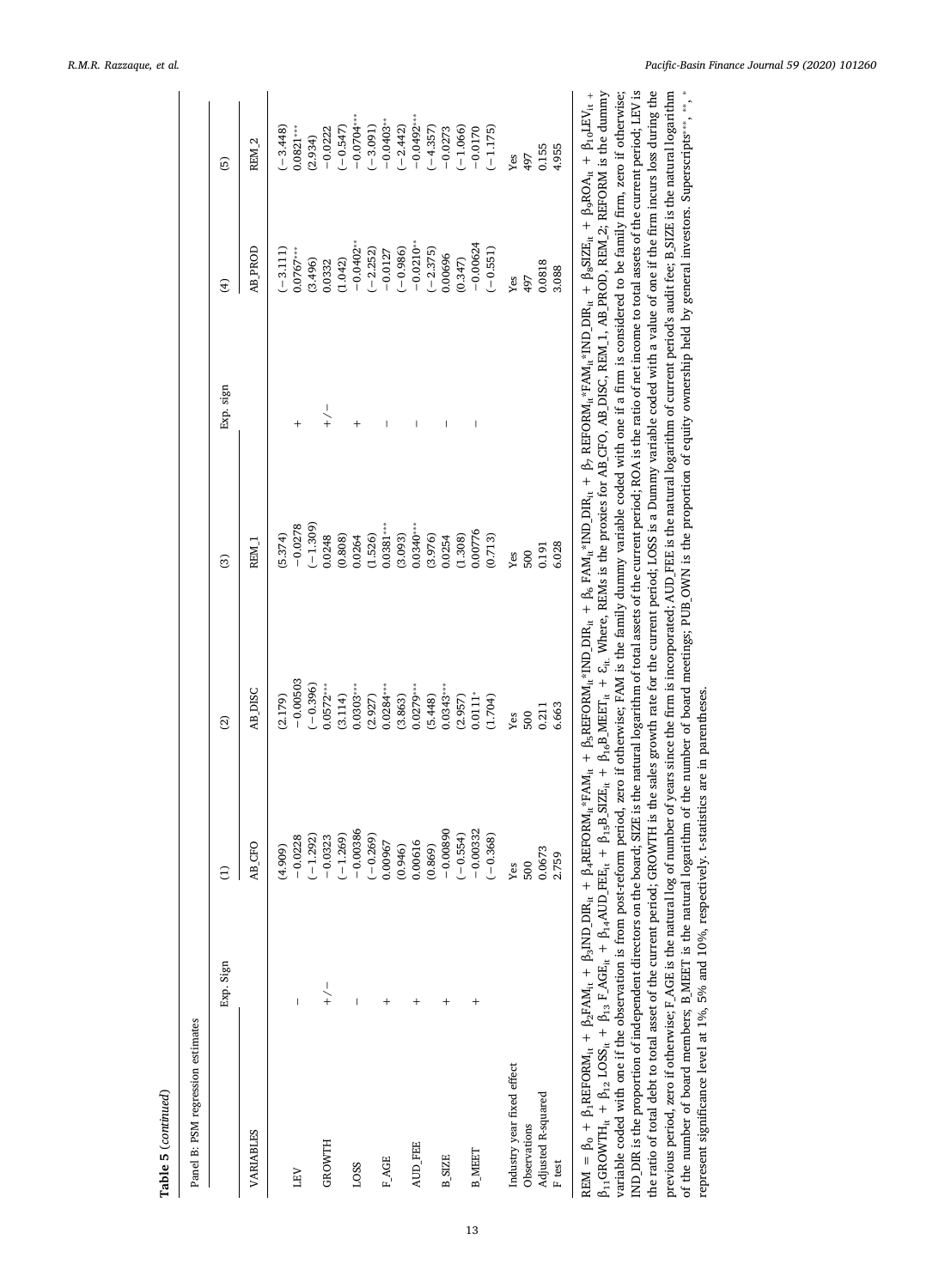<span id="page-13-0"></span>Difference-in-difference.

|                            | Exp. sign                | (1)          | (2)          | (3)          | Exp. sign                | (4)            | (5)          |
|----------------------------|--------------------------|--------------|--------------|--------------|--------------------------|----------------|--------------|
| <b>VARIABLES</b>           |                          | AB_CFO       | AB DISC      | REM 1        |                          | <b>AB PROD</b> | REM 2        |
| Constant                   | $+/-$                    | $0.0876**$   | $-0.171***$  | $-0.0830$    | $+/-$                    | 0.0275         | $0.198***$   |
|                            |                          | (1.989)      | $(-4.908)$   | $(-1.523)$   |                          | (0.499)        | (2.713)      |
| <b>REFORM</b>              | $^{+}$                   | 0.00699      | $-0.00469$   | 0.00230      | $\overline{\phantom{0}}$ | 0.0152         | 0.0295       |
|                            |                          | (0.505)      | $(-0.429)$   | (0.134)      |                          | (0.855)        | (1.247)      |
| <b>TREATED</b>             | $+/-$                    | 0.0186       | $-0.00462$   | 0.0140       | $+/-$                    | $-0.0275*$     | $-0.0228$    |
|                            |                          | (1.395)      | $(-0.439)$   | (0.847)      |                          | $(-1.650)$     | $(-1.030)$   |
| <b>FAM</b>                 | $+/-$                    | $-0.00849$   | $-0.00951$   | $-0.0180$    | $+/-$                    | $-0.0158$      | $-0.00596$   |
|                            |                          | $(-0.933)$   | $(-1.325)$   | $(-1.599)$   |                          | $(-1.378)$     | $(-0.392)$   |
| <b>REFORM*TREATED</b>      | $+/-$                    | $-0.0282$    | $-0.0259*$   | $-0.0541**$  | $+/-$                    | 0.0193         | 0.0453       |
|                            |                          | $(-1.448)$   | $(-1.685)$   | $(-2.245)$   |                          | (0.793)        | (1.406)      |
| <b>REFORM*FAM</b>          | $+/-$                    | $-0.00373$   | $-0.0131$    | $-0.0168$    | $+/-$                    | 0.0125         | 0.0252       |
|                            |                          | $(-0.299)$   | $(-1.330)$   | $(-1.090)$   |                          | (0.801)        | (1.212)      |
| TREATED*FAM                | $+/-$                    | $-0.00953$   | $-0.00254$   | $-0.0121$    | $+/-$                    | 0.0225         | 0.0248       |
|                            |                          | $(-0.608)$   | $(-0.206)$   | $(-0.623)$   |                          | (1.148)        | (0.951)      |
| <b>REFORM*TREATED*FAM</b>  | $+$                      | 0.0200       | $0.0355*$    | $0.0555*$    | $\overline{\phantom{0}}$ | $-0.0310$      | $-0.0663*$   |
|                            |                          | (0.867)      | (1.951)      | (1.945)      |                          | $(-1.076)$     | $(-1.732)$   |
| <b>SIZE</b>                | $+/-$                    | $-0.00142$   | $-0.0127***$ | $-0.0141***$ | $+/-$                    | $0.0896***$    | $0.0219***$  |
|                            |                          | $(-0.565)$   | $(-6.395)$   | $(-4.535)$   |                          | (2.843)        | (5.231)      |
| <b>ROA</b>                 | $+/-$                    | $0.492***$   | $0.138***$   | $0.630***$   | $+/-$                    | $-0.571***$    | $-0.711***$  |
|                            |                          | (9.242)      | (3.277)      | (9.558)      |                          | $(-8.481)$     | $(-7.954)$   |
| <b>LEV</b>                 |                          | $-0.0363***$ | 0.00659      | $-0.0297**$  | $^{+}$                   | $0.0470***$    | $0.0406**$   |
|                            |                          | $(-3.711)$   | (0.854)      | $(-2.454)$   |                          | (3.843)        | (2.503)      |
| <b>GROWTH</b>              | $+/-$                    | $-0.0308**$  | $0.0476***$  | 0.0168       | $+/-$                    | $0.0504**$     | 0.00264      |
|                            |                          | $(-1.963)$   | (3.846)      | (0.867)      |                          | (2.557)        | (0.101)      |
| LOSS                       | $\overline{\phantom{0}}$ | 0.00215      | $0.0151**$   | 0.0173       | $+$                      | $-0.0143$      | $-0.0296**$  |
|                            |                          | (0.242)      | (2.167)      | (1.578)      |                          | $(-1.290)$     | $(-2.018)$   |
| F_AGE                      | $\! + \!\!\!\!$          | 0.00183      | $0.0282***$  | $0.0301***$  | $\overline{\phantom{0}}$ | $-0.0101$      | $-0.0394***$ |
|                            |                          | (0.328)      | (6.401)      | (4.347)      |                          | $(-1.421)$     | $(-4.168)$   |
| <b>AUD_FEE</b>             | $\! + \!\!\!\!$          | $-0.00304$   | $0.0261***$  | $0.0231***$  | $\overline{\phantom{0}}$ | $-0.0162***$   | $-0.0426***$ |
|                            |                          | $(-0.746)$   | (8.142)      | (4.590)      |                          | $(-3.161)$     | $(-6.286)$   |
| <b>B_SIZE</b>              | $\! + \!\!\!\!$          | $-0.00521$   | $0.0287***$  | $0.0235**$   | $\overline{\phantom{0}}$ | $-0.00917$     | $-0.0377**$  |
|                            |                          | $(-0.543)$   | (3.793)      | (1.980)      |                          | $(-0.762)$     | $(-2.363)$   |
| <b>B MEET</b>              | $+$                      | $-0.00445$   | $-0.00150$   | $-0.00595$   | $\equiv$                 | 0.00722        | 0.00958      |
|                            |                          | $(-0.817)$   | $(-0.349)$   | $(-0.882)$   |                          | (1.051)        | (1.050)      |
| Industry year fixed effect |                          | Yes          | Yes          | Yes          |                          | Yes            | Yes          |
| Observations               |                          | 804          | 804          | 804          |                          | 800            | 800          |
| Adjusted R-squared         |                          | 0.138        | 0.151        | 0.191        |                          | 0.147          | 0.163        |
| F test                     |                          | 9.377        | 10.31        | 13.23        |                          | 9.937          | 11.06        |
|                            |                          |              |              |              |                          |                |              |

 $\begin{array}{lcl}\n\mathsf{REM} & = & \beta_0 + \beta_1 \mathsf{REFORM}_{it} + \beta_2 \mathsf{TREATED}_{it} + \beta_3 \mathsf{FAM}_{it} + \beta_4 \mathsf{REFORM}_{it} \text{*} \mathsf{TREATED}_{it} + \beta_5 \mathsf{REFORM}_{it} \text{*} \mathsf{FAM}_{it} + \beta_6 \mathsf{TREATED}_{it} \text{*} \mathsf{FAM}_{it} + \beta_7\\
\mathsf{REFORM}_{it} \text{*} \mathsf{TREATED}_{it} \text{*} \mathsf{FAM}_{it} & = & \beta_6 \mathsf{SIZE}_{it} + \beta_7 \mathsf{SIOA}_{it$  $\text{REFORM}_{it}^* \text{TREATEL}_{it}^* \text{FAM}_{it} \quad + \quad \beta_8 \text{SIZE}_{it} \quad + \quad \beta_9 \text{ROA}_{it} \quad + \quad \beta_{10} \text{LEV}_{it} \quad + \quad \beta_{11} \text{GROWTH}_{it} \quad + \quad \beta_{12} \quad \text{LOSS}_{it} \quad + \quad \beta_{13} \quad \text{SISES}$  $F\_AGE_{it} + \beta_{14}AUD\_FEE_{it} + \beta_{15}B\_SIZE_{it} + \beta_{16}B\_MEET_{it} + \varepsilon_{it}$ . Where, REMs is the proxies for AB\_CFO, AB\_DISC, REM\_1, AB\_PROD, REM\_2; REFORM is the dummy variable coded with one if the observation is from post-reform period, zero if otherwise; TREATED is a dummy variable coded with one if the proportion of independent director is  $\langle 20\%$  during the pre-reform and equals to or  $\langle 20\%$  during post-reform period, zero if otherwise; FAM is the family dummy variable coded with one if a firm is considered to be family firm, zero if otherwise; ROA is the ratio of net income to total assets of the current period; LEV is the ratio of total debt to total asset of the current period; GROWTH is the sales growth rate for the current period; LOSS is a Dummy variable coded with a value of one if the firm incurs loss during the previous period, zero if otherwise; F\_AGE is the natural log of number of years since the firm is incorporated; AUD\_FEE is the natural logarithm of current period's audit fee; B\_SIZE is the natural logarithm of the number of board members; B\_MEET is the natural logarithm of the number of board meetings. Superscripts<sup>\*\*\*</sup>, \*\*, \* represent significance level at 1%, 5% and 10%, respectively. t-statistics are in parentheses.

firms are more effective in lowering REMs in comparison to non-family firms after the corporate governance reform. This sub-sample analysis provides further corroboration of our results regarding the increased effectiveness of family firms' independent directors post-reform compared to non-family firms.

#### *4.7. Endogeneity of family firms, board independence and REMs on sub-samples*

The issue of earnings management in family firms may have endogeneity concerns ([Jaggi et al., 2009](#page-20-7)) and we address this on our sub-sample analysis. We employ a family dummy (FAM) and its interaction with the proportion of independent directors (IND\_DIR) to investigate the effectiveness of board independence in restricting REMs. Since FAM as a proxy for family ownership is a dummy variable, treatment effect model with maximum likelihood is used to address the endogeneity ([Guo and Fraser, 2014\)](#page-20-22). In the selection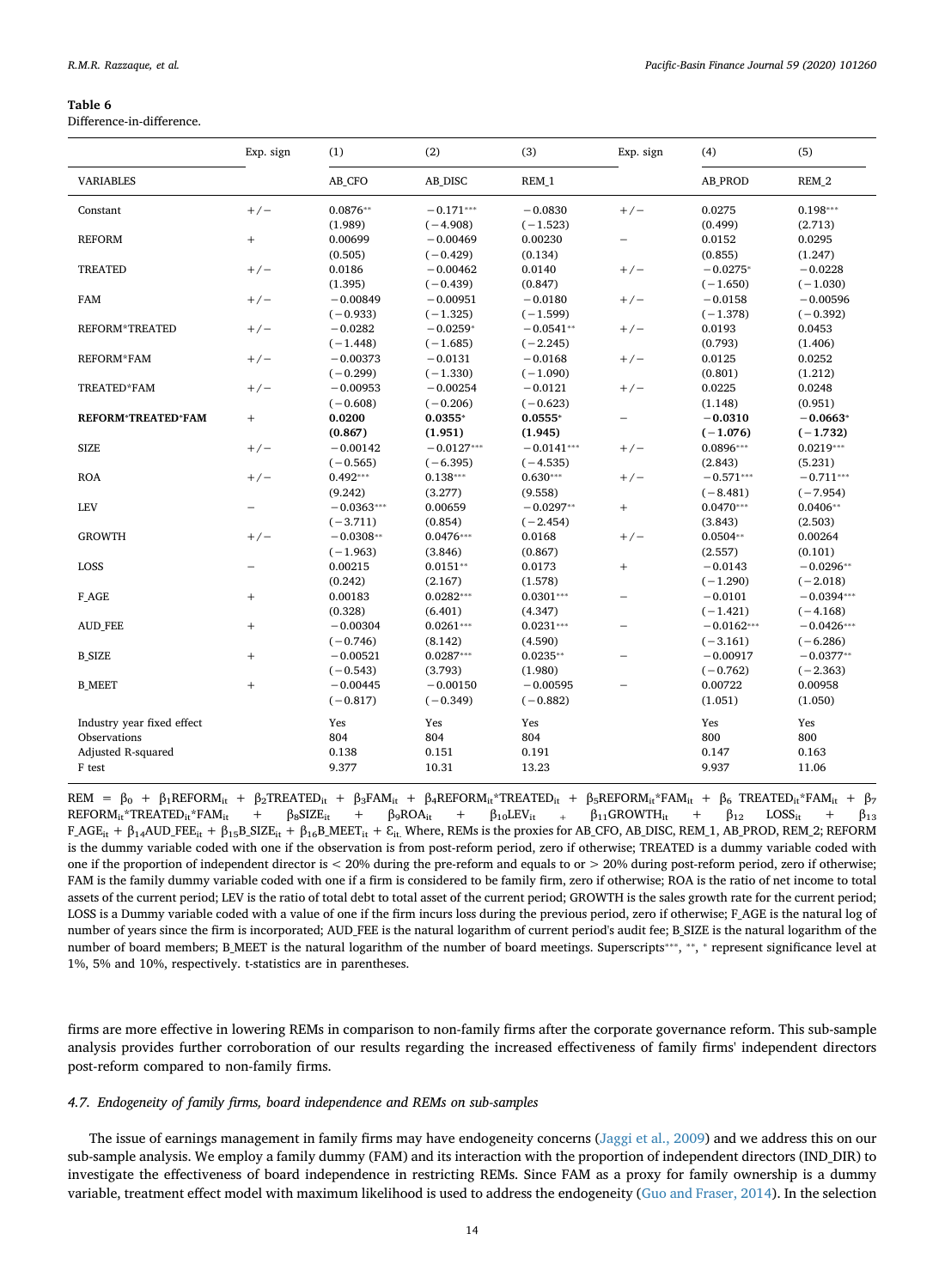<span id="page-14-0"></span>REMs and board independence (Sub-sample).

|                                                                            | Exp. sign | (1)                          | (2)                          | (3)                          | Exp. Sign | (4)                           | (5)                           |
|----------------------------------------------------------------------------|-----------|------------------------------|------------------------------|------------------------------|-----------|-------------------------------|-------------------------------|
| <b>VARIABLES</b>                                                           |           | AB CFO                       | AB DISC                      | REM 1                        |           | <b>AB PROD</b>                | REM 2                         |
| Panel A: Pre reform sub-sample                                             |           |                              |                              |                              |           |                               |                               |
| Constant                                                                   | $+/-$     | 0.0901<br>(1.461)            | $-0.155***$<br>$(-3.158)$    | $-0.0647$<br>$(-0.826)$      | $+/-$     | 0.0440<br>(0.482)             | $0.197*$<br>(1.734)           |
| <b>FAM</b>                                                                 | $+/-$     | $-0.0163$<br>$(-1.209)$      | $0.0563***$<br>(5.245)       | $0.0400**$<br>(2.330)        | $+/-$     | $-0.0492**$<br>$(-2.430)$     | $-0.108***$<br>$(-4.284)$     |
| <b>IND_DIR</b>                                                             | $+$       | $-0.0325$<br>$(-0.484)$      | $0.353***$<br>(6.605)        | $0.320***$<br>(3.752)        |           | $-0.258***$<br>$(-2.589)$     | $-0.607***$<br>$(-4.896)$     |
| <b>FAM*IND_DIR</b>                                                         | -         | 0.0300<br>(0.313)            | $-0.567***$<br>$(-7.463)$    | $-0.537***$<br>$(-4.423)$    | $+$       | $0.354**$<br>(2.476)          | $0.937***$<br>(5.279)         |
| Controls                                                                   |           | Yes                          | Yes                          | Yes                          |           | Yes                           | Yes                           |
| Industry year fixed effect<br>Observations<br>Adjusted R-squared<br>F test |           | Yes<br>672<br>0.187<br>10.54 | Yes<br>672<br>0.207<br>11.77 | Yes<br>672<br>0.228<br>13.16 |           | Yes<br>662<br>0.118<br>6.668  | Yes<br>662<br>0.169<br>9.390  |
| Panel B: Post reform sub-sample                                            |           |                              |                              |                              |           |                               |                               |
| Constant                                                                   | $+/-$     | 0.0435<br>(0.724)            | $-0.220***$<br>$(-3.809)$    | $-0.176**$<br>$(-2.109)$     | $+/-$     | 0.140<br>(1.274)              | $0.360***$<br>(2.683)         |
| FAM                                                                        | $+/-$     | $-0.0404**$<br>$(-2.389)$    | $-0.0285*$<br>$(-1.755)$     | $-0.0688***$<br>$(-2.930)$   | $+/-$     | $0.0588*$<br>(1.903)          | $0.0873**$<br>(2.314)         |
| <b>IND DIR</b>                                                             | $^{+}$    | $-0.0422$<br>$(-1.095)$      | 0.0178<br>(0.481)            | $-0.0244$<br>$(-0.455)$      | -         | 0.0733<br>(1.040)             | 0.0555<br>(0.645)             |
| <b>FAM*IND DIR</b>                                                         | $^{+}$    | $0.135**$<br>(2.031)         | 0.0376<br>(0.589)            | $0.173*$<br>(1.867)          |           | $-0.349***$<br>$(-2.867)$     | $-0.386***$<br>$(-2.603)$     |
| Controls                                                                   |           | Yes                          | Yes                          | Yes                          |           | Yes                           | Yes                           |
| Industry year fixed effect<br>Observations<br>Adjusted R-squared<br>F test |           | Yes<br>586<br>0.215<br>11.53 | Yes<br>586<br>0.164<br>8.675 | Yes<br>586<br>0.178<br>9.439 |           | Yes<br>585<br>0.0938<br>5.278 | Yes<br>585<br>0.0929<br>5.237 |

REM =  $β_0$  +  $β_1FAM_{it}$  +  $β_2IND_$  DIR<sub>it</sub> +  $β_3FAM_{it}$ \*IND\_DIR<sub>it</sub> +  $β_4SIZE_{it}$  +  $β_5ROA_{it}$  +  $β_6LEV_{it}$  +  $β_7GROWTH_{it}$  +  $β_8$  LOSS<sub>it</sub> +  $β_9$  $F\_AGE_{it} + \beta_{10}AUD\_FEE_{it} + \beta_{11}B\_SIZE_{it} + \beta_{12}B\_MERTi_{it} + \varepsilon_{it}$ . Where, REMs is the proxies for AB\_CFO, AB\_DISC, REM\_1, AB\_PROD, REM\_2; FAM is the family dummy variable coded with one if a firm is considered to be family firm, zero if otherwise; IND\_DIR is the proportion of independent directors on the board; Controls are the control variables SIZE, ROA, LEV, GROWTH, LOSS, F\_AGE, AUD\_FEE, B\_SIZE, and B\_MEET. Superscripts<sup>\*\*\*</sup>, ⁎⁎, ⁎ represent significance level at 1%, 5% and 10%, respectively. t-statistics are in parentheses.

model, FAM is estimated on the general investors' equity ownership (percentage of cumulative equity shares held by outside diffuse owners), square of the general investors' equity ownership, natural logarithm of total assets, and square of the natural logarithm of total assets. The general investors' equity ownership is the diffused ownership held by dispersed minority investors and hence, the likelihood of their association with the REMs is feasible in the presence of substantial majority shareholders. We argue that, in our study context, family owners are these substantial majority shareholders.

Panel A of [Table 8](#page-15-0) exhibits the results of the treatment effect estimated with maximum likelihood on the pre-reform sub-sample. The results presented in the panel support the conclusion drawn from fixed effect regression analyses. IND\_DIR is significant for all REMs proxies with expected direction except AB\_CFO. This highlighs the fact that proportion of independent directors on board are associated with the magnitude of REMs inversely in non-family firms. However, the interaction of FAM and IND\_DIR indiactes that the negative association of REMs and independent direcors in family firms are significantly lower than that of non-family firms before the reform period.

Similar to our endogeneity concern in the pre-reform period, we estimate the treatment effect model with maxumum likelihood in the post-reform period. The outcomes are reported in Panel B of [Table 8](#page-15-0). From column (1), (2), and (3), it is clearly evident that there remain no significant difference in the effectiveness of board independence in restraining REMs between family and non-family firms with regard to lowering cash flow through sales manipulation, cutting down the discretionary expenses, and their joint effort to increase earnings in the post-reform period. However, the interaction term FAM\*IND\_DIR is found to have significant inverse association with AB\_PROD and REM\_2 (the aggregate of abnormal production cost and the abnormal discretionary expenses). In the post-reform period, the board independence appears to be more effective in restricting REMs for these two proxies in family firms compared to that of non-family firms. Overall, this analysis adds to the robustness of the results supporting our hypothesis that board's independence has significant positive impact in family firms during the post-reform period.

#### *4.8. Corporate governance and the curvilinear relationship between REMs and family ownership during pre-reform period*

We investigate whether the curvilinear relationship between REMs and family ownership varies significantly from strong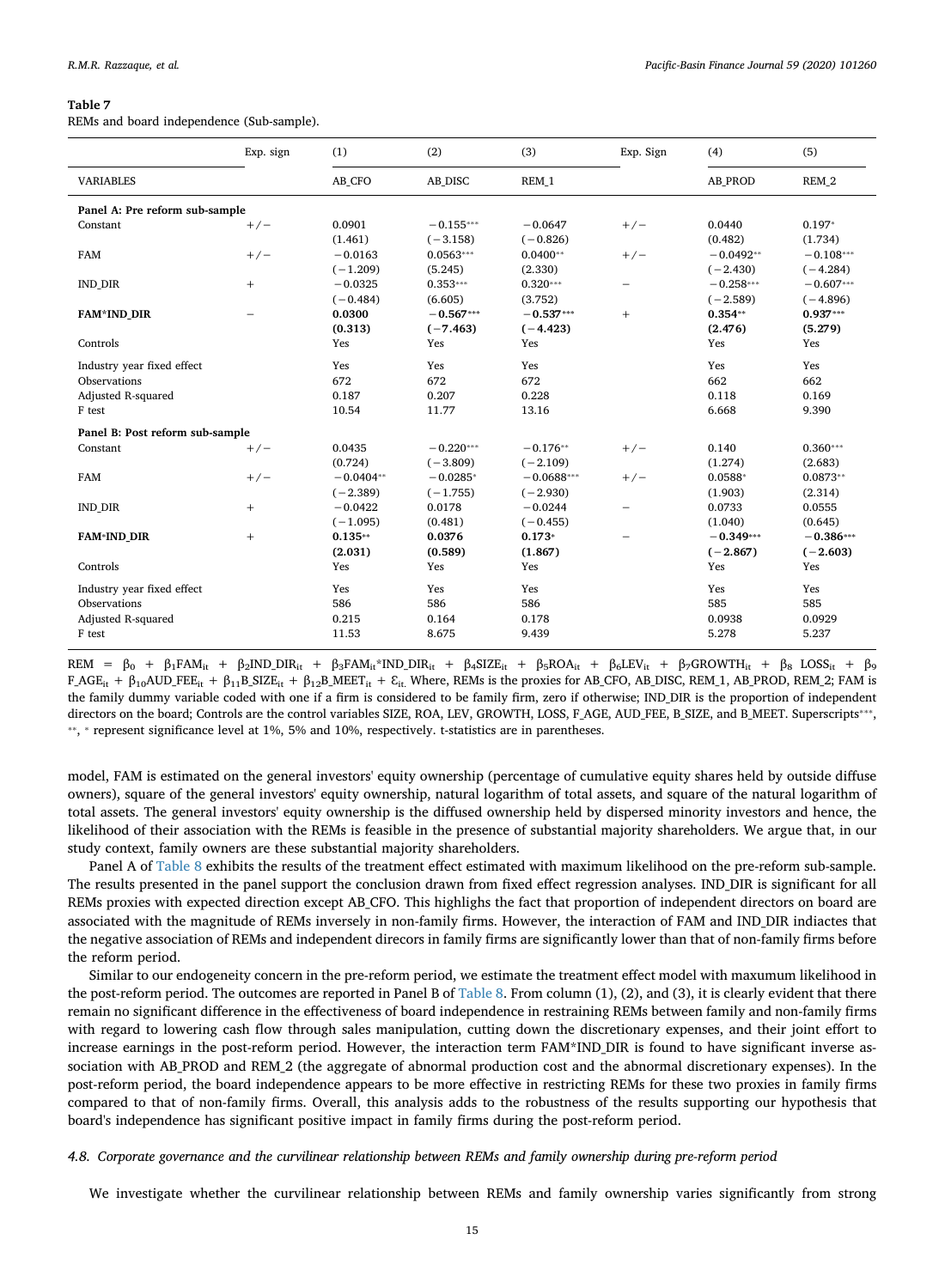<span id="page-15-0"></span>REMs and board independence with treatment effect on Sub-samples.

|                                                     | Exp. sign                        | (1)                  | (2)                 | (3)                    | Exp. Sign                | (4)                  | (5)                    |
|-----------------------------------------------------|----------------------------------|----------------------|---------------------|------------------------|--------------------------|----------------------|------------------------|
| <b>VARIABLES</b>                                    |                                  | AB_CFO               | AB_DISC             | REM_1                  |                          | <b>AB_PROD</b>       | REM_2                  |
| Panel A: Treatment effect on pre-reform sub-sample  |                                  |                      |                     |                        |                          |                      |                        |
| Constant                                            | $+/-$                            | $0.109*$             | $-0.172***$         | $-0.0643$              | $+/-$                    | $-0.0166$            | 0.139                  |
|                                                     |                                  | (1.768)              | $(-3.322)$          | $(-0.781)$             |                          | $(-0.182)$           | (1.207)                |
| <b>FAM</b>                                          | $+/-$                            | $-0.0241$            | $0.0927***$         | $0.0704*$              | $+/-$                    | 0.000569             | $-0.0797$              |
|                                                     |                                  | $(-0.908)$           | (3.769)             | (1.724)                |                          | (0.0148)             | $(-1.506)$             |
| <b>IND DIR</b>                                      | $+$                              | $-0.0142$            | $0.365***$          | $0.352***$             |                          | $-0.258***$          | $-0.618***$            |
|                                                     |                                  | $(-0.219)$           | (7.163)             | (4.255)                |                          | $(-2.714)$           | $(-5.199)$             |
| <b>FAM*IND DIR</b>                                  |                                  | 0.0176               | $-0.572***$         | $-0.556***$            | $\qquad \qquad +$        | $0.353**$            | $0.936***$             |
| Controls                                            |                                  | (0.190)              | $(-7.812)$          | $(-4.705)$<br>Yes      |                          | (2.574)<br>Yes       | (5.472)<br>Yes         |
|                                                     |                                  | Yes                  | Yes                 |                        |                          |                      |                        |
| Selection model                                     |                                  |                      |                     |                        |                          |                      |                        |
| Constant                                            |                                  | $-13.34*$            | $-11.59*$           | $-12.29*$              |                          | $-13.91*$            | $-13.08*$              |
|                                                     |                                  | $(-1.861)$           | $(-1.646)$          | $(-1.688)$             |                          | $(-1.953)$           | $(-1.802)$             |
| PUB_OWN                                             |                                  | $6.832***$           | $6.586***$          | $6.825***$             |                          | $6.648***$           | $6.688***$             |
|                                                     |                                  | (6.923)              | (6.240)             | (6.876)                |                          | (6.649)              | (6.722)                |
| $(PUB\text{ OWN})^2$                                |                                  | $-8.660***$          | $-8.741***$         | $-8.794***$            |                          | $-8.264***$          | $-8.319***$            |
| <b>SIZE</b>                                         |                                  | $(-6.668)$<br>1.252* | $(-6.708)$<br>1.101 | $(-6.807)$<br>$1.153*$ |                          | $(-6.232)$<br>1.308* | $(-6.222)$<br>$1.227*$ |
|                                                     |                                  | (1.825)              | (1.643)             | (1.661)                |                          | (1.919)              | (1.768)                |
| $(SIZE)^2$                                          |                                  | $-0.0310*$           | $-0.0276*$          | $-0.0286*$             |                          | $-0.0323**$          | $-0.0304*$             |
|                                                     |                                  | $(-1.894)$           | $(-1.729)$          | $(-1.732)$             |                          | $(-1.989)$           | $(-1.837)$             |
|                                                     |                                  |                      |                     |                        |                          |                      |                        |
| Observations                                        |                                  | 672                  | 672                 | 672                    |                          | 662                  | 662                    |
| Wald Chi <sup>2</sup>                               |                                  | 157.7                | 175.4               | 197                    |                          | 105.6                | 150.6                  |
| Panel B: Treatment effect on post-reform sub-sample |                                  |                      |                     |                        |                          |                      |                        |
| Constant                                            | $+/-$                            | 0.0948               | $-0.143**$          | $-0.0609$              | $+/-$                    | $-0.0872$            | 0.102                  |
|                                                     |                                  | (1.616)              | $(-2.517)$          | $(-0.744)$             |                          | $(-0.773)$           | (0.760)                |
| FAM                                                 | $+/-$                            | $-0.0482**$          | $-0.0629***$        | $-0.0994***$           | $+/-$                    | $0.253***$           | $0.261***$             |
|                                                     |                                  | $(-2.158)$           | $(-3.048)$          | $(-3.284)$             |                          | (8.321)              | (6.261)                |
| <b>IND DIR</b>                                      | $\begin{array}{c} + \end{array}$ | $-0.0389$            | 0.00779             | $-0.0307$              | $\overline{\phantom{0}}$ | 0.0948               | 0.0854                 |
|                                                     |                                  | $(-1.061)$           | (0.224)             | $(-0.606)$             |                          | (1.557)              | (1.095)                |
| <b>FAM*IND DIR</b>                                  | $+$                              | 0.104                | 0.00630             | 0.113                  |                          | $-0.306***$          | $-0.303**$             |
|                                                     |                                  | (1.622)              | (0.103)             | (1.273)                |                          | $(-2.763)$           | $(-2.177)$             |
| Controls                                            |                                  | Yes                  | Yes                 | Yes                    |                          | Yes                  | Yes                    |
| Selection model                                     |                                  |                      |                     |                        |                          |                      |                        |
| Constant                                            |                                  | $-2.717$             | 2.939               | $-1.751$               |                          | $-1.072$             | 0.152                  |
|                                                     |                                  | $(-0.345)$           | (0.382)             | $(-0.226)$             |                          | $(-0.173)$           | (0.0220)               |
| PUB_OWN                                             |                                  | 9.778***             | 9.799***            | 9.862***               |                          | $6.261***$           | 8.228***               |
|                                                     |                                  | (7.601)              | (7.803)             | (7.771)                |                          | (5.931)              | (6.862)                |
| $(PUB\text{ OWN})^2$                                |                                  | $-11.08***$          | $-10.89***$         | $-11.08***$            |                          | $-7.212***$          | $-9.302***$            |
|                                                     |                                  | $(-7.147)$           | $(-7.059)$          | $(-7.183)$             |                          | $(-5.620)$           | $(-6.382)$             |
| <b>SIZE</b>                                         |                                  | 0.138                | $-0.401$            | 0.0443                 |                          | 0.0465               | $-0.107$               |
|                                                     |                                  | (0.187)              | $(-0.561)$          | (0.0614)               |                          | (0.0808)             | $(-0.166)$             |
| $(SIZE)^2$                                          |                                  | $-0.00354$           | 0.00913             | $-0.00136$             |                          | $-0.00156$           | 0.00217                |
|                                                     |                                  | $(-0.207)$           | (0.552)             | $(-0.0816)$            |                          | $(-0.117)$           | (0.145)                |
| Observations                                        |                                  | 586                  | 586                 | 586                    |                          | 585                  | 585                    |
| Wald Chi <sup>2</sup>                               |                                  | 173.7                | 139                 | 144.8                  |                          | 176.6                | 119.1                  |
|                                                     |                                  |                      |                     |                        |                          |                      |                        |

REM =  $β_0$  +  $β_1FAM_{it}$  +  $β_2IND_DR_{it}$  +  $β_3FAM_{it}^*IND_DR_{it}$  +  $β_4SIZE_{it}$  +  $β_5ROA_{it}$  +  $β_6EV_{it}$  +  $β_7GROWTH_{it}$  +  $β_8 LOS_{it}$  +  $β_9$  $F\_AGE_{it} + \beta_{10}AUD\_FEE_{it} + \beta_{11}B\_SIZE_{it} + \beta_{12}B\_MEET_{it} + \varepsilon_{it}$ . Where, REMs is the proxies for AB\_CFO, AB\_DISC, REM\_1, AB\_PROD, REM\_2; FAM is the family dummy variable coded with one if a firm is considered to be family firm, zero if otherwise; IND\_DIR is the proportion of independent directors on the board; Controls are the control variables SIZE, ROA, LEV, GROWTH, LOSS, F\_AGE, AUD\_FEE, B\_SIZE, and B\_MEET; SIZE is the natural logarithm of total assets of the current period; PUB\_OWN is the proportion of equity ownership held by general investors. Superscripts<sup>\*\*\*</sup>, \*\*, ⁎ represent significance level at 1%, 5% and 10%, respectively. z-statistics are in parentheses.

governance firms to weak governance firms during the pre and post-reform period in Bangladesh. A dummy variable, GOV\_DUM, is employed in the model to test the impact of internal governance. GOV\_DUM is coded with a value of one if the composite score of internal corporate governance (GOV\_SCORE) of a firm is greater or equal to the industry median value, zero if otherwise. Any firm with GOV\_DUM value of one refers to strong governance firm, whereas any firm with GOV\_DUM value zero stands for the relatively weaker governance firm. A significant coefficient of the interaction term between GOV\_DUM and the squared family ownership (FAM\_OWN) supports our hypothesis that there remains a significant difference between strong governance firm and weaker governance firm with respect to the curvilinear relationships between REMs and family ownership. The comparison group in the analysis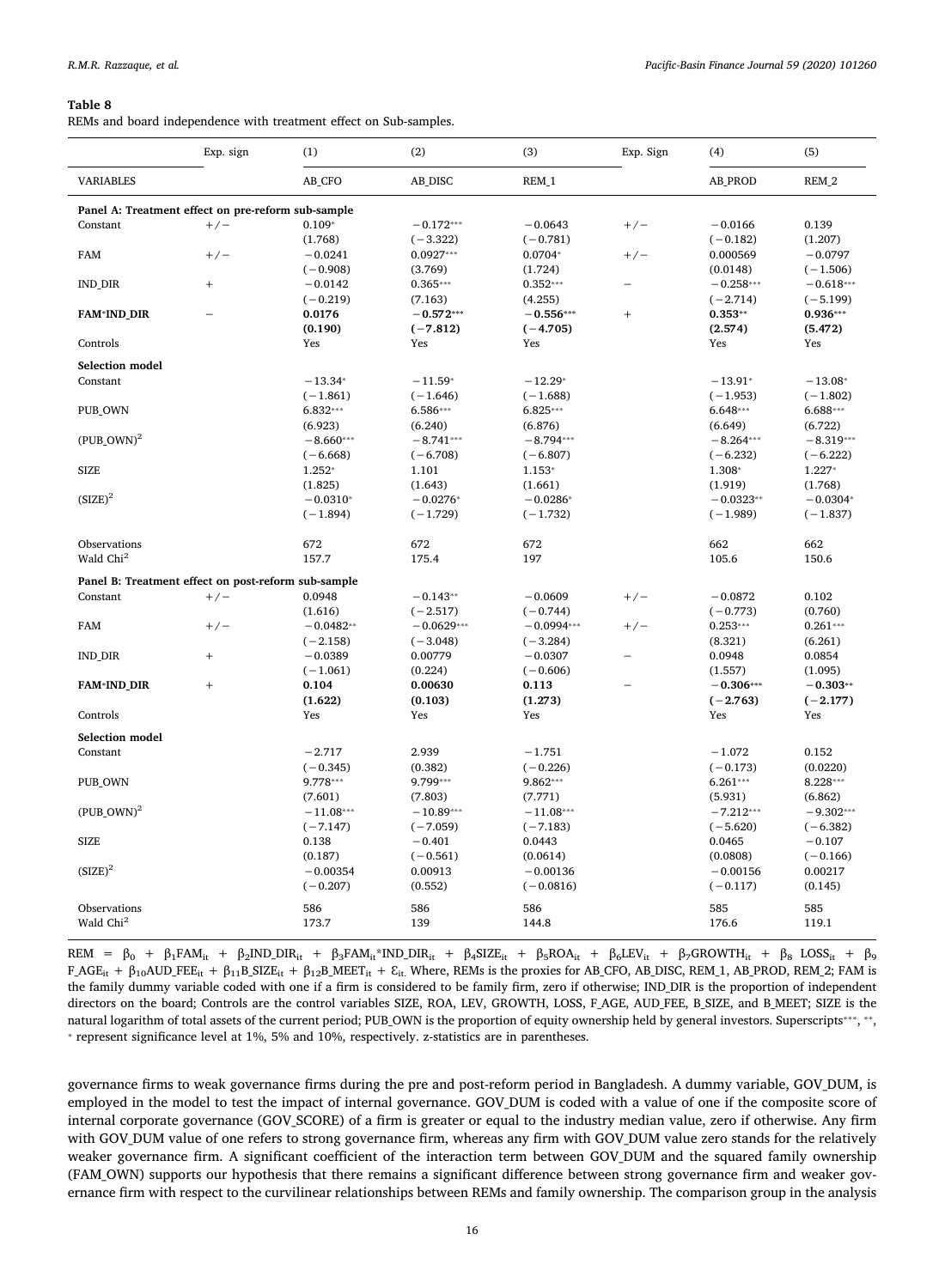<span id="page-16-0"></span>Corporate governance and curvilinear relationship in pre-reform period.

|                                 | Exp. sign         | (1)                      | (2)                     | (3)                      | Exp. Sign                | (4)                  | (5)                 |
|---------------------------------|-------------------|--------------------------|-------------------------|--------------------------|--------------------------|----------------------|---------------------|
| <b>VARIABLES</b>                |                   | AB_CFO                   | AB_DISC                 | REM_1                    |                          | AB_PROD              | REM_2               |
| Panel A: Fixed effect model     |                   |                          |                         |                          |                          |                      |                     |
| Constant                        | $+/-$             | 0.125                    | $-0.154**$              | $-0.0290$                | $+/-$                    | 0.0222               | 0.190               |
|                                 |                   | (1.450)                  | $(-2.429)$              | $(-0.262)$               |                          | (0.160)              | (1.138)             |
| GOV_DUM                         | $+/-$             | $-0.118**$               | 0.0288                  | $-0.0890$                | $+/-$                    | 0.0546               | 0.0227              |
|                                 |                   | $(-2.542)$               | (0.845)                 | $(-1.504)$               |                          | (0.742)              | (0.256)             |
| FAM_OWN                         | $+/-$             | $-0.0534$                | $-0.00617$              | $-0.0595$                | $+/-$                    | 0.192                | 0.207               |
|                                 |                   | $(-0.435)$               | $(-0.0685)$             | $(-0.380)$               |                          | (0.968)              | (0.866)             |
| $(FAM\text{ OWN})^2$            | $+/-$             | 0.0608                   | 0.138                   | 0.199                    | $+/-$                    | $-0.328$             | $-0.483$            |
|                                 |                   | (0.350)                  | (1.081)                 | (0.896)                  |                          | $(-1.155)$           | $(-1.409)$          |
| GOV_DUM*FAM_OWN                 | $+/-$             | $0.691**$                | $-0.0859$               | $0.606*$                 | $+/-$                    | $-0.419$             | $-0.307$            |
| GOV DUM*(FAM OWN) <sup>2</sup>  |                   | (2.491)<br>$-0.780**$    | $(-0.421)$              | (1.708)<br>$-0.879*$     |                          | $(-0.948)$<br>0.662  | $(-0.577)$<br>0.738 |
|                                 | $+/-$             | $(-2.081)$               | $-0.0991$<br>$(-0.360)$ | $(-1.836)$               | $+/-$                    | (1.106)              | (1.023)             |
| <b>SIZE</b>                     | $+/-$             | $-0.00626$               | $-0.0996***$            | $-0.0162***$             | $+/-$                    | $0.0137*$            | $0.0241***$         |
|                                 |                   | $(-1.304)$               | $(-2.823)$              | $(-2.645)$               |                          | (1.782)              | (2.611)             |
| <b>ROA</b>                      | $+/-$             | $0.561***$               | $-0.0213$               | $0.540***$               | $+/-$                    | $-0.398**$           | $-0.361*$           |
|                                 |                   | (5.315)                  | $(-0.275)$              | (4.004)                  |                          | $(-2.285)$           | $(-1.716)$          |
| <b>LEV</b>                      |                   | $-0.0416**$              | $-0.0272*$              | $-0.0687***$             | $^{+}$                   | $0.0549*$            | $0.0831**$          |
|                                 |                   | $(-2.033)$               | $(-1.808)$              | $(-2.632)$               |                          | (1.674)              | (2.103)             |
| <b>GROWTH</b>                   | $+/-$             | $-0.0156$                | $0.0333***$             | 0.0176                   | $+/-$                    | 0.0176               | $-0.0180$           |
|                                 |                   | $(-1.013)$               | (2.930)                 | (0.893)                  |                          | (0.704)              | $(-0.599)$          |
| LOSS                            |                   | 0.0119                   | 0.0204                  | 0.0322                   | $^{+}$                   | $-0.0270$            | $-0.0474$           |
|                                 |                   | (0.652)                  | (1.522)                 | (1.386)                  |                          | $(-0.929)$           | $(-1.356)$          |
| F_AGE                           | $^{+}$            | 0.00610                  | $0.0287***$             | $0.0348***$              | $\overline{\phantom{0}}$ | $-0.0149$            | $-0.0456**$         |
|                                 |                   | (0.642)                  | (4.107)                 | (2.866)                  |                          | $(-0.944)$           | $(-2.401)$          |
| <b>AUD_FEE</b>                  | $^{+}$            | $-0.00116$               | $0.0170***$             | 0.0158                   | $\overline{\phantom{0}}$ | $-0.0153$            | $-0.0339**$         |
|                                 |                   | $(-0.141)$               | (2.813)                 | (1.508)                  |                          | $(-1.150)$           | $(-2.113)$          |
| <b>B_SIZE</b>                   | $^{+}$            | 0.00786                  | $0.0293**$              | 0.0372                   |                          | $-0.0586*$           | $-0.0885**$         |
|                                 |                   | (0.409)                  | (2.073)                 | (1.513)                  |                          | $(-1.908)$           | $(-2.389)$          |
| <b>B_MEET</b>                   | $^{+}$            | $-0.00648$               | 0.0106                  | 0.00414                  |                          | $-0.0143$            | $-0.0253$           |
|                                 |                   | $(-0.658)$               | (1.468)                 | (0.329)                  |                          | $(-0.890)$           | $(-1.307)$          |
| Industry year fixed effect      |                   | Yes                      | Yes                     | Yes                      |                          | Yes                  | Yes                 |
| Observations                    |                   | 436                      | 436                     | 436                      |                          | 428                  | 428                 |
| Adjusted R-squared              |                   | 0.116                    | 0.0703                  | 0.0978                   |                          | 0.0622               | 0.0363              |
| F test                          |                   | 4.439                    | 3.154                   | 3.902                    |                          | 1.562                | 2.269               |
| Panel B: Treatment effect model |                   |                          |                         |                          |                          |                      |                     |
| Constant                        | $+/-$             | $0.257**$                | $-0.0163$               | 0.240                    | $+/-$                    | $-0.168$             | $-0.136$            |
|                                 |                   | (1.997)                  | $(-0.152)$              | (1.325)                  |                          | $(-0.813)$           | $(-0.517)$          |
| GOV_DUM                         | $+/-$             | $-0.0518$                | $0.165*$                | 0.113                    | $+/-$                    | $-0.0540$            | $-0.211$            |
|                                 |                   | $(-0.500)$               | (1.925)                 | (0.780)                  |                          | $(-0.337)$           | $(-1.035)$          |
| <b>FAM OWN</b>                  | $+/-$             | $-0.0539$                | 0.0173                  | $-0.0365$                | $+/-$                    | 0.169                | 0.170               |
|                                 |                   | $(-0.464)$               | (0.191)                 | $(-0.234)$               |                          | (0.906)              | (0.731)             |
| $(FAM_OWN)^2$                   | $+/-$             | 0.0514                   | 0.123                   | 0.175                    | $+/-$                    | $-0.289$             | $-0.444$            |
|                                 |                   | (0.311)                  | (0.952)                 | (0.785)                  |                          | $(-1.073)$           | $(-1.324)$          |
| GOV_DUM*FAM_OWN                 | $+/-$             | $0.689***$               | $-0.186$                | 0.503                    | $+/-$                    | $-0.371$             | $-0.177$            |
|                                 |                   | (2.626)                  | $(-1.074)$              | (1.606)                  |                          | $(-0.898)$           | $(-0.368)$          |
| GOV_DUM*(FAM_OWN) <sup>2</sup>  | $+/-$             | $-0.742**$               | 0.0622                  | $-0.680$                 | $+/-$                    | 0.531                | 0.474               |
|                                 |                   | $(-2.087)$               | (0.266)                 | $(-1.606)$               |                          | (0.946)              | (0.724)             |
| <b>SIZE</b>                     | $+/-$             | $-0.0101$                | $-0.0157***$            | $-0.0258***$             | $+/-$                    | 0.0177               | $0.0335**$          |
| <b>ROA</b>                      |                   | $(-1.455)$<br>$0.510***$ | $(-2.666)$<br>$-0.0765$ | $(-2.602)$<br>$0.433***$ |                          | (1.595)<br>$-0.278*$ | (2.351)<br>$-0.185$ |
|                                 | $+/-$             | (5.416)                  | $(-1.099)$              | (3.567)                  | $+/-$                    | $(-1.771)$           | $(-0.967)$          |
| <b>LEV</b>                      |                   | $-0.0294$                | $-0.0218$               | $-0.0512**$              | $\! +$                   | 0.0406               | $0.0652*$           |
|                                 |                   | $(-1.550)$               | $(-1.518)$              | $(-2.057)$               |                          | (1.346)              | (1.764)             |
| <b>GROWTH</b>                   | $+/-$             | $-0.0170$                | $0.0262**$              | 0.00926                  | $+/-$                    | 0.0227               | $-0.00514$          |
|                                 |                   | $(-1.154)$               | (2.434)                 | (0.491)                  |                          | (0.961)              | $(-0.180)$          |
| LOSS                            |                   | 0.0162                   | 0.0174                  | 0.0336                   | $\! +$                   | $-0.00830$           | $-0.0254$           |
|                                 |                   | (1.036)                  | (1.473)                 | (1.640)                  |                          | $(-0.334)$           | $(-0.835)$          |
| $F_AGE$                         | $\qquad \qquad +$ | $-8.77e-05$              | $0.0238***$             | $0.0237**$               | -                        | $-0.00335$           | $-0.0292*$          |
|                                 |                   | $(-0.0100)$              | (3.763)                 | (2.133)                  |                          | $(-0.234)$           | $(-1.691)$          |
| <b>AUD_FEE</b>                  | $^{+}$            | $-0.00368$               | $0.0135**$              | 0.00985                  | -                        | $-0.00659$           | $-0.0213$           |
|                                 |                   | $(-0.505)$               | (2.555)                 | (1.061)                  |                          | $(-0.567)$           | $(-1.522)$          |
| <b>B_SIZE</b>                   | $^{+}$            | $-0.00646$               | $0.0257*$               | 0.0193                   |                          | $-0.0468$            | $-0.0743**$         |
|                                 |                   | $(-0.358)$               | (1.915)                 | (0.823)                  |                          | $(-1.631)$           | $(-2.128)$          |
| <b>B_MEET</b>                   | $^{+}$            | $-0.00417$               | 0.00886                 | 0.00469                  | -                        | $-0.0162$            | $-0.0257$           |
|                                 |                   |                          |                         |                          |                          |                      |                     |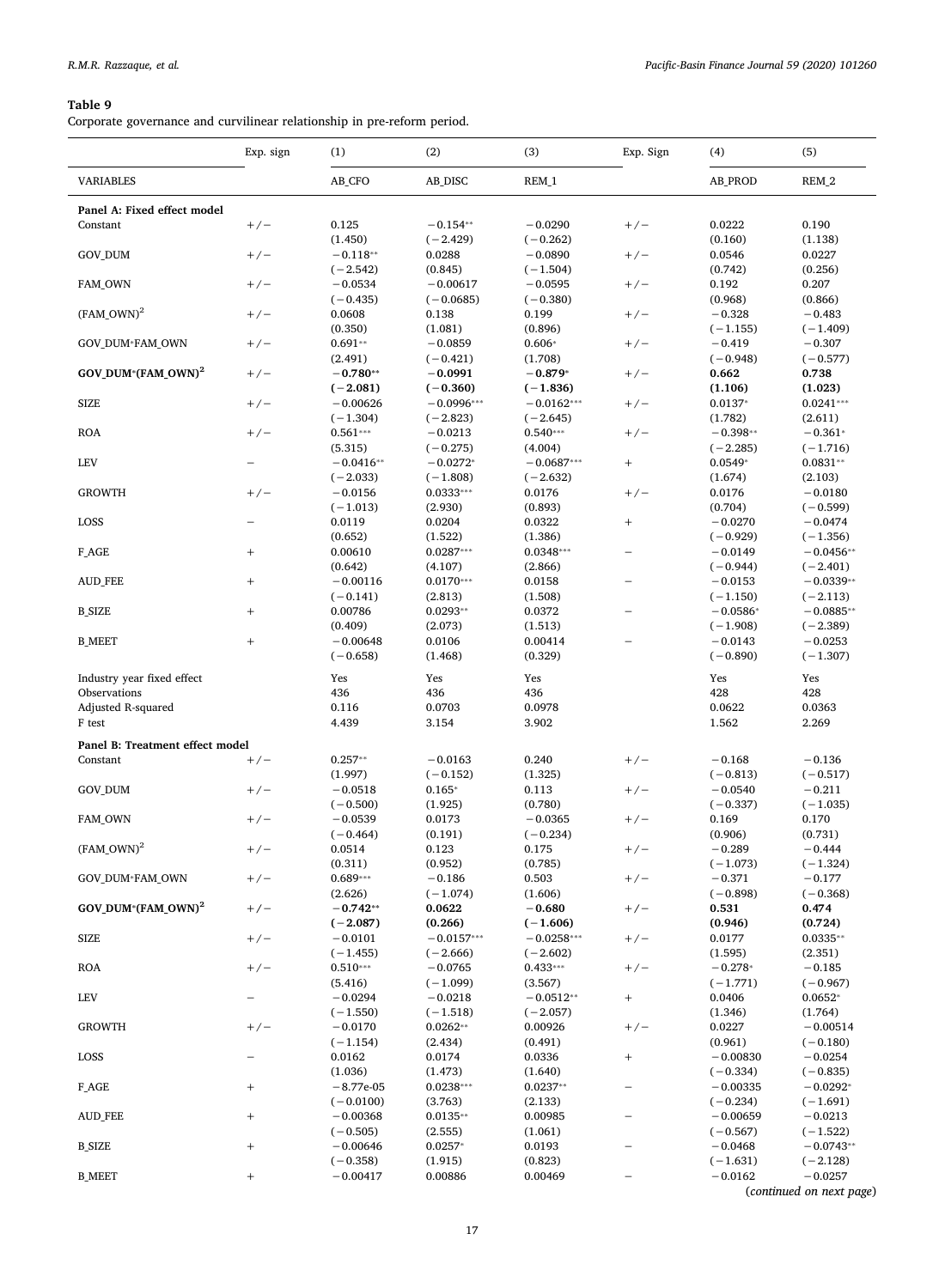# **Table 9** (*continued*)

|                       | Exp. sign | (1)        | (2)        | (3)        | Exp. Sign | (4)            | (5)        |
|-----------------------|-----------|------------|------------|------------|-----------|----------------|------------|
| <b>VARIABLES</b>      |           | AB CFO     | AB DISC    | REM 1      |           | <b>AB PROD</b> | REM 2      |
|                       |           | $(-0.442)$ | (1.302)    | (0.392)    |           | $(-1.063)$     | $(-1.396)$ |
| Selection model       |           |            |            |            |           |                |            |
| Constant              |           | 7.605      | 7.605      | 0.240      |           | $-0.168$       | $-0.136$   |
|                       |           | (0.714)    | (0.714)    | (1.325)    |           | $(-0.813)$     | $(-0.517)$ |
| PUB OWN               |           | 2.305      | 2.305      | 2.305      |           | 2.162          | 2.162      |
|                       |           | (1.381)    | (1.381)    | (1.381)    |           | (1.293)        | (1.293)    |
| $(PUB\text{ OWN})^2$  |           | $-2.695$   | $-2.695$   | $-2.695$   |           | $-2.606$       | $-2.606$   |
|                       |           | $(-1.286)$ | $(-1.286)$ | $(-1.286)$ |           | $(-1.239)$     | $(-1.239)$ |
| <b>SIZE</b>           |           | $-1.036$   | $-1.036$   | $-1.036$   |           | $-1.141$       | $-1.141$   |
|                       |           | $(-1.010)$ | $(-1.010)$ | $(-1.010)$ |           | $(-1.106)$     | $(-1.106)$ |
| $(SIZE)^2$            |           | 0.0295     | 0.0295     | 0.0295     |           | 0.0323         | 0.0323     |
|                       |           | (1.191)    | (1.191)    | (1.191)    |           | (1.294)        | (1.294)    |
| <b>Observations</b>   |           | 436        | 436        | 436        |           | 428            | 428        |
| Wald Chi <sup>2</sup> |           | 72.35      | 61.35      | 59.82      |           | 22.92          | 34.25      |

 $\text{REM} = \beta_0 + \beta_1 \text{GOV} \text{DUM}_{it} + \beta_2 \text{FAM\_OWN}_{it} + \beta_3 \text{(FAM\_OWN}_{it})^2 + \beta_4 \text{GOV} \text{DUM}_{it}^* \text{FAM\_OWN}_{it} + \beta_5 \text{GOV} \text{DUM}_{it}^* \text{(FAM\_OWN}_{it})^2 + \beta_6 \text{SIZE}_{it} + \beta_7 \text{GOM} \text{DUM}_{it}^* \text{FAM}_c \text{DWM}_{it}^*$ ROA it + β<sub>8</sub>LEV<sub>it</sub> + β<sub>9</sub>GROWTH<sub>it</sub> + β<sub>10</sub>LOSS<sub>it</sub> + β<sub>11</sub>F\_AGE<sub>it</sub> + β<sub>12</sub> AUD\_FEE<sub>it</sub> + β<sub>13</sub> B\_SIZE<sub>it</sub> + β<sub>14</sub> B\_MEET<sub>it</sub> + &<sub>it</sub>,where, REMs is the proxies for AB\_CFO, AB\_DISC, REM\_1, AB\_PROD, and REM\_2; GOV\_DUM is a dummy variable coded with value of one if the composite governance score is equal to or greater than the industry median value, zero if otherwise; FAM\_OWN is the proportion of common stock owned by the family members; SIZE is the natural logarithm of total assets of the current period; ROA is the ratio of net income to total assets of the current period; LEV is the ratio of total debt to total assets of the current period; GROWTH is the sales growth rate for the current period; LOSS is a Dummy variable coded with value of one if the firm incurs loss during the previous period, zero if otherwise; F\_AGE is the natural log of number of years since the firm is incorporated; AUD\_FEE is the natural logarithm of current period's audit fee; B\_SIZE is the natural logarithm of the number of board members; B\_MEET is the natural logarithm of the number of board meetings; PUB\_OWN is the proportion of equity ownership held by general investors. Superscripts<sup>\*\*\*</sup>, <sup>\*\*</sup>, \* represent significance level at 1%, 5% and 10%, respectively. t or z-statistics are in parentheses.

is the weak governance firm and the coefficient of the squared family ownership indicates the relationship between REMs and family ownership for these firms.

Panel A of [Table 9](#page-16-0) demonstrates the regression outcomes of Model 2 with industry year fixed effect. Our H2a is supported for three REMs measures. The interaction term GOV\_DUM\*(FAM\_OWN)<sup>2</sup> is not significant when REMs is proxied by AB\_DISC, AB\_PROD, and REM\_2. This provides support to our hypothesis that there is no significant difference between strong governance and weak governance firms in the curvilinear relationship of family ownership and REMs during the pre-reform period. However, our hypothesis is not supported when AB\_CFO and REM\_1 are employed as REMs proxies.

Panel B of [Table 9](#page-16-0) exhibits the treatment effect model to address the endogeneity issue. The selection model for GOV\_DUM is estimated on public equity ownership, square of public equity ownership, size, and square of size. The outcome model estimates are similar to that of our fixed effect estimates. Except for AB\_CFO, all other REMs proxies support our hypothesis (H2a) that the curvilinear relationship between REMs and family ownership is not a function of corporate governance.

# *4.9. Corporate governance and the curvilinear relationship between REMs and family ownership during post-reform period*

We posit that the curvilinear relationship between family ownership and REMs varies significantly from strong governance firms to weak governance firms in Bangladesh during the post-reform period. We estimate Model 2 on the post-reform period 2012 to 2016. Panel A of Table10 reports the industry year fixed effect regression outcomes. Our hypothesis of significant difference between strong and weak governance firms with regard to curvilinear relationship of family ownership and REMs is supported for all the proxies except AB\_CFO.

Panel B of [Table 10](#page-18-0) shows the treatment effect estimates. The results are similar to that of Panel A that strong governance firms' curvilinear relationship of family ownership and REMs are significantly different than that of weak governance firms in the postreform period. We show that during the post-reform period, firm's governance structure has strong moderating impact on the relationship of family ownership and REMs.

# <span id="page-17-0"></span>**5. Conclusion**

We examine the effectiveness of independent directors in restricting REMs in family and non-family firms around a corporate governance reform in Bangladesh. Although the results indicate that board independence is effective in mitigating several modes of REMs in non-family firms, there is no such evidence of independent boards' effectiveness in family firms under the less stringent governance regime during 2006 to 2011 in Bangladesh. However, after the corporate governance reform in 2012, we find that the effectiveness of board independence in family firms in lowering the magnitude of REMs has improved significantly. A number of alternative tests suggest that our results are relatively robust to potential endogeneity concerns.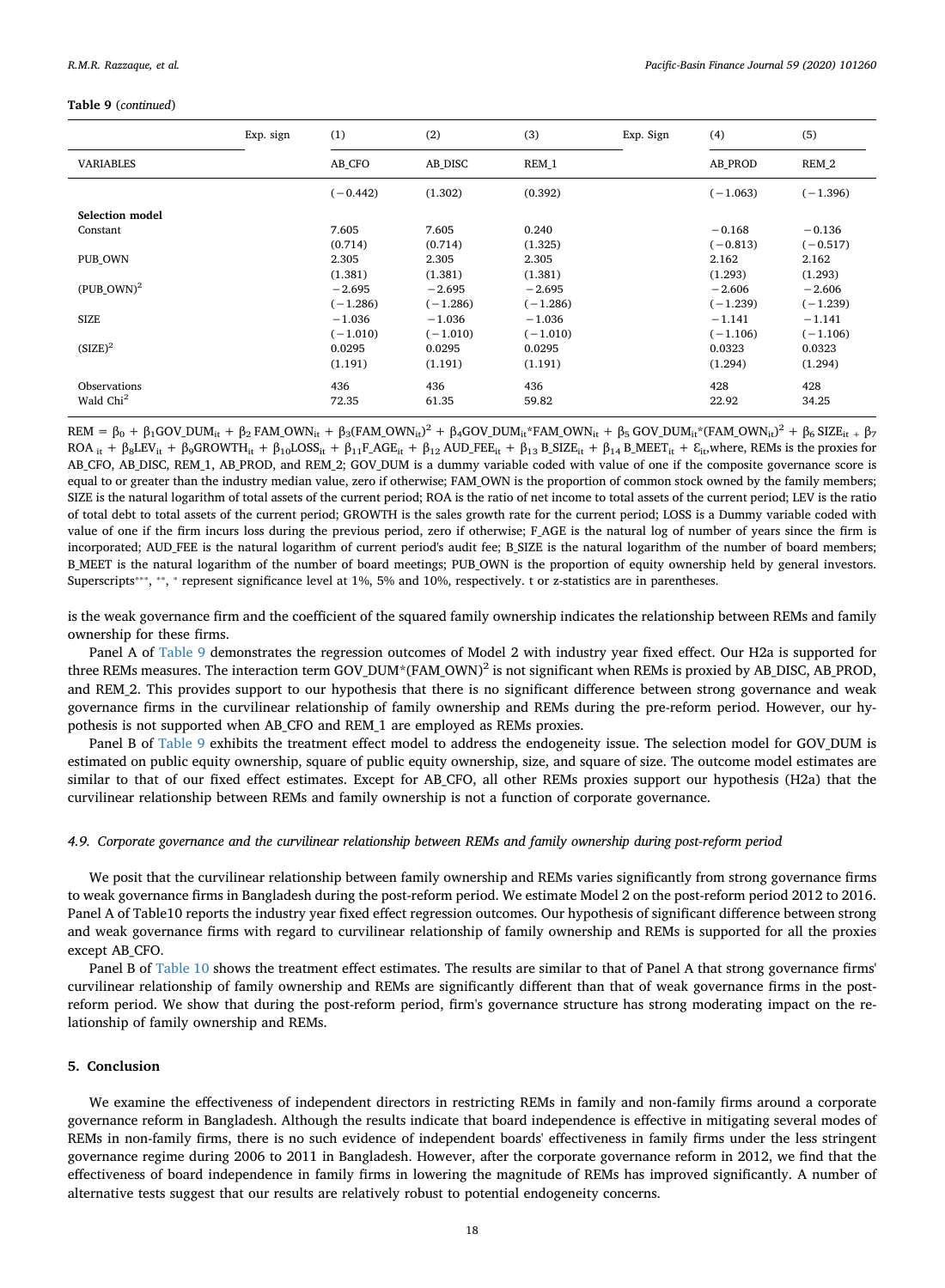<span id="page-18-0"></span>Corporate governance and curvilinear relationship in post-reform period.

|                                 | Exp. sign                | (1)         | (2)          | (3)          | Exp. Sign                        | (4)         | (5)          |
|---------------------------------|--------------------------|-------------|--------------|--------------|----------------------------------|-------------|--------------|
| <b>VARIABLES</b>                |                          | AB_CFO      | AB_DISC      | REM_1        |                                  | AB_PROD     | REM_2        |
| Panel A: Fixed effect model     |                          |             |              |              |                                  |             |              |
| Constant                        | $+/-$                    | $0.127*$    | $-0.0125$    | 0.114        | $+/-$                            | $-0.00762$  | 0.00486      |
|                                 |                          | (1.681)     | $(-0.175)$   | (1.048)      |                                  | $(-0.0666)$ | (0.0319)     |
| GOV_DUM                         | $+/-$                    | $-0.0443$   | $-0.0875***$ | $-0.132***$  | $+/-$                            | 0.0553      | $0.143**$    |
|                                 |                          | $(-1.289)$  | $(-2.687)$   | $(-2.651)$   |                                  | (1.057)     | (2.051)      |
| FAM_OWN                         | $+/-$                    | $-0.0678$   | $-0.668***$  | $-0.736***$  | $+/-$                            | 0.420       | 1.089***     |
|                                 |                          | $(-0.387)$  | $(-4.029)$   | $(-2.905)$   |                                  | (1.578)     | (3.070)      |
| $(FAM_OWN)^2$                   | $+/-$                    | $-0.103$    | 1.158***     | $1.055***$   | $+/-$                            | $-0.731*$   | $-1.888***$  |
|                                 |                          | $(-0.411)$  | (4.890)      | (2.917)      |                                  | $(-1.922)$  | $(-3.732)$   |
| <b>GOV DUM*FAM OWN</b>          | $+/-$                    | 0.0935      | $0.861***$   | $0.955***$   | $+/-$                            | $-0.754**$  | $-1.615***$  |
|                                 |                          | (0.458)     | (4.458)      | (3.235)      |                                  | $(-2.429)$  | $(-3.910)$   |
| GOV_DUM*(FAM_OWN) <sup>2</sup>  | $+/-$                    | 0.0634      | $-1.378***$  | $-1.315***$  | $+/-$                            | 1.400***    | $2.778***$   |
|                                 |                          | (0.226)     | $(-5.188)$   | $(-3.240)$   |                                  | (3.281)     | (4.891)      |
| <b>SIZE</b>                     | $+/-$                    | $-0.00533$  | $-0.0181***$ | $-0.0235***$ | $+/-$                            | 0.00627     | $0.0244***$  |
|                                 |                          | $(-1.323)$  | $(-4.757)$   | $(-4.029)$   |                                  | (1.024)     | (2.995)      |
| <b>ROA</b>                      | $+/-$                    | $0.343***$  | $-0.0238$    | $0.319**$    | $+/-$                            | $-0.0485$   | $-0.0247$    |
|                                 |                          | (3.396)     | $(-0.249)$   | (2.186)      |                                  | $(-0.316)$  | $(-0.121)$   |
| LEV                             |                          | $-0.0360**$ | $-0.0449***$ | $-0.0809***$ |                                  | $0.0528**$  | $0.0977***$  |
|                                 |                          | $(-2.125)$  | $(-2.796)$   | $(-3.300)$   |                                  | (2.049)     | (2.847)      |
| <b>GROWTH</b>                   | $+/-$                    | $-0.0152$   | $0.0558***$  | $0.0406*$    | $+/-$                            | 0.00177     | $-0.0540*$   |
|                                 |                          | $(-1.005)$  | (3.898)      | (1.857)      |                                  | (0.0769)    | $(-1.766)$   |
| LOSS                            | $\overline{\phantom{0}}$ | 0.00476     | 0.00804      | 0.0128       | $\! + \!\!\!\!$                  | 0.00706     | $-0.000977$  |
|                                 |                          | (0.345)     | (0.617)      | (0.642)      |                                  | (0.337)     | $(-0.0351)$  |
| F_AGE                           | $^{+}$                   | $-0.0130$   | 0.00936      | $-0.00361$   | $\overline{\phantom{0}}$         | $-0.00960$  | $-0.0190$    |
|                                 |                          | $(-1.373)$  | (1.048)      | $(-0.264)$   |                                  | $(-0.669)$  | $(-0.993)$   |
| <b>AUD FEE</b>                  | $\! +$                   | 0.00268     | $0.0255***$  | $0.0282***$  | $\overline{\phantom{0}}$         | $-0.00979$  | $-0.0353***$ |
|                                 |                          | (0.428)     | (4.303)      | (3.113)      |                                  | $(-1.027)$  | $(-2.785)$   |
| <b>B_SIZE</b>                   | $^{+}$                   | 0.0190      | $0.0496***$  | $0.0687***$  | $\overline{\phantom{0}}$         | $-0.0438*$  | $-0.0935***$ |
|                                 |                          | (1.211)     | (3.335)      | (3.020)      |                                  | $(-1.833)$  | $(-2.937)$   |
| <b>B_MEET</b>                   | $\! +$                   | 0.00450     | $0.0253***$  | $0.0298**$   |                                  | 0.0173      | $-0.00800$   |
|                                 |                          | (0.443)     | (2.631)      | (2.029)      |                                  | (1.121)     | $(-0.389)$   |
| Industry year fixed effect      |                          | Yes         | Yes          | Yes          |                                  | Yes         | Yes          |
| Observations                    |                          | 397         | 397          | 397          |                                  | 397         | 397          |
| Adjusted R-squared              |                          | 0.0616      | 0.155        | 0.112        |                                  | 0.0593      | 0.0999       |
| F test                          |                          | 2.889       | 5.494        | 4.209        |                                  | 2.832       | 3.887        |
| Panel B: Treatment effect model |                          |             |              |              |                                  |             |              |
| Constant                        | $+/-$                    | $-0.00617$  | $-0.0723$    | $-0.0785$    | $+/-$                            | 0.0751      | 0.147        |
|                                 |                          | $(-0.0461)$ | $(-0.817)$   | $(-0.427)$   |                                  | (0.502)     | (0.731)      |
| GOV_DUM                         | $+/-$                    | $-0.319**$  | $-0.163$     | $-0.482**$   | $+/-$                            | 0.277       | $0.440*$     |
|                                 |                          | $(-2.143)$  | $(-1.545)$   | $(-2.359)$   |                                  | (1.611)     | (1.914)      |
| FAM_OWN                         | $+/-$                    | $-0.181$    | $-0.571***$  | $-0.751***$  | $+/-$                            | $0.566**$   | 1.137***     |
|                                 |                          | $(-0.961)$  | $(-3.614)$   | $(-2.913)$   |                                  | (2.386)     | (3.654)      |
| $(FAM_OWN)^2$                   | $+/-$                    | 0.0459      | 1.058***     | $1.104***$   | $+/-$                            | $-0.912***$ | $-1.970***$  |
|                                 |                          | (0.165)     | (4.610)      | (2.884)      |                                  | $(-2.620)$  | $(-4.306)$   |
| GOV_DUM*FAM_OWN                 | $+/-$                    | 0.236       | $0.836***$   | $1.072***$   | $+/-$                            | $-0.939***$ | $-1.776***$  |
|                                 |                          | (1.078)     | (4.611)      | (3.573)      |                                  | $(-3.427)$  | $(-4.934)$   |
| GOV DUM*(FAM OWN) <sup>2</sup>  | $+/-$                    | $-0.142$    | $-1.393***$  | $-1.536***$  | $+/-$                            | $1.621***$  | $3.014***$   |
|                                 |                          | $(-0.465)$  | $(-5.499)$   | $(-3.649)$   |                                  | (4.227)     | (5.983)      |
| <b>SIZE</b>                     | $+/-$                    | 0.0114      | $-0.00620$   | 0.00516      | $+/-$                            | $-0.00242$  | 0.00377      |
|                                 |                          | (1.065)     | $(-0.831)$   | (0.353)      |                                  | $(-0.198)$  | (0.230)      |
| <b>ROA</b>                      | $+/-$                    | $0.321***$  | $-0.0355$    | $0.285*$     | $+/-$                            | $-0.122$    | $-0.0867$    |
|                                 |                          | (2.861)     | $(-0.425)$   | (1.854)      |                                  | $(-0.920)$  | $(-0.491)$   |
| <b>LEV</b>                      |                          | $-0.0321$   | $-0.0376**$  | $-0.0697**$  | $^{+}$                           | $0.0468*$   | $0.0844***$  |
|                                 |                          | $(-1.560)$  | $(-2.418)$   | $(-2.467)$   |                                  | (1.908)     | (2.591)      |
| <b>GROWTH</b>                   | $+/-$                    | $-0.0158$   | $0.0544***$  | 0.0387       | $+/-$                            | 0.0118      | $-0.0426$    |
|                                 |                          | $(-0.853)$  | (3.860)      | (1.525)      |                                  | (0.534)     | $(-1.451)$   |
| LOSS                            |                          | 0.0181      | 0.00761      | 0.0257       | $\begin{array}{c} + \end{array}$ | $-0.0210$   | $-0.0286$    |
|                                 |                          | (1.089)     | (0.581)      | (1.127)      |                                  | $(-1.039)$  | $(-1.071)$   |
| $F_AGE$                         | $^{+}$                   | $-0.00828$  | 0.0111       | 0.00284      | $\overline{\phantom{0}}$         | $-0.00567$  | $-0.0168$    |
|                                 |                          | $(-0.733)$  | (1.361)      | (0.183)      |                                  | $(-0.430)$  | $(-0.955)$   |
| <b>AUD_FEE</b>                  | $^{+}$                   | 0.000316    | $0.0135**$   | 0.0138       |                                  | $-0.0136$   | $-0.0271**$  |
|                                 |                          | (0.0440)    | (2.509)      | (1.399)      |                                  | $(-1.602)$  | $(-2.396)$   |
| <b>B_SIZE</b>                   | $^{+}$                   | 0.0127      | $0.0457***$  | $0.0583**$   |                                  | $-0.0469**$ | $-0.0926***$ |
|                                 |                          | (0.657)     | (3.139)      | (2.205)      |                                  | $(-2.041)$  | $(-3.036)$   |

(*continued on next page*)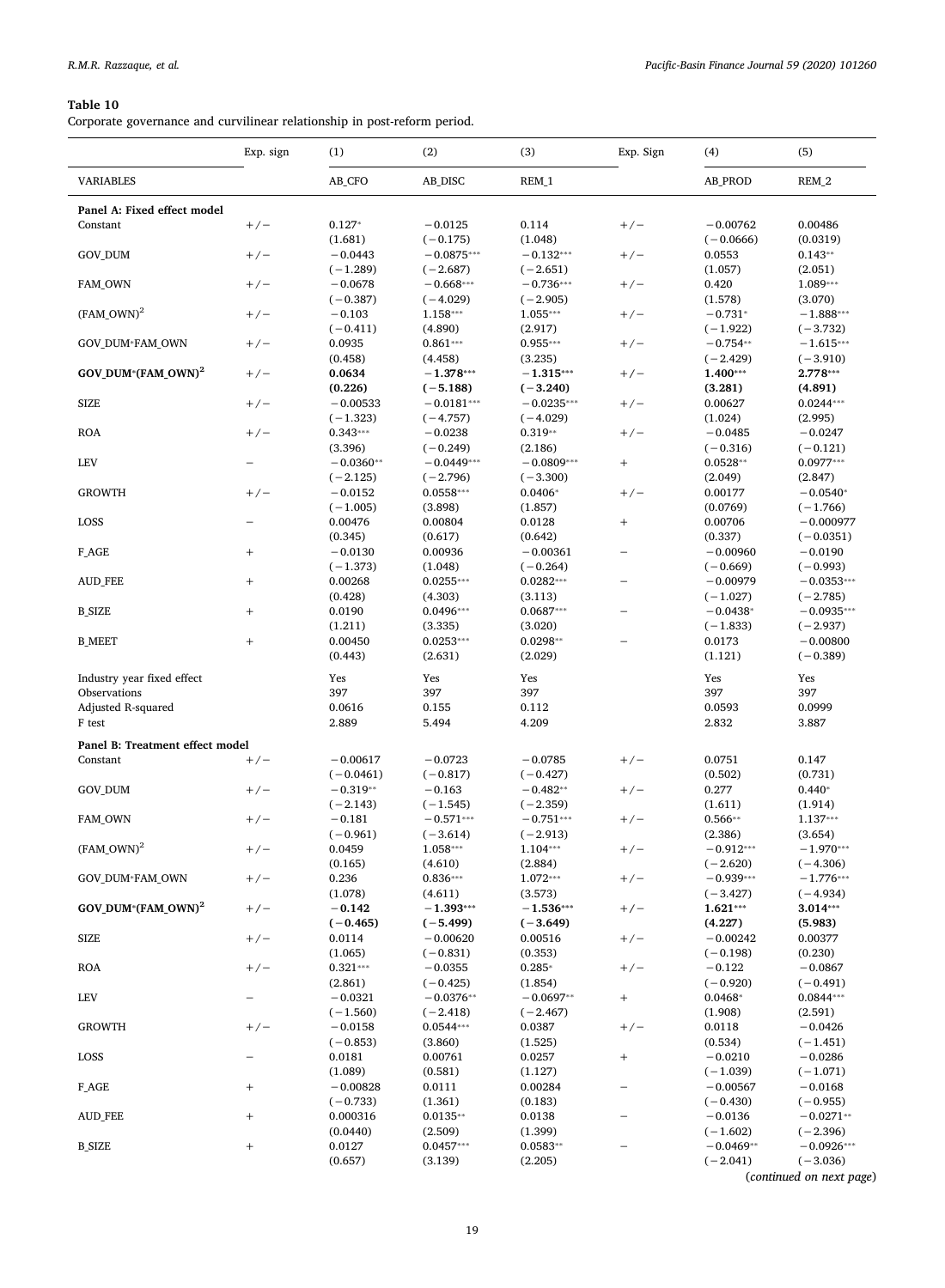# **Table 10** (*continued*)

|                       | Exp. sign | (1)                    | (2)                    | (3)                    | Exp. Sign | (4)                    | (5)                     |
|-----------------------|-----------|------------------------|------------------------|------------------------|-----------|------------------------|-------------------------|
| <b>VARIABLES</b>      |           | AB CFO                 | AB DISC                | REM 1                  |           | <b>AB PROD</b>         | REM 2                   |
| <b>B MEET</b>         | $+$       | 0.0111<br>(0.885)      | $0.0177*$<br>(1.953)   | $0.0289*$<br>(1.669)   |           | 0.00552<br>(0.376)     | $-0.0122$<br>$(-0.623)$ |
| Selection model       |           |                        |                        |                        |           |                        |                         |
| Constant              |           | $-9.371$<br>$(-0.883)$ | $-9.371$<br>$(-0.883)$ | $-9.371$<br>$(-0.883)$ |           | $-9.371$<br>$(-0.883)$ | $-9.371$<br>$(-0.883)$  |
| PUB OWN               |           | $-0.954$               | $-0.954$               | $-0.954$               |           | $-0.954$               | $-0.954$                |
|                       |           | $(-0.464)$             | $(-0.464)$             | $(-0.464)$             |           | $(-0.464)$             | $(-0.464)$              |
| $(PUB\text{ OWN})^2$  |           | 1.077                  | 1.077                  | 1.077                  |           | 1.077                  | 1.077                   |
|                       |           | (0.453)                | (0.453)                | (0.453)                |           | (0.453)                | (0.453)                 |
| <b>SIZE</b>           |           | 0.751                  | 0.751                  | 0.751                  |           | 0.751                  | 0.751                   |
|                       |           | (0.744)                | (0.744)                | (0.744)                |           | (0.744)                | (0.744)                 |
| $(SIZE)^2$            |           | $-0.0123$              | $-0.0123$              | $-0.0123$              |           | $-0.0123$              | $-0.0123$               |
|                       |           | $(-0.512)$             | $(-0.512)$             | $(-0.512)$             |           | $(-0.512)$             | $(-0.512)$              |
| Observations          |           | 390                    | 390                    | 390                    |           | 390                    | 390                     |
| Wald Chi <sup>2</sup> |           | 37.53                  | 82.93                  | 46.71                  |           | 51.19                  | 74.54                   |

 $\begin{array}{lcl} \mathsf{REM} & = & \beta_0 \; + \; \beta_1 \mathsf{GOV}\_ \mathsf{DUM}_{\mathrm{it}} \; + \; \beta_2 \; \mathsf{FAM}\_ \mathsf{OWN}_{\mathrm{it}} \; + \; \beta_3 \mathsf{(FAM}\_ \mathsf{OWN}_{\mathrm{it}})^2 \; + \; \beta_4 \mathsf{GOV}\_ \mathsf{DUM}_{\mathrm{it}} \! \mathsf{FAM}\_ \mathsf{OWN}_{\mathrm{it}} \; + \; \beta_5 \; \mathsf{GOV}\_ \mathsf{DUM}_{\mathrm{it}} \! \mathsf{K} \mathsf{FAM}\_ \mathsf{OWN}_{\mathrm{$  $SIZE_{it} + \beta_7 ROA_{it} + \beta_8 LEV_{it} + \beta_9 GROWTH_{it} + \beta_{10} LOSS_{it} + \beta_{11} F_A GE_{it} + \beta_{12} AUD_FEE_{it} + \beta_{13} B_SIZE_{it} + \beta_{14} B_MEET_{it} + \varepsilon$ , where, REMs is the proxies for AB\_CFO, AB\_DISC, REM\_1, AB\_PROD, and REM\_2; GOV\_DUM is a dummy variable coded with value of one if the composite governance score is equal to or greater than the industry median value, zero if otherwise; FAM\_OWN is the proportion of common stock owned by the family members; SIZE is the natural logarithm of total assets of the current period; ROA is the ratio of net income to total assets of the current period; LEV is the ratio of total debt to total assets of the current period; GROWTH is the sales growth rate for the current period; LOSS is a Dummy variable coded with value of one if the firm incurs loss during the previous period, zero if otherwise; F AGE is the natural log of number of years since the firm is incorporated; AUD FEE is the natural logarithm of current period's audit fee; B SIZE is the natural logarithm of the number of board members; B\_MEET is the natural logarithm of the number of board meetings; PUB\_OWN is the proportion of equity ownership held by general investors. Superscripts<sup>\*\*\*</sup>, \*\*\* \* represent significance level at 1%, 5% and 10%, respectively. t or z-statistics are in parentheses.

We also find curvilinear relationships between family ownership and REMs but only for firms with stronger governance and only during the stricter post-reform governance period. There is no curvilinear relationship between REMs and family ownership in the case of weak governance firms. This implies that the alignment of interest effect improves with the increase in the family ownership for strong governance firms. Relatively weaker governance firms do not benefit from the alignment of interest effect with the increase in the ownership concentration. Instead, they appear to suffer from greater magnitude of the entrenchment effect at higher levels of family ownership. We do not observe such a difference in the ownership-REM relationship between firms with strong and weak governance in the less stringent pre-reform governance period.

The nuanced impact of corporate governance in restricting REM as well as the impact of regulation extends the literature in respect of family firms in emerging economies and may be generalised to similar domains with institutional weaknesses and weak investor protection. The evidence supporting the efficacy of the more stringent post-reform corporate governance regime has public policy implications and should also be of interest to regulators.

# **Declaration of Competing Interest**

None.

# **Acknowledgements**

The authors would like to acknowledge the helpful comments received from Mahbub Zaman, Arifur Khan, participants at a seminar at the Department of Accounting & Data Analytics, La Trobe University, the 2018 Financial Markets and Corporate Governance Conference and the 2019 and BAFA Emerging Economies Symposium.

# **References**

<span id="page-19-3"></span><span id="page-19-2"></span><span id="page-19-1"></span><span id="page-19-0"></span>[Anderson, R., Reeb, D., 2003. Founding-family ownership and firm performance: evidence from the S&P 500. J. Financ. 58, 1301–1328.](http://refhub.elsevier.com/S0927-538X(18)30391-3/rf0005) [Bangladesh Securities and Exchange Commission, 2006. Notification No. SEC/CMRRCD/2006-158/Admin/02-08.](http://refhub.elsevier.com/S0927-538X(18)30391-3/rf0010) [Bangladesh Securities and Exchange Commission, 2012. Notification No. SEC/CMRRCD/2006-158/134/Admin/44](http://refhub.elsevier.com/S0927-538X(18)30391-3/rf0015). [Bartholomeusz, S., Tanewski, G.A., 2006. The relationship between family firms and corporate governance. J. Small Bus. Manag. 44, 245–267](http://refhub.elsevier.com/S0927-538X(18)30391-3/rf0020). [Claessens, S., Djankov, S., Lang, L., 2000. The separation of ownership and control in east Asian corporations. J. Financ. Econ. 58, 81–112](http://refhub.elsevier.com/S0927-538X(18)30391-3/rf0025). [Cohen, D., Zarowin, P., 2010. Accrual-based and real earnings management activities around seasoned equity offerings. J. Account. Econ. 50, 2–19.](http://refhub.elsevier.com/S0927-538X(18)30391-3/rf0030)

<span id="page-19-6"></span><span id="page-19-5"></span><span id="page-19-4"></span>[Cohen, D., Dey, A., Lys, T., 2008. Real and accrual based earnings management in the Pre and Post Sarbanes Oxley periods. Account. Rev. 83, 757–787](http://refhub.elsevier.com/S0927-538X(18)30391-3/rf0035).